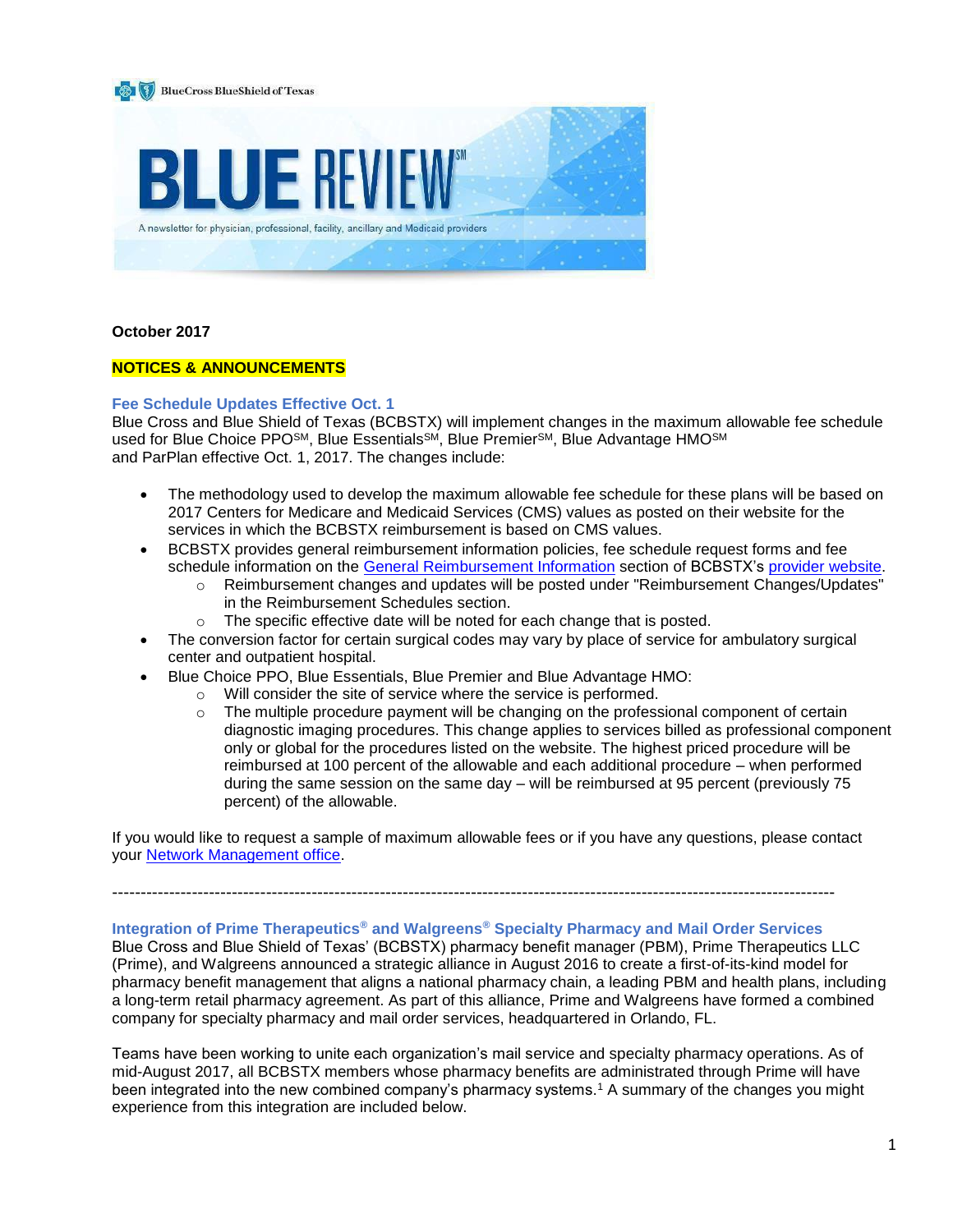## **Specialty Pharmacy Services**

As of July 15, 2017, BCBSTX members were integrated into the new specialty pharmacy system. The new company is nationally accredited by Accreditation Commission for Health Care and Utilization Review Accreditation Commission. Any additional accreditation and licenses will be pursued as needed. Additionally, a vast selection of previously labeled limited distribution products will be available through Prime Therapeutics Specialty Pharmacy.

### **There are no changes to the way you submit a prescription. The following remains the same:**

- The name used when e-prescribing: Prime Therapeutics Specialty (as of April 5, 2017)
- The fax number used to send prescriptions
- The prior authorization process; patient prior authorization approvals on file were transferred and will follow the BCBSTX process for renewals
- The number you call to reach Prime Specialty Pharmacy: 877-627-MEDS (6337)
- The hours of operation: Monday-Friday, 7 a.m. 7 p.m. CT

### **For prescriptions coming to your location, you may notice changes in Prime Therapeutics' communications and packaging, including:**

- The use of the Prime Specialty Pharmacy and Walgreens names/logos may both appear on the packing receipt, enclosed information sheets, stickers on the box, etc.
- Cooler/cooler packaging and the box holding the medicine may look different
- The label affixed to the front of the box may show a dispensing location other than Orlando, FL

### **Mail Order Services**

Covered 90-day supply mail order prescriptions are being filled by "PrimeMail by Walgreens Mail Service" home delivery program as of Aug. 18, 2017.

#### **There is a new way to submit a prescription electronically:**

• For patients with expired/no remaining refill prescriptions, you will need to provide a new prescription. If submitting this prescription electronically after Aug. 18, you will need to send it to Walgreens Mail Service in Tempe, AZ, or you can fax the prescription to 800-332-9581.

**Please Note:** Existing PrimeMail ePrescribing or fax methods you may currently be using can continue for the immediate future, but will be returned as "unable to fill" at some point later this year. Please take this opportunity to update any pharmacy information that may be stored in your patients' records. Also, if your patient has a current prior authorization approval on file, it was transferred over to the new mail order system and will follow the standard BCBSTX process for renewals.

Members with prescription history within the last 12-18 months were notified of the specialty pharmacy and/or mail order service changes. Full integration of all mail service and specialty pharmacy services are expected to be completed by the first quarter of 2018. More information about the new combined company, including the official name, will be shared in future *[Blue Review](https://www.bcbstx.com/provider/news/bluereview.html)* issues and/or in the [News and Updates](https://www.bcbstx.com/provider/news/index.html) section of the BCBSTX provider website.

If your patients have questions about their pharmacy benefits, please advise them to contact the Pharmacy Program number on their member ID card. Members may also visit bcbstx.com and log in to Blue Access for [Members](https://www.bcbstx.com/member)<sup>SM</sup> for a variety of online resources.

<sup>1</sup>Members with Medicare Part D or Medicaid coverage transitioned to the new mail order services as of earlier this year.

*Prime Therapeutics LLC is a pharmacy benefit management company. BCBSTX contracts with Prime Therapeutics to provide pharmacy benefit management and other related services. In addition, contracting pharmacies are contracted through Prime Therapeutics. The relationship between BCBSTX and contracting pharmacies is that of independent contractors. BCBSTX, as well as several independent Blue Cross and Blue Shield Plans, has an ownership interest in Prime Therapeutics.*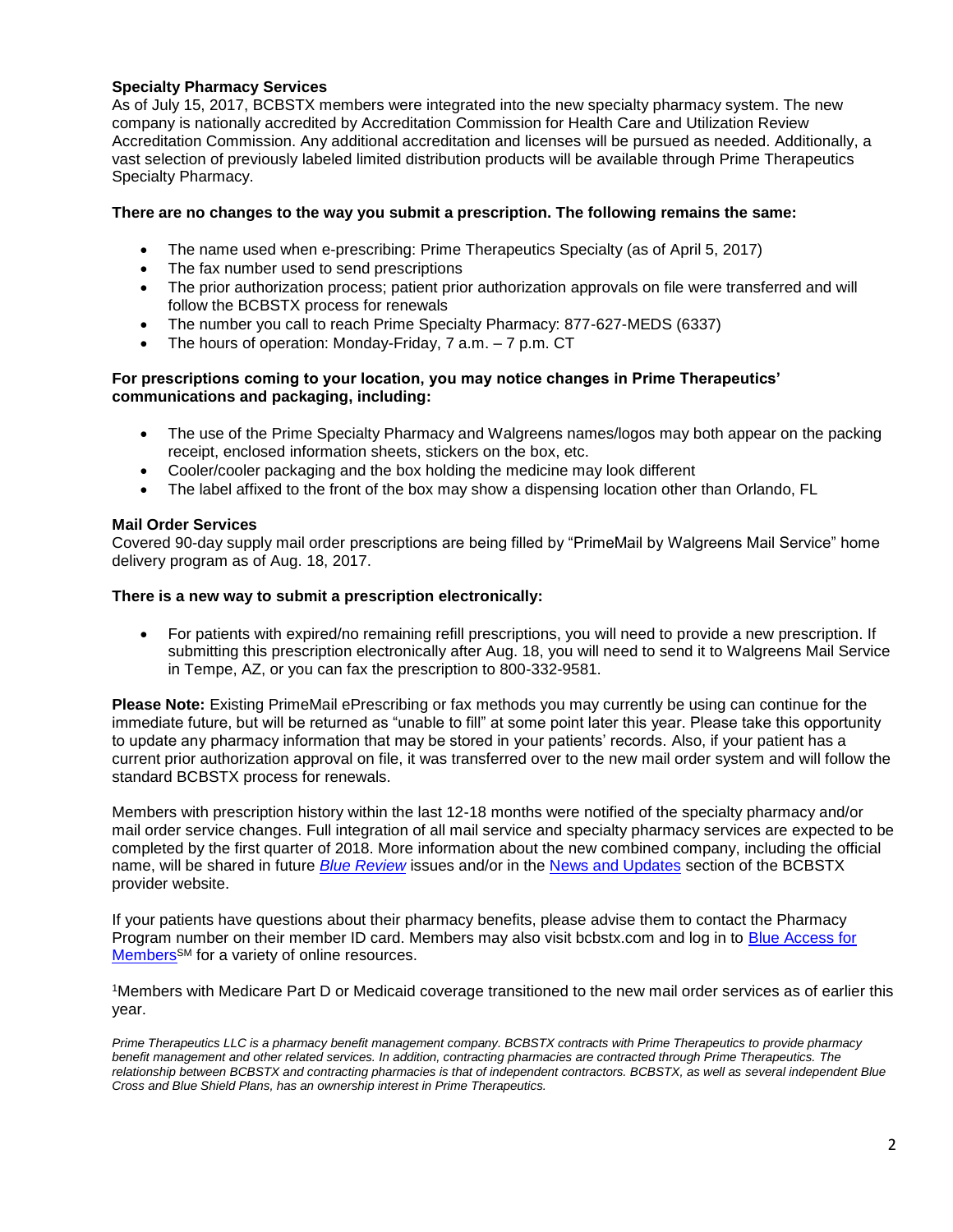*Prime has entered into an agreement with Walgreens, an independently contracted pharmacy, to form a combined specialty pharmacy and mail order services company, owned by Prime and Walgreens.*

-------------------------------------------------------------------------------------------------------------------------------

#### **BCBSTX New Employer Group Plan – Employees Retirement System of Texas (ERS) Effective Sept. 1, 2017**

We are excited to announce that Blue Cross and Blue Shield of Texas (BCBSTX) was awarded the six-year contract for the Employees Retirement System of Texas (ERS) account, effective Sept. 1, 2017. ERS participants covered under HealthSelectSM of Texas and Consumer Directed HealthSelect<sup>SM</sup> benefit plans will access care through the Blue EssentialsSM provider network in all 254 counties in Texas.

#### **ERS participants plan options:**

- HealthSelect of Texas In-Area (Texas)
	- $\circ$  Participants must select a primary care physician (PCP) participating in the Blue Essentials provider network and referrals are required to see Blue Essential providers for in network benefits.
- **Consumer Directed HealthSelect In-Area (Texas)**
	- $\circ$  Consumer Directed HealthSelect participants have open access to providers in the Blue Essentials provider network for their in-network benefits. This plan does not require PCP selection and does not require referrals.

ERS participants can be identified through their BCBSTX ID card:

- The plan names HealthSelect of Texas and Consumer Directed HealthSelect will be printed directly on the ID card.
- ERS Participants will have a unique Blue Essentials network ID labeled HME.

Patient eligibility and benefits should be verified prior to every scheduled appointment. Eligibility and benefit quotes include participant verification, coverage status and other important information, such as applicable copayment, coinsurance and deductible amounts. It's strongly recommended that providers ask to see the participant's ID card for current information and photo ID to guard against medical identity theft. When services may not be covered, participants should be notified that they may be billed directly.

For a list of services that require prior authorization for ERS participants, refer to the [ERS HealthSelect of Texas](https://www.bcbstx.com/provider/pdf/hs-prior-auth.pdf)  [Prior Authorization/Notification/Referral Requirements List](https://www.bcbstx.com/provider/pdf/hs-prior-auth.pdf) or [ERS Consumer Directed Health Select Prior](https://www.bcbstx.com/provider/pdf/hs-prior-auth-consumer.pdf)  [Authorization/Notification/Referral Requirements List](https://www.bcbstx.com/provider/pdf/hs-prior-auth-consumer.pdf) on the [Clinical Resources](https://www.bcbstx.com/provider/clinical/index.html) page of [bcbstx.com/provider.](https://www.bcbstx.com/provider/)

In addition, BCBSTX has contracted with eviCore healthcare (eviCore), an independent specialty medical benefits management company to provide Utilization Management services for the prior authorization requirements outlined below and indicated on the HealthSelect or Consumer Directed HealthSelect Prior Authorization/Notification/Referral Requirements lists for ERS participants:

- Molecular and genomic testing
- Radiation oncology for all outpatient and office services
- Advanced Radiology Imaging
- Sleep Studies and Sleep Durable Medical Equipment

To obtain prior authorization through eviCore you may use one of the following methods:

- The [eviCore HealthCare Web Portal](https://www.evicore.com/) is available 24x7. After a one-time registration, you can initiate a case, check status, review guidelines, view authorizations/eligibility and more. The Web Portal is the quickest, most efficient way to obtain information.
- Texas Providers can call toll-free at 855-252-1117 between 6 a.m. to 6 p.m. CT Monday through Friday and 9 a.m. to noon on Saturdays, Sundays and legal holidays.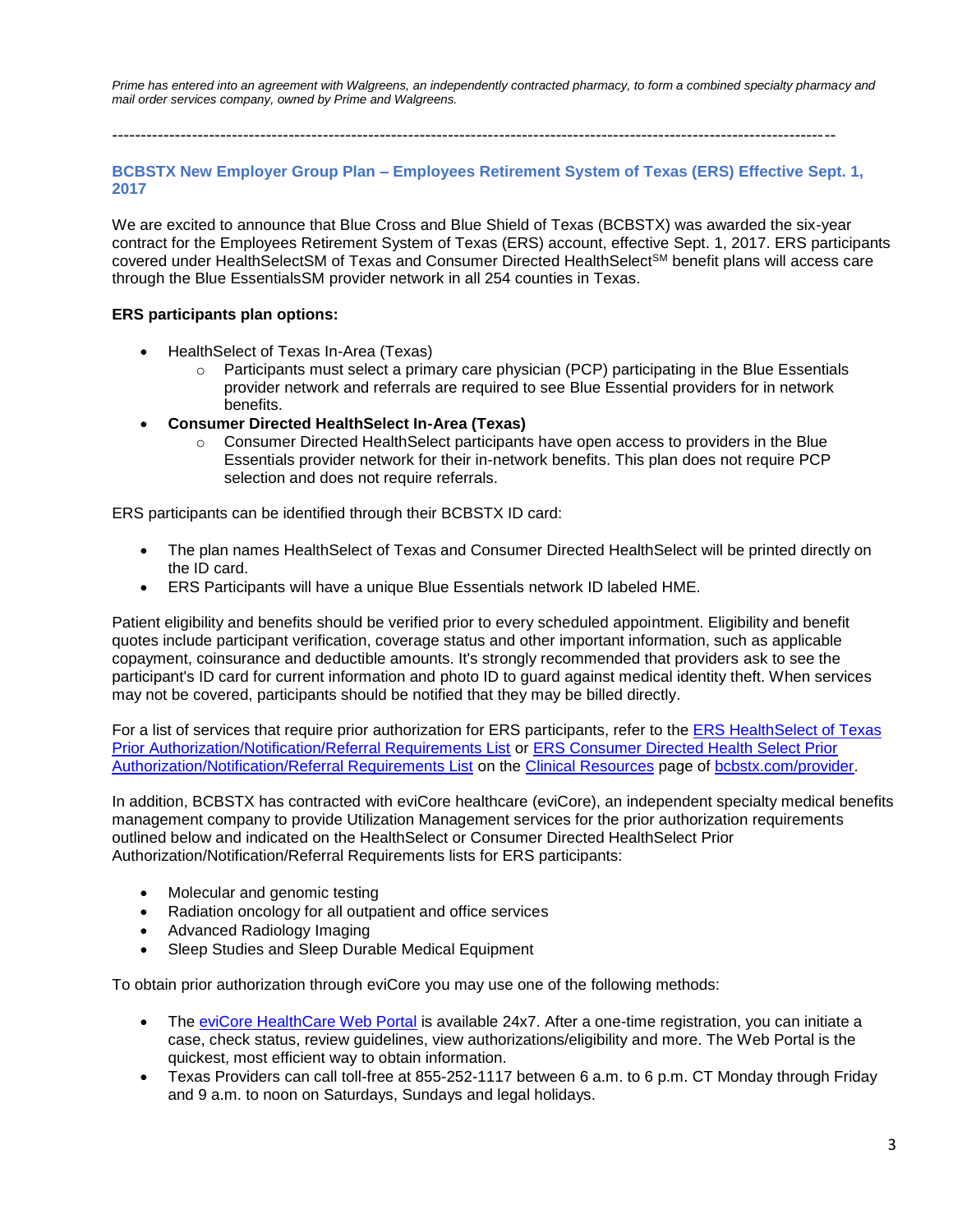For all other services (not listed above), that require a referral and/or prior authorization, providers should refer to the telephone numbers on the participants' ID card or physicians, professional providers and facilities contracted with BCBSTX can access [iExchange](https://www.bcbstx.com/provider/tools/iexchange.html). Go to iExchange to learn more or set up a new account.

Continue to watch for additional information regarding ERS in future editions of the Blue Review newsletter and on our website at [bcbstx.com/provider.](https://www.bcbstx.com/provider/)

If you have any questions or if you need additional information, please contact your BCBSTX [Network](https://www.bcbstx.com/provider/contact_us.html#localnetwork)  [Management Representative.](https://www.bcbstx.com/provider/contact_us.html#localnetwork)

-------------------------------------------------------------------------------------------------------------------------------

#### **Become a BCBSTX HealthSelectSM of Texas provider today!**

Are you currently providing or interested in providing healthcare services for Employees Retirement System of Texas (ERS) participants? ERS will utilize the Blue Essentials network to support its custom POS network for ERS HealthSelect of Texas<sup>SM</sup> and Consumer Directed HealthSelect<sup>SM</sup>. If you are not currently an active Blue Essentials network provider, you need to apply for participation in Blue Essentials prior to September 1, 2017, as HealthSelect will access the Blue Essentials network. To ensure a seamless transition and have the optimum providers available, we are reaching out to increase awareness about this opportunity.

ERS participants in the HealthSelect Point of Service (POS) plan receive maximum benefits when care is provided or directed by an in-network Primary Care Provider. Participants have an out-of-network option available to them, but there could be a significant financial impact when utilizing out-of-network services. Open enrollment for ERS participants will take place from June 26 through July 28, 2017. To continue providing care to your ERS participants, we hope you will consider participating in our customized HealthSelect network. Please contact your local [Network Management office](https://www.bcbstx.com/provider/contact_us.html) to obtain an agreement to be a HealthSelect provider through the Blue Essentials network.

We value your participation in our existing networks and it is our earnest hope you consider being a part of the Blue Essentials network for the benefit of your current and future ERS patients.

-------------------------------------------------------------------------------------------------------------------------------

#### **CLAIMS & ELIGIBILITY**

#### **National Drug Code (NDC) Billing Update for Medicare Advantage Claims**

Beginning Dec. 15, 2017, Blue Cross and Blue Shield of Texas (BCBSTX) will activate edits to validate NDCs that are submitted on electronic and paper professional and institutional Blue Cross Medicare Advantage (PPO)SM and Blue Cross Medicare Advantage (HMO)SM claims. These validation edits are being implemented to align with the Centers for Medicare & Medicaid Services (CMS) encounter data submission requirements. Providers should confirm that the NDCs submitted are appropriate for services rendered and active for the date(s) of service billed.

The table below specifies which NDC-related elements must be entered if NDCs are included on electronic professional and institutional claims for Medicare Advantage members. Claims submitted containing NDCs may be rejected if any of these data elements are missing or incorrect. Rejected claims must be resubmitted with the correct data. If you use a billing service or clearinghouse, please share the above information with your vendor.

| <b>Elements Required when NDC is Present</b><br>on Electronic Claims                                  | <b>Professional Electronic</b><br>Claim (837P) Loops and<br><b>Segments</b> | <b>Institutional Electronic</b><br>Claim<br>(837I) Loops and Segments   |
|-------------------------------------------------------------------------------------------------------|-----------------------------------------------------------------------------|-------------------------------------------------------------------------|
| Current Procedural Terminology (CPT®) or<br>Healthcare Common Procedure Coding<br>System (HCPCS) Code | Loop 2400, $SV101-1 = HC$                                                   | Loop 2400, $SV202-1 = HC$<br>Loop 2400, $SV202-2 =$<br>[CPT/HCPCS code] |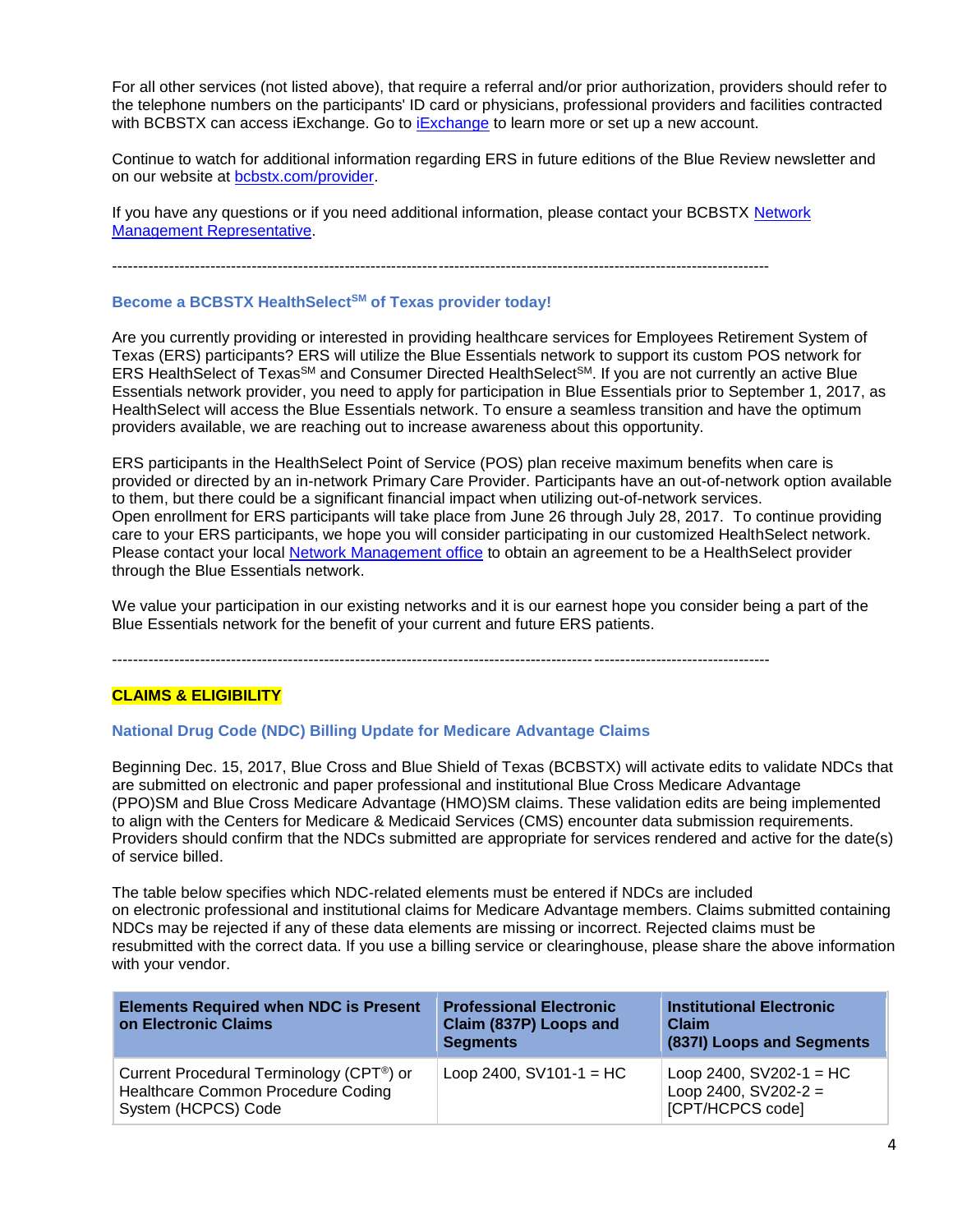|                                                                                                                                                                                                    | Loop 2400, SV101-2 =<br>[CPT/HCPCS code]                      |                                                            |
|----------------------------------------------------------------------------------------------------------------------------------------------------------------------------------------------------|---------------------------------------------------------------|------------------------------------------------------------|
| If the CPT/HCPCS code in SV101-<br>2 (professional claim)/ SV202-2 (institutional<br>claim) is an unlisted procedure code or Not<br>Otherwise Classified (NOC)" code, a<br>description is required | Loop 2400, SV101-7                                            | Loop 2400, SV202-7                                         |
| Line Item Charge Amount                                                                                                                                                                            | Loop 2400, SV102                                              | Loop 2400, SV203                                           |
| Unit of Measurement Code                                                                                                                                                                           | Loop 2400, $SV103 = UN$                                       | Loop 2400, $SV204 = UN$                                    |
| Service Unit Count                                                                                                                                                                                 | Loop 2400, SV104                                              | Loop 2400, SV205                                           |
| <b>NDC Qualifier</b>                                                                                                                                                                               | Loop 2410, $LINO2 = N4$                                       | Loop 2410, $LINO2 = N4$                                    |
| NDC (11-character alpha-numeric value<br>containing no spaces, hyphens or special<br>characters)                                                                                                   | Loop 2410, $LINO3 = NDC$<br><b>Number</b>                     | Loop 2410, $LINO3 = NDC$<br>Number                         |
| Quantity / Dosage* (Number of NDC units)                                                                                                                                                           | Loop 2410, CTP04                                              | Loop 2410, CTP04                                           |
| Unit of Measure (UOM = UN, ML, GR or F2)                                                                                                                                                           | Loop 2410, CTP05-1                                            | Loop 2410, CTP05-1                                         |
| Prescription Number (when applicable)                                                                                                                                                              | Loop 2410, $REF01 = XZ$<br>$REF02 = [prescription]$<br>number | Loop 2410, $REF01 = XZ$<br>$REF02 = [prescription number]$ |

If NDCs are submitted on paper professional (CMS-1500) and institutional (UB-04) claims for Medicare Advantage members, the following NDC-related elements must be included:

### **Professional (CMS-1500) fields**

- 24A (shaded area) NDC Qualifier, NDC 11-digit number, Unit of Measure Qualifier and Unit Quantity
- 24D CPT/HCPCS code
- 24G HCPCS unit
- **Institutional (UB-04) fields**
	- 42 Revenue code
	- 43 Revenue Code Description, NDC Qualifier, NDC 11-digit number, Unit of Measure Qualifier and Unit **Quantity**
	- 44 HCPCS code
	- 45 Service/Assessment Date
	- 46 Service Units

\*For assistance with calculating the number of NDC units, independently contracted BCBSTX providers may access the NDC Units Calculator Tool at no cost through our secure site – look for the National Drug Codes (NDCs): Billing Resources link on our provider website Home page at [bcbstx.com/provider.](https://www.bcbstx.com/provider) The NDC Units Calculator Tool is also available via the [Availity™ Web Portal.](http://www.availity.com/)

For additional claim-related information, refer to the appropriate Provider Manual in the Standards and Requirements section of our Provider website. As always, your assigned BCBSTX Provider Network Representative is available to provide personalized assistance to you and your staff.

*CPT copyright 2016 American Medical Association (AMA). All rights reserved. CPT is a registered trademark of the AMA.*

*Availity is a trademark of Availity, LLC, a separate company that operates a health information network to provide electronic information exchange services to medical professionals. Availity provides administrative services to BCBSTX. BCBSTX makes no endorsement, representations or warranties regarding any products or services offered by third party vendors such as Availity. If you have any questions about the products or services offered by such vendors, you should contact the vendor(s) directly.*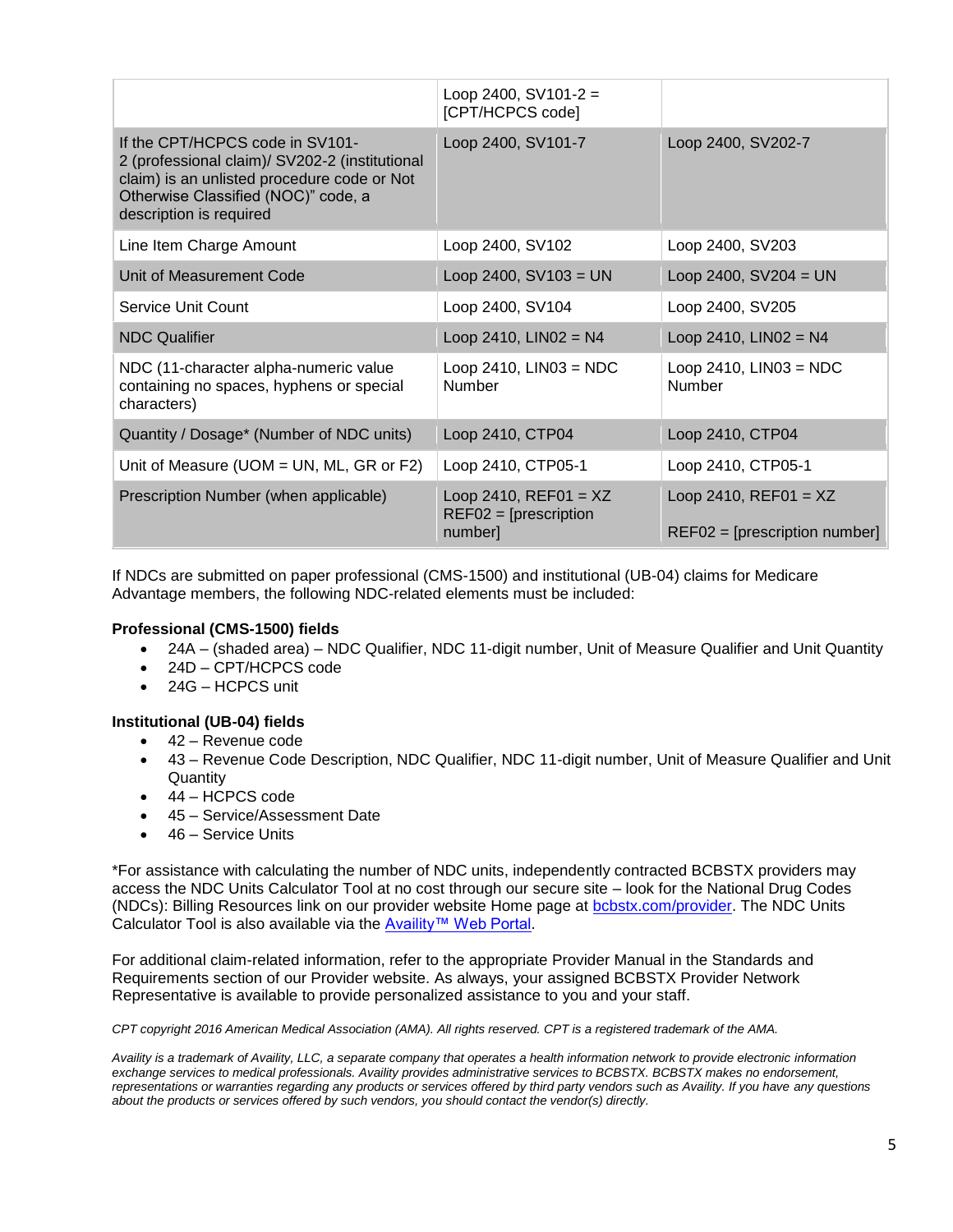*Blue Cross and Blue Shield of Texas, a Division of Health Care Service Corporation, a Mutual Legal Reserve Company, an Independent Licensee of the Blue Cross and Blue Shield Association.*

*Blue Cross®, Blue Shield® and the Cross and Shield Symbols are registered service marks of the Blue Cross and Blue Shield Association, an association of independent Blue Cross and Blue Shield Plans.*

-------------------------------------------------------------------------------------------------------------------------------

#### **Notice of changes to Billing and Documentation Information and Requirements**

Blue Cross and Blue Shield of Texas (BCBSTX) is implementing changes to clarify existing policies related to billing and documentation requirements for the BlueChoice® PPO, Blue Advantage HMO<sup>SM</sup>, Blue Essential<sup>SM</sup>, Blue PremierSM, Blue Cross Medicare Advantage (PPO) and Blue Cross Medicare Advantage (HMO)<sup>SM</sup> plans effective 9/15/17 as reflected in the Blue Choice PPO Provider Manual and the Blue Essentials, Blue Advantage HMO and Blue Premier Provider Manual in Section E Filing Claims posted on [bcbstx.com/provider](https://www.bcbstx.com/provider/) under [Standards and Requirements/ Manuals.](https://www.bcbstx.com/provider/gri/index.html) Below are the updates to be posted:

#### **Billing & Documentation Information & Requirements**

#### **Permissible Billing**

BCBSTX does not permit pass-through billing, splitting all-inclusive bills, under-arrangement billing, and any billing practices where a provider or entity submits claims by or for another provider not otherwise provided for in the provider's agreement or in this policy.

#### **Pass through Billing**

Pass-through billing occurs when the ordering physician, professional provider, facility, or ancillary provider requests and bills for a service, but the service is not performed by the ordering physician, professional provider, facility, or ancillary provider.

The performing physician, professional provider, facility, or ancillary provider is required to bill for the services they render unless otherwise approved by BCBSTX. BCBSTX does not consider the following scenarios to be pass-through billing:

- The service of the performing physician, professional provider, facility, or ancillary provider is performed at the place of service of the ordering physician or professional provider and billed by the ordering physician or professional provider;
- The service is provided by an employee of a physician, professional provider, facility, or ancillary provider (i.e., physician assistant, surgical assistant, advanced nurse practitioner, clinical nurse specialist, certified nurse midwife or registered first assistant who is under the direct supervision of the ordering physician or professional provider); and
- The service is billed by the ordering physician or professional provider.

The following modifiers should be used by the supervising physician when he/she is billing for services rendered by a Physician Assistant (PA), Advanced Practice Nurse (APN) or Certified Registered Nurse First Assistant (CRNFA):

**AS modifier:** A physician should use the AS modifier when billing on behalf of a PA, APN or CRNFA, including that providers National Provider Identifier (NPI), for services provided when the PA, APN, or CRNFA is acting as an assistant during surgery. Modifier AS is to be used ONLY if the PA, APN, or CRNFA assists at surgery.

**SA modifier:** A supervising physician should use the SA modifier when billing on behalf of a PA, APN, or CRNFA for non-surgical services. Modifier SA is to be used when the PA, APN, or CRNFA is assisting with any other procedure that DOES NOT include surgery.

#### **Under Arrangement Billing**

"Under-arrangement" billing and other similar billing or service arrangements are not permitted by BCBSTX. "Under-arrangement" billing refers to situations where services are performed by a physician, facility, or ancillary provider but the services are billed under the contract of another physician, facility or ancillary provider, rather than under the contract of the physician, facility, or ancillary provider that performed the services.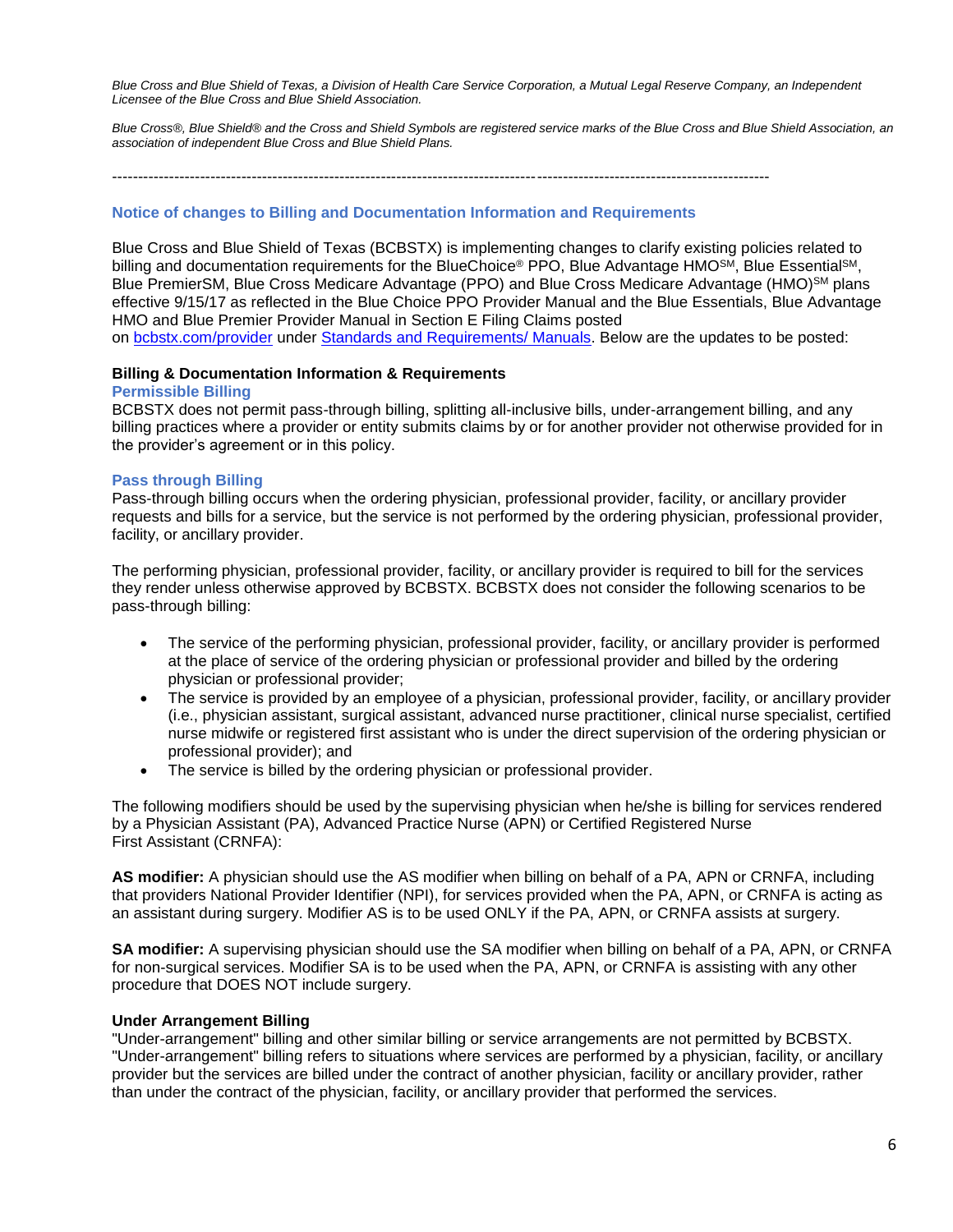### **All Inclusive Billing**

Any testing performed on patients treated by a physician, professional provider, facility, or ancillary provider that is compensated on an all-inclusive rate should not be billed separately by the facility or any other provider. The testing is a part of the per diem or outpatient rates paid to a facility for such services.

The Physician, professional provider, facility, or ancillary provider may, at their discretion, use other providers to provide services included in their all-inclusive rate, but remain responsible for costs and liabilities of those services, which shall be paid by the facility and not billed directly to BCBSTX.

For all-inclusive billing, all testing and services that share the same date of service for a patient must be billed on one claim. Split billing is a violation of network participating provider agreements.

#### **Other Requirements and Monitoring**

#### **CLIA Certification Requirement**

Facilities and private providers who perform laboratory testing on human specimens for health assessment or the diagnosis, prevention, or treatment of disease are regulated under the Clinical Laboratory Improvement Amendments of 1988 (CLIA). Therefore, any provider who performs laboratory testing, including urine drug tests, must possess a valid a CLIA certificate for the type of testing performed.

#### **Review of Codes**

BCBSTX may monitor the manner in which test codes are billed, including frequency of testing. Abusive billing, insufficient or lack of documentation to support the billing, including a lack of appropriate orders, may result in action taken against the provider's network participation and/or 100% review of medical records for such claims submitted.

#### **Limitations and Conditions**

Reimbursement is subject to:

- Medical record documentation, including appropriately documented orders
- Correct CPT/HCPCS coding
- Member Benefit and Eligibility
- Applicable BCBS Medical Policy(-ies)

#### **Obligation to notify BCBSTX of Certain Changes**

Physicians, facilities, and ancillary providers are required to notify BCBSTX of material changes that impact their contract with BCBSTX including the following:

- Change in ownership
- **Acquisitions**
- Change of billing address
- Change in billing information
- Divestitures

#### **Assignment**

As a reminder, no part of the contract with BCBSTX may be assigned or delegated by a physician, facility or ancillary provider without the express written consent of both BCBSTX and the contracted provider. If you have any questions or if you need additional information, please contact your BCBSTX [Network](https://www.bcbstx.com/provider/contact_us.html)  [Management Representative.](https://www.bcbstx.com/provider/contact_us.html)

-------------------------------------------------------------------------------------------------------------------------------

#### **New ClaimsXtenTM Rules to be Implemented**

Beginning on or after September 18, 2017, Blue Cross and Blue Shield of Texas (BCBSTX) will implement 4 new rules to the ClaimsXten software database. These new rules are defined as:

• **Add On Without Base Code** – This rule will identify claim lines containing a CPT/HCPCS add-on- code billed without the presence of one or more related primary service/base procedure codes. According to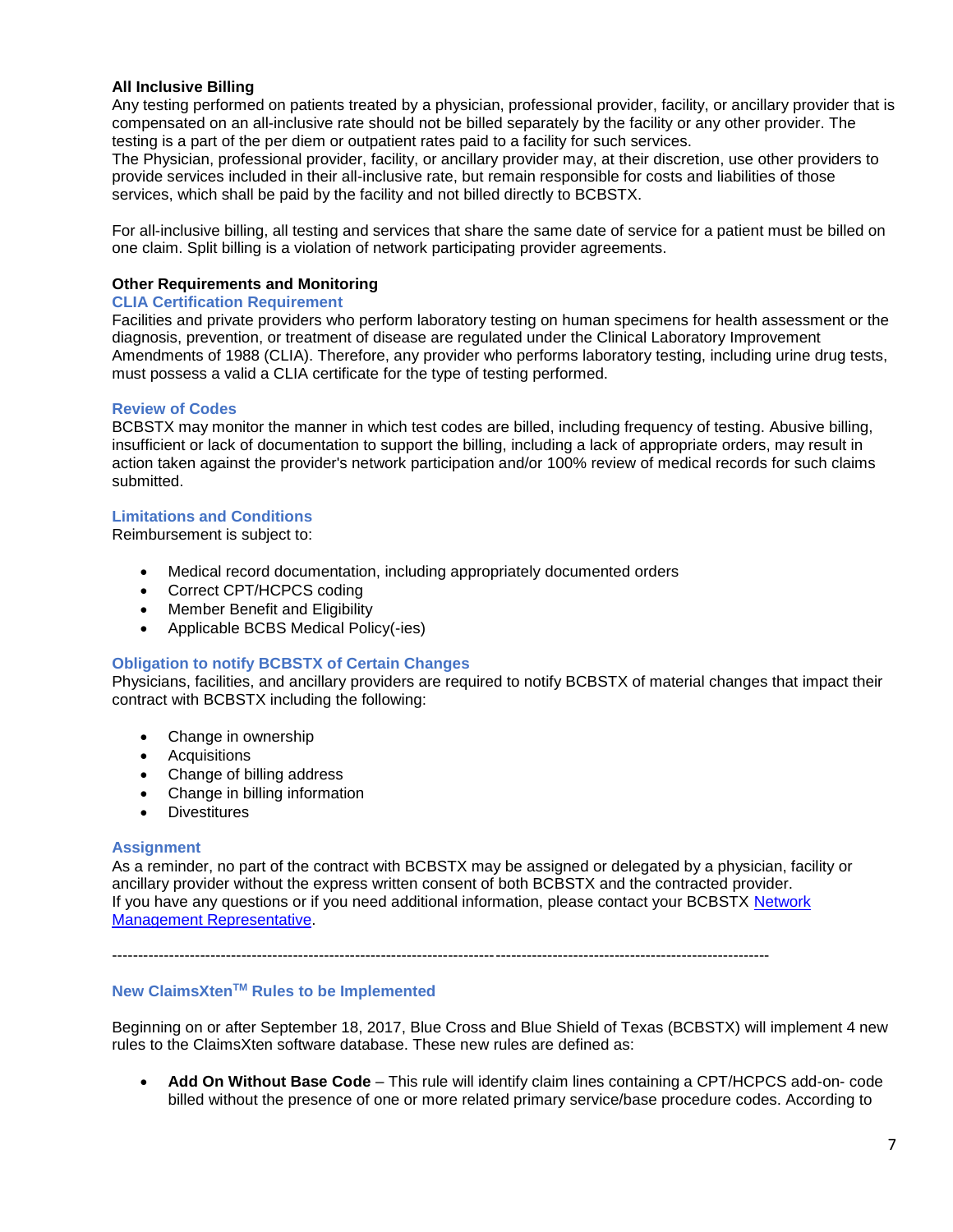American Medical Association (AMA), "add-on codes are always performed in addition to the primary service/procedure, and must never be reported as a stand-alone code."

- **Global Component Billing** This rule will identify procedure codes which have components (professional and technical) to prevent overpayment for either the professional or technical components or the global procedure. The rule will also identify when duplicate submissions occur for the total global procedure or its components across different providers.
- **Duplicate Component Billing** This rule identifies when a professional or technical component of a procedure is submitted and the same global procedure was previously submitted by the same provider ID for the same member for the same date of service.
- **New Patient Code for Established Patient** Identifies claim lines containing new patient procedure codes that are submitted for established patients. According to AMA, "A new patient is one who has not received any professional services from the physician or another physician of the same specialty who belongs to the same group practice, within the last 3 years." As well, similar guidance is provided by Centers for Medicare Medicaid Services (CMS): According to Pub 100-04, Medicare Claims Processing Manual Ch. 12, Physicians/Non-Physicians Practitioners, Section 30.6.7, Subsection A, "Medicare interpret the phrase "new patient" to mean a patient who has not received any professional services, i.e., E/M service or other face-to-face service (e.g., surgical procedure) from the physician or physician group practice (same physician specialty) within the previous three years."

For more details regarding ClaimsXten, including answers to frequently asked questions, refer to the [Education &](https://www.bcbstx.com/provider/tools/clear_claim_connection.html)  [Reference/Provider Tools/ Clear Claim Connection](https://www.bcbstx.com/provider/tools/clear_claim_connection.html) page on our Provider website at [bcbstx.com/provider.](https://www.bcbstx.com/provider/index.html) Information also may be published in upcoming issues of the [Blue Review.](https://www.bcbstx.com/provider/news/bluereview.html)

*Checks of eligibility and/or benefit information are not a guarantee of payment. Benefits will be determined once a claim is received and will be based upon, among other things, the member's eligibility and the terms of the member's certificate of coverage applicable on the date services were rendered.*

*ClaimsXten and Clear Claim Connection are trademarks of McKesson Information Solutions, Inc., an independent third party vendor that is solely responsible for its products and services.*

*CPT copyright 2017 American Medical Association (AMA). All rights reserved. CPT is a registered trademark of the AMA.*

-------------------------------------------------------------------------------------------------------------------------------

#### **New EFT and ERA Information Available Online**

Blue Cross and Blue Shield of Texas (BCBSTX) recently updated the Electronic Funds Transfer (EFT)/Electronic Remittance Advice (ERA) page on BCBSTX's provider website. This page focuses on electronic transactions that may increase administrative efficiencies for your office, while also making it easier for you to conduct business with BCBSTX.

Recent enhancements to the EFT/ERA page include resources to help you learn more about EFT and ERA. In addition to new EFT and ERA Online Enrollment Tip Sheets, the page includes links to updated EFT and ERA 835 Companion Guides and other pertinent information.

Electronic options offer health care providers a more efficient alternative to the traditional paper methods. Providers are encouraged to enroll for EFT and ERA through the Availity™ Web Portal, which also allows users to make any necessary set-up changes online. Once an organization is enrolled for ERA, providers and billing services also gain access to the Availity [Remittance](https://www.bcbstx.com/provider/tools/remittance_viewer_webinars.html) Viewer. This tool allows users to search, view, save and print remittance information, even if the ERA is delivered to a vendor and/or clearinghouse other than Availity.

Online EFT and ERA enrollment is available to registered Availity users. To register for Availity, simply go to [availity.com](https://www.availity.com/) and sign up today. There is no cost to register to become an Availity user.

For providers who are unable to access Availity to complete the online EFT and ERA enrollment process, paper EFT and ERA enrollment forms are available in the Education and Reference Center/Forms section on BCBSTX's provider website.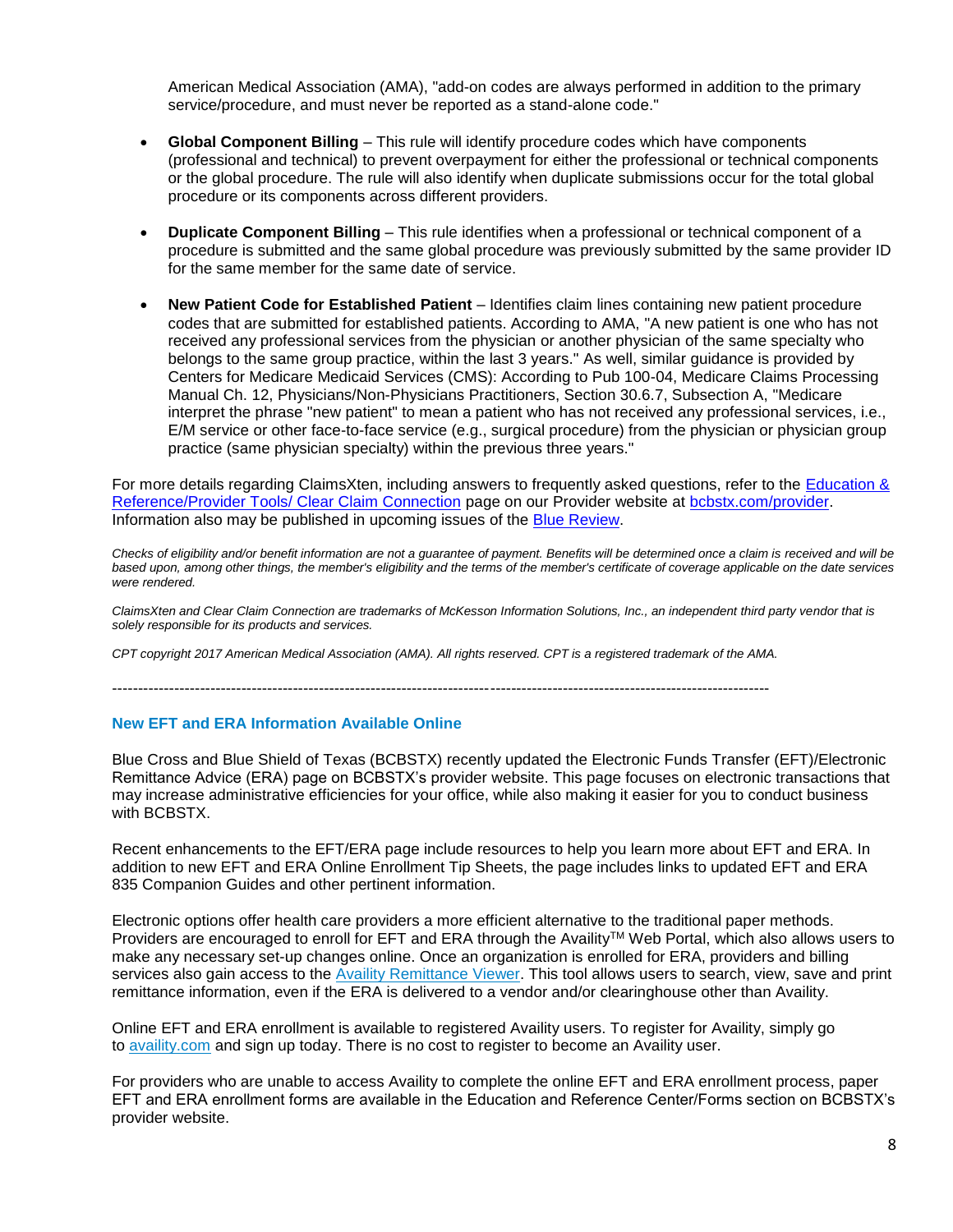We encourage you to visit the [EFT/ERA](https://www.bcbstx.com/provider/claims/era.html) page in the Claims and [Eligibility](https://www.bcbstx.com/provider/claims/index.html) section of our [provider](https://www.bcbstx.com/provider/) website for additional information on electronic options. For assistance with EFT and ERA enrollment through Availity, or to learn more about how to use the remittance viewer tool, contact a BCBSTX Provider Education Consultant at [ECommerceHotline@bcbsil.com](https://www.bcbsil.com/provider/claims/electronic_commerce.html) or 800-746-4614.

*Availity is a trademark of Availity, LLC, a separate company that operates a health information network to provide electronic information exchange services to medical professionals. Availity provides administrative services to BCBSTX. BCBSTX makes no endorsement, representations or warranties regarding any products or services offered by third party vendors such as Availity. If you have any questions about the products or services offered by such vendors, you should contact the vendor(s) directly.*

-------------------------------------------------------------------------------------------------------------------------------

#### **EFT and ERA Update for Non-Contracted Blue Cross Medicare Advantage Plan Providers**

Effective July 24, 2017, if you are contracted with Blue Cross and Blue Shield of Texas (BCBSTX) to receive Electronic Funds Transfer (EFT) and enrolled to receive Electronic Remittance Advice (ERA) files from BCBSTX, you will also receive EFTs and ERAs for Blue Cross Medicare Advantage (PPO)SM and Blue Cross Medicare Advantage (HMO)SM member claims, even if you are not participating in a Blue Cross Medicare Advantage provider network. Specifically, this information applies to claims submitted for any of the following BCBSTX government programs members:

- Blue Cross Medicare Advantage (PPO)<sup>SM</sup> (MA PPO)
- Blue Cross Medicare Advantage  $(HMO)^{SM}$  (MA HMO)

This notice provides an update to a [March 2017 announcement](https://www.bcbstx.com/provider/news/2017_03_10.html) that specified delivery of paper checks and provider claim summaries to non-contracted government programs providers. Please continue to watch the [News](https://www.bcbstx.com/provider/news/index.html)  [and Updates](https://www.bcbstx.com/provider/news/index.html) and *[Blue Review](https://www.bcbstx.com/provider/news/bluereview.html)* for additional information.

If you are not currently enrolled to receive EFT and ERA from BCBSTX, we encourage you to enroll online through the Availity<sup>TM</sup> [Web Portal,](https://www.availity.com/) which also permits users to make any necessary set-up changes online, at no cost. To learn more about EFT and ERA enrollment, visit the [EFT and ERA page](https://www.bcbstx.com/provider/claims/era.html) in the Claims and Eligibility section at **bcbstx.com/provider**. If you have questions or need assistance with EFT and ERA enrollment through Availity, contact a BCBSTX Provider Education Consultant at [ECommerceHotline@bcbsil.com](mailto:ecommercehotline@bcbsil.com) or 800-746-4614.

*Availity is a trademark of Availity, LLC, a separate company that operates a health information network to provide electronic information exchange services to medical professionals. Availity provides administrative services to BCBSTX. BCBSTX makes no endorsement, representations or warranties regarding any products or services offered by third party vendors such as Availity. If you have any questions about the products or services offered by such vendors, you should contact the vendor(s) directly.*

-------------------------------------------------------------------------------------------------------------------------------

## **CLINICAL RESOURCES**

#### **UPDATE: Prior Authorizations and Referrals for HealthSelect of Texas Participants**

iExchange® is now available for submission of prior authorizations and referrals for HealthSelect of TexasSM participants. Usage of iExchange for all submissions is highly recommended to reduce call hold times.

iExchange is a web-based application that supports the direct submission and processing of referrals and approval of select outpatient services and inpatient admissions to acute care facilities by network physicians, professional providers, and facilities within Texas. To learn more information about iExchange please visit our [Provider Website.](https://www.bcbstx.com/provider/tools/iexchange_index.html)

BCBSTX will honor all Prior Authorizations and Referrals previously submitted through United Health Care for HealthSelect participants for service dates post September 1, 2017. Although not required, if you feel verification is needed, providers should call 800-344-2354.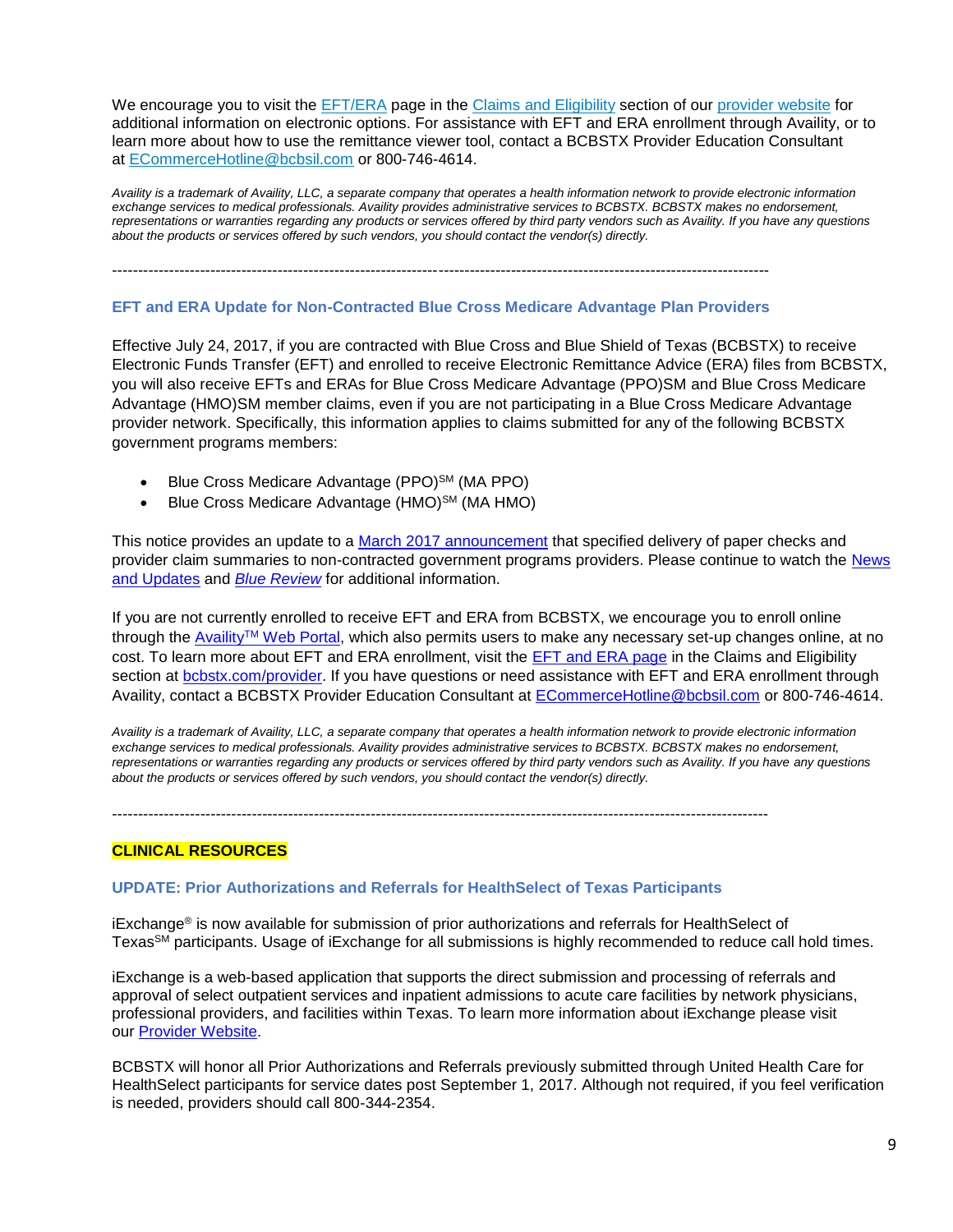**For phone inquiries and requests, hours of operation are as follows:** Normal Hours of Operation (Monday – Friday) 6:00 am – 6:00 pm (Saturday – Sunday) 9:00 am – 1:00 pm

*iExchange is a trademark of Medecision, Inc., a separate company that offers collaborative health care management solutions for payers and providers. BCBSTX makes no endorsement, representations or warranties regarding any products or services offered by third-party vendors such as Medecision. If you have any questions about the products or services offered by such vendors, you should contact the vendor(s) directly.*

-------------------------------------------------------------------------------------------------------------------------------

#### **2018 Updates to the Blue Cross Medicare Advantage (PPO)SM and Blue Cross Medicare Advantage (HMO)SM Preauthorization Lists**

Blue Cross and Blue Shield of Texas (BCBSTX) has updated the list of procedures requiring preauthorization for our [Blue Cross Medicare Advantage \(PPO\)](https://www.bcbstx.com/provider/pdf/ma-preauthlist-01012018.pdf) and [Blue Cross Medicare Advantage \(HMO\)](https://www.bcbstx.com/provider/pdf/ma-preauthlist-01012018.pdf) plans. Both updated preauthorization lists will be effective January 1, 2018. If you are not participating in the Blue Cross Medicare Advantage (PPO) network or Blue Cross Medicare Advantage (HMO) network, disregard the information pertaining to that plan.

Blue Cross and Blue Shield of Texas (BCBSTX) has contracted with eviCore healthcare™ (eviCore), an independent specialty medical benefits management company to provide Utilization Management services for new preauthorization requirements. To authorize services requiring preauthorization through eviCore, you can go to [eviCore.com](https://www.evicore.com/) or call 855-252-1117.

Preauthorization/Referral Requirements Lists are attached and have been updated to include the services that require preauthorization through BCBSTX and eviCore. The updated preauthorization lists will be located on bcbstx.com/provider under [Clinical Resources.](https://www.bcbstx.com/provider/clinical/index.html) For specific codes that apply, the [BCBSTX Medicare Advantage](https://www.bcbstx.com/provider/pdf/ma-preauth-cpt-list-01012018.pdf)  [CPT Preauthorization Code List](https://www.bcbstx.com/provider/pdf/ma-preauth-cpt-list-01012018.pdf) can be viewed on the above link from 10/1/2017 through 12/31/2017.

As a reminder, iExchange®, our automated referral and preauthorization tool, is available 24 hours a day, seven days a week (except for every third Sunday of the month when the system will be unavailable from 11 a.m. to 3 p.m. CT) for those services requiring preauthorization through BCBSTX. iExchange is accessible to physicians, professional providers and facilities contracted with BCBSTX. For more information or to set up a new account, complete and submit the **iExchange online enrollment form**.

Failure to timely notify BCBSTX and obtain pre-approval for listed procedures may result in denial of the claim(s) for care services, which cannot be billed to the member pursuant to your provider agreement with BCBSTX.

If you have any questions or if you need additional information, please contact your BCBSTX [Network](https://www.bcbstx.com/provider/contact_us.html#localnetwork)  [Management Representative.](https://www.bcbstx.com/provider/contact_us.html#localnetwork)

*eviCore is a trademark of eviCore health care, LLC, formerly known as CareCore, an independent company that provides utilization review for select health care services on behalf of BCBSTX.*

*iExchange is a trademark of Medecision, Inc., a separate company that offers collaborative health care management solutions for payers and providers. BCBSTX makes no endorsement, representations or warranties regarding any products or services offered by third-party vendors such as Medecision. If you have any questions about the products or services offered by such vendors, you should contact the vendor(s) directly.*

-------------------------------------------------------------------------------------------------------------------------------

#### **Preauthorization and Referral Requirements Lists Are Changing Jan. 1, 2018**

Beginning Jan. 1, 2018, Blue Cross and Blue Shield of Texas (BCBSTX) will be changing the preauthorization requirements for Blue Choice PPO<sup>SM</sup>, Blue Essentials<sup>SM</sup>, Blue Essentials Access<sup>SM</sup>, Blue Premier<sup>SM</sup> and Blue Advantage HMOSM.

The changes include **three new Health Advocacy Solutions (HAS) preauthorization service options**, including Primary, Advanced and Premier. These options allow Blue Choice PPO and Blue Essentials Access self-insured groups to choose one of three preauthorization-specific service options for their group. In addition,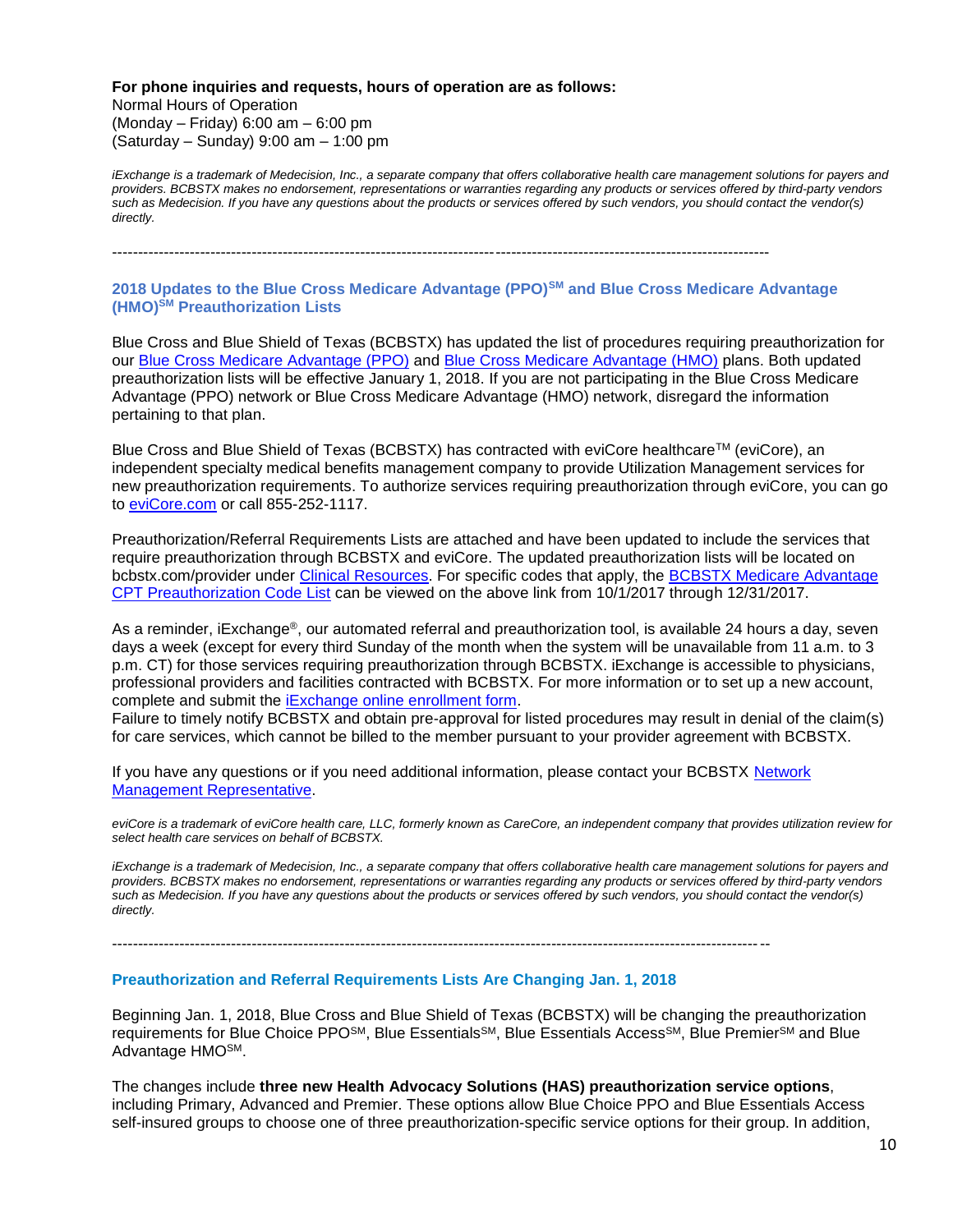Blue Choice PPO fully insured members, Blue Essentials, Blue Essentials Access, Blue Premier and Blue Advantage HMO will have additional care categories that require preauthorization through BCBSTX or eviCore healthcare<sup>™</sup> (eviCore).

Preauthorization for certain care categories that are handled through eviCore can be obtained by accessing [evicore.com](https://www.evicore.com/) or calling 855-252-1117.

#### **Check Eligibility First**

As a reminder, it is important to check eligibility through Availity™ or your preferred web vendor prior to rendering services. This step will help you determine if your services require preauthorization through BCBSTX or eviCore.

Please note: Services performed without benefit preauthorization may be denied in whole or in part for payment and you may not seek any reimbursement from the member. For any service not approved for payment, BCBSTX will provide all appropriate appeal rights for review. Please note that a member penalty may also apply based on the benefit plan.

#### **Preauthorization/Referral Requirements Lists**

You can find the preauthorization/referral requirements lists that are effective Jan. 1, 2018, under [Clinical](https://www.bcbstx.com/provider/clinical/index.html) [Resources](https://www.bcbstx.com/provider/clinical/index.html) on the BCBSTX [provider](https://www.bcbstx.com/provider/) website. Additional information, such as definitions and links to helpful resources, can be found in the **[Eligibility](https://www.bcbstx.com/provider/claims/eligibility_and_benefits.html) and Benefits** section.

### **iExchange® Automated Preauthorization Tool**

Continue using iExchange to obtain preauthorization for the services that require authorization through BCBSTX on any of the preauthorization lists. The [iExchange](https://www.bcbstx.com/provider/tools/iexchange_index.html) online tool is accessible to physicians, professional providers and facilities contracted with BCBSTX. For more information or to set up a new account, refer to the BCBSTX [iExchange](https://www.bcbstx.com/provider/tools/iexchange_index.html) web page.

If you have any questions or if you need additional information on the above information, please contact your Network Management [Representative](https://www.bcbstx.com/provider/contact_us.html).

#### **eviCore Orientation Sessions**

eviCore will be hosting education sessions in December. During these training sessions, BCBSTX will provide a brief overview of the new HAS benefit and Availity's role. Anyone wishing to attend one of the sessions must register in advance. **Sessions are free of charge and will last approximately one hour.**

| <b>Session</b>           | <b>Date</b>  | Time        |
|--------------------------|--------------|-------------|
| <b>Radiation Therapy</b> | Dec. 5, 2017 | 11 a.m. CT  |
| Genomic Lab              | Dec. 5, 2017 | 1 p.m. $CT$ |
| Radiology (CT/MR/PET)    | Dec. 6, 2017 | 1 p.m. $CT$ |
| Sleep Testing            | Dec. 7, 2017 | 10 a.m. CT  |
| Sleep DME                | Dec. 7, 2017 | 1 p.m. CT   |

#### **How to Register**

- Choose a date and time, and then go to [evicore.webex.com](https://evicore.webex.com/mw3300/mywebex/default.do?siteurl=evicore).
- Click on the "Training Center" tab at the top of the page.
- Find the date and time of the orientation session you wish to attend by clicking the "Upcoming" tab. All orientation sessions will be named "Blue Cross and Blue Shield of Texas Provider <Program Name> Orientation Session."
- Click "Register."
- Enter the registration information.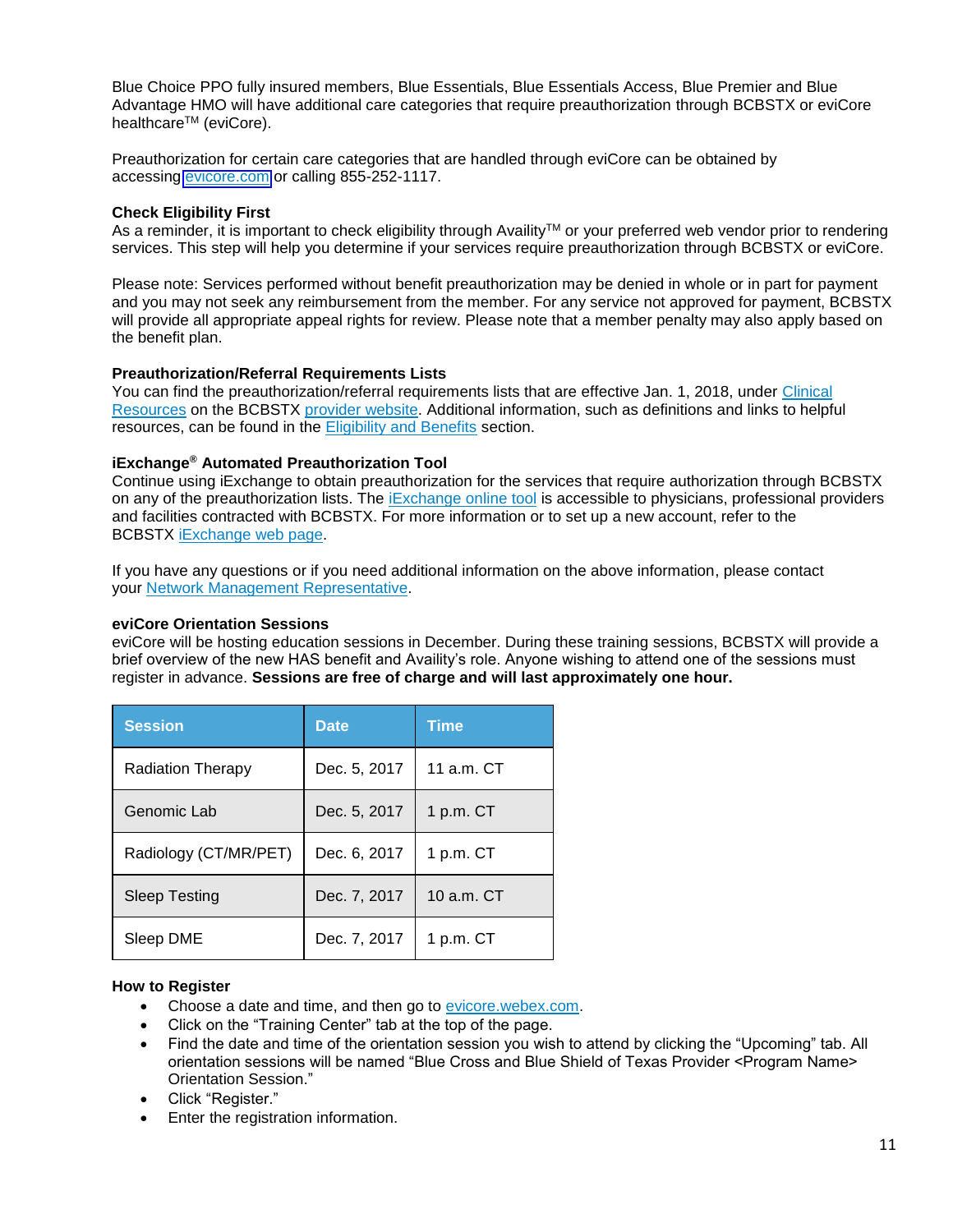### **After you have registered for the conference, you will receive an email containing:**

- The toll-free phone number and pass code you will need for the audio portion of the conference
- A link to the online portion of the conference
- The conference password

Please keep the registration e-mail so you will have the link and phone number for the session. If you are unable to participate in a session during any of the times listed, you can find a copy of the presentation on the [eviCore](https://www.evicore.com/healthplan/bcbstx_c) BCBSTX [implementation](https://www.evicore.com/healthplan/bcbstx_c) site.

Please note that verification of eligibility and benefits, and/or the fact that a service or treatment has been preauthorized or predetermined for *benefits is not a guarantee of payment. Benefits will be determined once a claim is received and will be based upon, among other things, the member's eligibility and the terms of the member's certificate of coverage applicable on the date services were rendered. If you have questions, contact the number on the member's ID card.*

*eviCore is a trademark of eviCore health care, LLC, formerly known as CareCore, an independent company that provides utilization review for select health care services on behalf of BCBSTX.*

*Availity is a trademark of Availity, LLC, a separate company that operates a health information network to provide electronic information exchange services to medical professionals. Availity provides administrative services to BCBSTX. BCBSTX makes no endorsement, representations or warranties regarding any products or services offered by third party vendors such as Availity. If you have any questions about the products or services offered by such vendors, you should contact the vendor(s) directly.*

*iExchange is a trademark of Medecision, Inc., a separate company that offers collaborative health care management solutions for payers and providers. BCBSTX makes no endorsement, representations or warranties regarding any products or services offered by third-party vendors such as Medecision. If you have any questions about the products or services offered by such vendors, you should contact the vendor(s) directly.*

-------------------------------------------------------------------------------------------------------------------------------

#### **Antidepressant Medication Management Initiative**

Blue Cross and Blue Shield of Texas (BCBSTX) is committed to improving the rate at which members remain on antidepressant medications after being newly diagnosed and treated for depression.

#### **Did You Know?**

According to the American Psychological Association (APA), Major Depressive Disorder is a chronic condition that requires patients to participate actively in and adhere to treatment plans for long periods, despite the fact that side effects or requirements of treatment may be burdensome.

APA guidelines recommend antidepressants as the initial treatment for mild to moderate depression.

#### **Our Goal and Who Is Eligible?**

Our goal is to increase antidepressant medication adherence. The initiative is targeting members age 18 and older with at least one of the following:

- Principal diagnosis of major depression in an outpatient, emergency department intensive outpatient or partial hospitalization setting
- At least two visits in an outpatient, emergency department, intensive outpatient or partial hospitalization setting on different dates of service with any diagnosis of major depression
- At least one inpatient (acute or non-acute) claim

We measure adherence for both the **acute and continuation phases** as outlined in Healthcare Effectiveness Data and Information Set (HEDIS®) 2017 specifications:

- **Effective Acute Phase:** Percentage of newly diagnosed and treated members who remained on an antidepressant medication for at least 84 days (12 weeks)
- **Effective Continuation Phase:** Percentage of newly diagnosed and treated members who remained on an antidepressant for at least 180 days (6 months)
- Comprehensive analysis of the results will be conducted quarterly and annually by BCBSTX.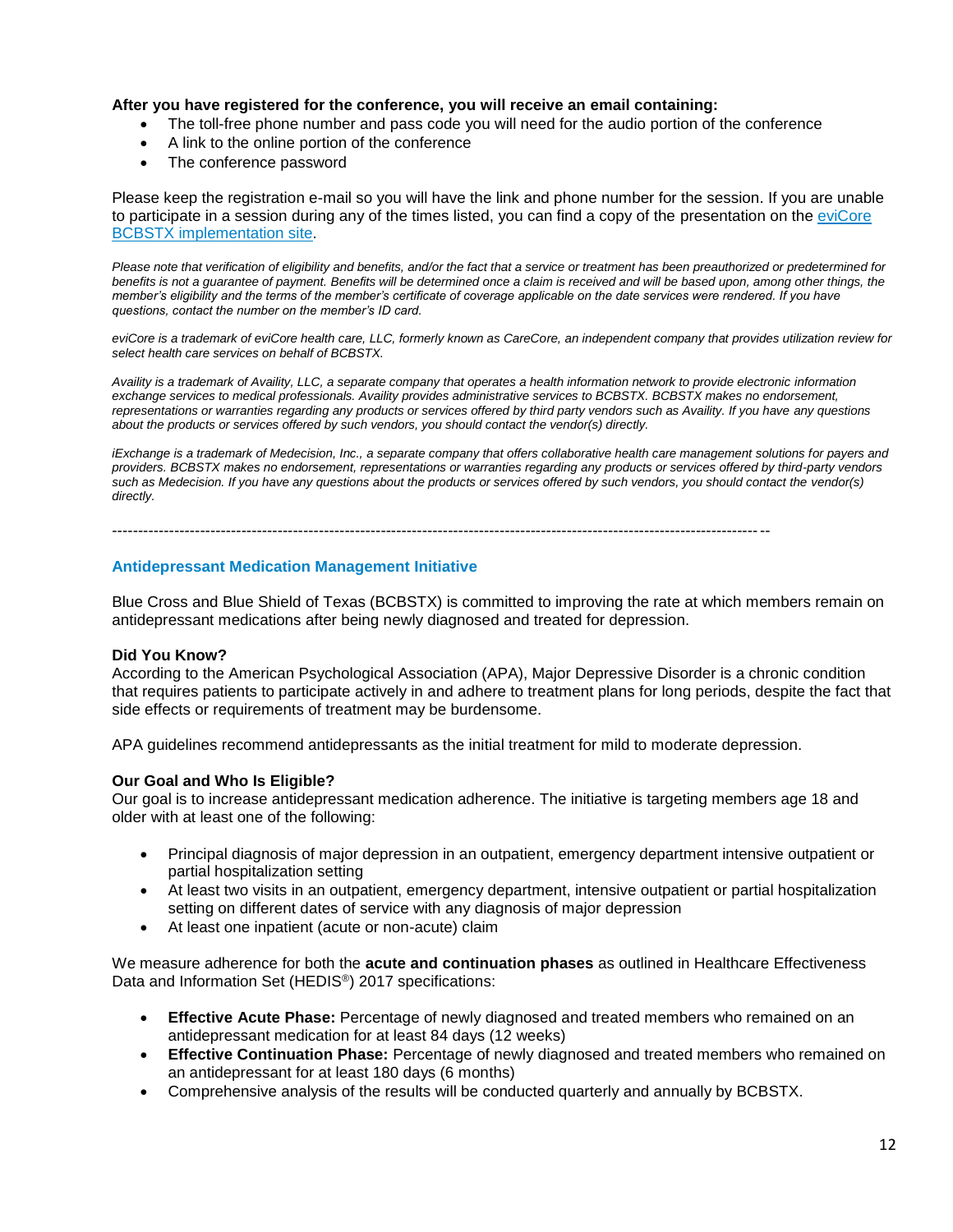## **What You Should Do**

- The physician should assess and acknowledge potential barriers to treatment adherence, including lack of motivation, side effects of treatment, and logistical, economic or cultural barriers to treatment. The physician should collaborate with the patient (and the family if possible) to minimize the impact of these potential barriers.
- Patients should be given realistic expectations during the different phases of treatment. This includes the symptom-response time and the importance of medication adherence for successful treatment.
- Misperceptions, fears and concerns about antidepressants should be addressed with the patient.
- Education should be provided about major depression, the risk of relapse, the early recognition of recurrent symptoms, and the efficacy of Cognitive Behavioral Therapy in combination with medication.
- Patients should be informed about the need to taper antidepressants rather than discontinuing them prematurely.
- Common side effects of antidepressants should be discussed with the patient. The physician should encourage the patient to identify side effects they would consider reasonable and those they would consider unreasonable.
- Physicians should explain when and how to take the medication, reminder systems, information about continuing the medication after symptoms of depression improve, strategies to incorporate medication into the daily routine and minimizing the cost of antidepressant regimens to improve adherence.

#### **References**

*Practice Guideline for the Treatment of Patients with Major Depressive Disorder 3rd Edition*, (2010) American Psychiatric Association *HEDIS 2017 Volume 2 Technical Specifications for Health Plans* (the Healthcare Effectiveness Data and Information Set)

*HEDIS is a registered trademark of NCQA.*

-------------------------------------------------------------------------------------------------------------------------------

### **EDUCATION & REFERENCE**

### **Update: Texas Severe Weather: BCBSTX Responds to Help Providers**

Many Blue Cross and Blue Shield of Texas (BCBSTX) providers and members are currently being impacted by Hurricane Harvey. Members and Providers who are residents of the 60 disaster counties or those impacted by Harvey will be covered by Governor Greg Abbott's proclamation. Recovering from a natural disaster like Hurricane Harvey is never easy. Throughout the duration of the governor's proclamation, we are helping members by:

- Authorizing up to a 90-day supply of prescription medications for members
- Not requiring pre-authorization or referrals (members' benefit coverage will apply)
- Allowing claims for an HMO member to receive services out-of-network if necessary, without a referral
- Extending claim filing deadlines for providers
- Working with members to extend premium payment deadlines
- Authorizing payment for necessary medical equipment, supplies, and services regardless of the date on which the service, equipment, or supplies were most recently provided

#### **How to Check Eligibility**

Checking eligibility, benefits and accessing patient clinical summaries electronically through AvailityTM or your preferred web vendor is the quickest way to access BCBSTX member information. To learn more about online solutions, see the [Provider Tools](https://www.bcbstx.com/provider/tools/iexchange_index.html) section on the BCBSTX [Provider website.](https://www.bcbstx.com/provider/index.html) Additionally, we are providing a list of important phone numbers you can use to verify eligibility and benefits if you do not have internet access:

#### **Blue Advantage HMOSM:**

Provider Customer Service - 800-451-0287 Utilization Management - 855-896-2701

#### **Blue EssentialsSM:**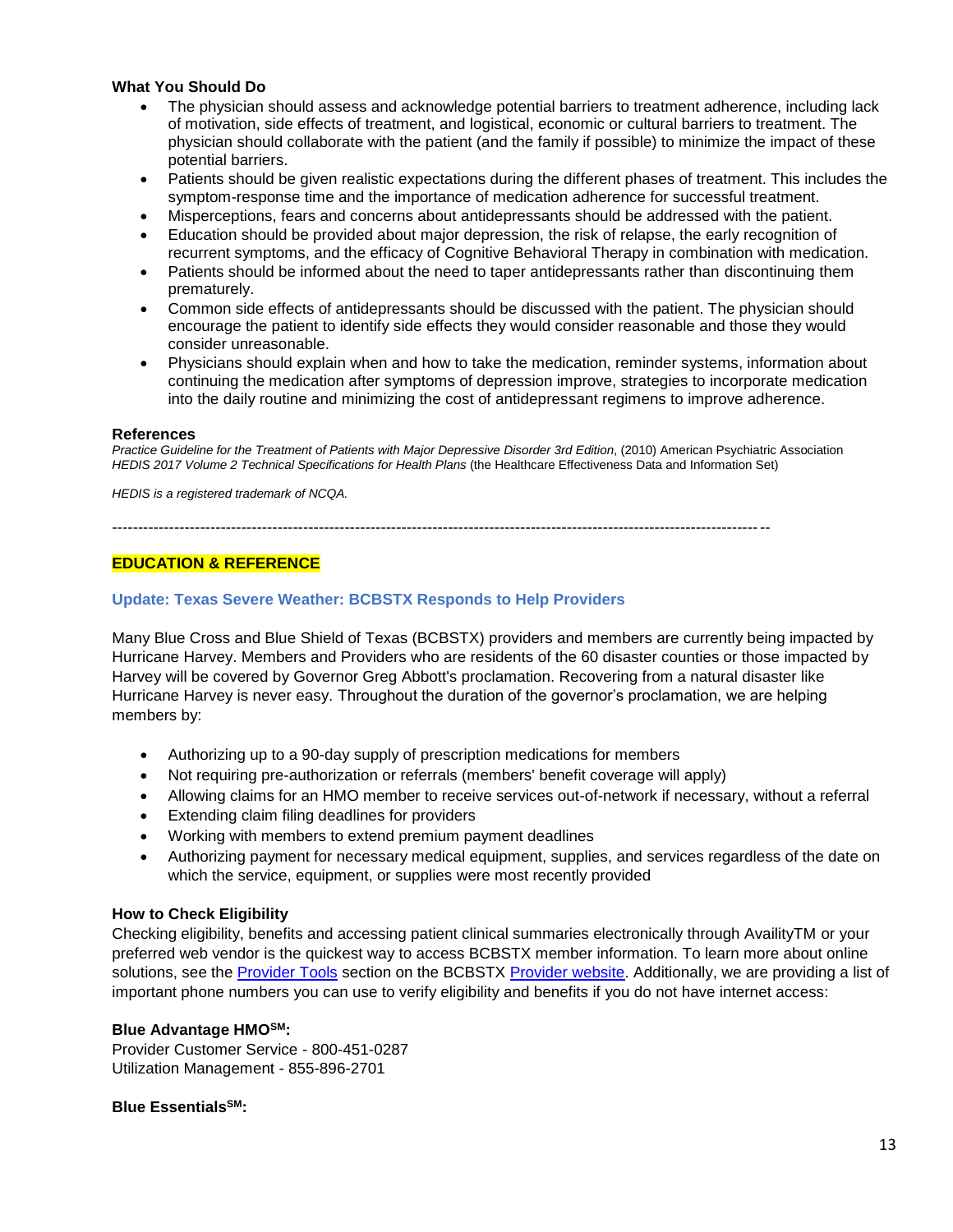Provider Customer Service - 877-299-2377 Utilization Management - 855-896-2701

### **PPO (Blue ChoiceSM and Home BlueCard members):**

Provider Customer Service - 800-451-0287 Utilization Management - 800-441-9188

#### **Medicare Advantage HMO & PPO:**

Provider Customer Service - 877-774-8592 Utilization Management - 877-774-8592

### **Blue PremierSM**

Provider Customer Service - 800-676-2583 Utilization Management - 800-441-9188

**STAR Kids** - 1-877-784-6802 **CHIP and STAR** - 1-877-560-8055

Note: Adoption Assistance and Permanency Care Assistance (AAPCA) eligibility and benefits should be verified using the STAR and STAR Kids information above.

Medicaid Personal Care attendants see additional information for Electronic Visit Verification (EVV) below.

## **National BlueCard access (Host Blue Card members):** 800-676-BLUE (2583)

### **Claims and Provider Reimbursement Payments**

Be sure to include your NPI on all claims to ensure accurate and timely claim processing. Please remind your office staff to bill BCBSTX directly for all services rendered to patients with BCBSTX coverage. We will then compensate you based on each specific patient's (member) benefits. Your Provider Claims Register will indicate any patient responsibility for payment, and you may bill your patient for that amount. If you are providing care outside of your home office location, please continue to use the address to your permanent location. If you have online access, please use the Availity® provider portal at [www.Availity.com](http://www.availity.com/) which provides access to member's real-time eligibility & benefits and claims status information, as well as offers batch or web claim submissions.

Your provider reimbursement payments will continue to be processed as claims are submitted. If you are receiving a paper check payment, service should resume in accordance with the United States Postal schedule. If you need a payment prior to that time or have any other payment related inquiries, please call customer service.

#### **Need Prior/Preauthorization/Extension/Clinical Care**

BCBSTX's prior authorization unit has extended hours from 8 a.m. to 8 p.m. until further notice. BCBSTX will review requests as per our normal business operation and manage issues on a case by case basis to ensure that our members have access to the necessary care they need during this time. However, if your patients don't have their ID card, they should call member services or print a temporary card from [Blue Access for](https://www.bcbstx.com/member/)  [Members](https://www.bcbstx.com/member/)<sup>SM</sup>.

Note: Medicare Advantage patients should call member services if they don't have their ID card. Magellan can be reached at 800-729-2422.

Note: Magellan is providing free, confidential counseling services and other resources, such as referrals to local non-profit organizations, shelters and additional community-based support. Onsite counseling services are available for a small fee. The toll-free number to access free, confidential counseling services is 1-800-327-7451.

**eviCore** can be reached at 855-252-1117 or by visiting [eviCore.com.](https://www.evicore.com/healthplan/bcbs)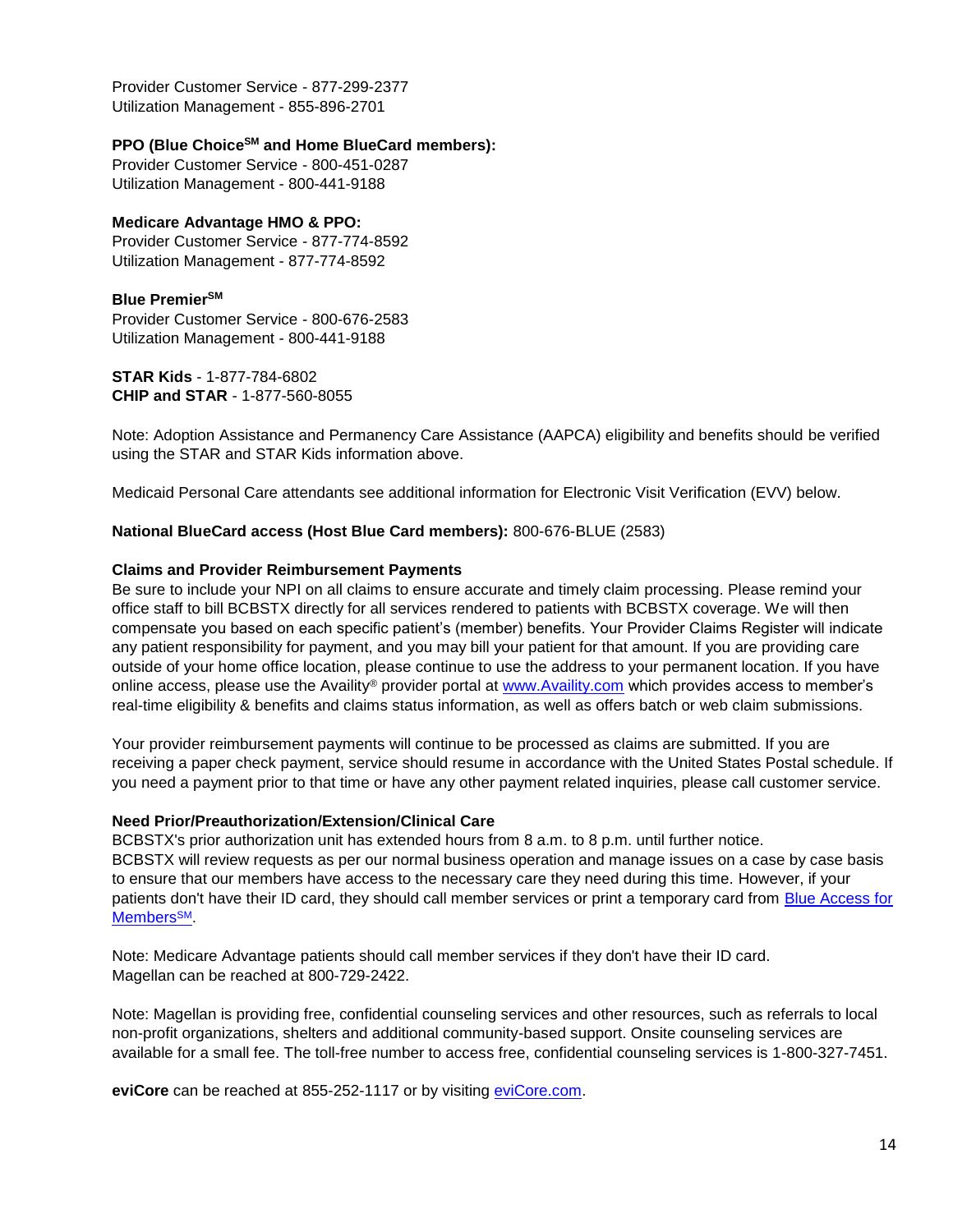**Quest Diagnostics, Inc.** - For locations or questions, contact Quest at 888-277-8772 or visit Quest's website at: QuestDiagnostics.com/patient.

**Clinical Pathology Laboratory (CPL)** – For locations or questions, contact CPL at 800-595-1275 or visit CPL's website at: cpllabs.com.

*\*Checking eligibility, benefit information and/or if a service has been preauthorized is not a guarantee of payment. Benefits will be determined once a claim is received and will be based upon, among other things, the member's eligibility and the terms of the member's certificate of coverage applicable on the date services were rendered. If you have any questions, please call the number on the back of the member's ID card.*

#### **Provider Service Hours**

For phone inquiries and requests: (Monday – Friday) 6 a.m. – 6 p.m. (Saturday – Sunday)  $9$  a.m. – 6 p.m.

#### **Pharmacy Provider**

Pharmacy customer service will remain open for 24 hours. In addition, our customer advocates are providing customized assistance to members in the impacted ZIP codes.

#### **Helpful Tips to Relay to Your Patients**

- For emergencies, your patients should call 911 or go directly to the nearest hospital.
- For non-emergencies, your patients should call member services to find a doctor or health care professional in their network.
- Your patients should bring their BCBSTX member ID card when they get care.
- However, if your patients don't have their ID card, they should call member services or print a temporary card from [Blue Access for Members.](https://www.bcbstx.com/member/) Note:Medicare Advantage patients should call member services if they don't have their ID card.
- If your members have questions, please direct them to [bcbstx.com](https://www.bcbstx.com/) for updates.

## **Medicaid Provider Information**

Electronic Visit Verification (EVV) for Personal Care attendants:

- Providers that are unable to call in and/or call out because of Hurricane Harvey will need to complete visit maintenance for those visits using Reason Code 130; Disaster or Emergency to document service delivery in the EVV system.
- Reason Code 130 is used when an attendant or assigned staff is unable to provide all or part of the scheduled services due to a disaster (e.g. Flood, tornado, ice storm, fire, etc.) or other emergency (e.g., EMS must be called). Reason Code 130 is a preferred reason code.
- Free text is required in the comment field; the provider must document the nature of the disaster or emergency and the actual time service delivery begins and/or ends in the comment field. For example: Hurricane Harvey. Time in: 8:30 am - Time out: 11:30 am.
- EVV Providers: If phone service is interrupted or unavailable during service delivery, attendants should document:
	- o Service start and end times
	- o Small Alternative Device (SAD) values

This documentation is necessary to ensure service visits can be verified in the EVV system once phone service is restored.

#### **Pharmacy for Medicaid Members**

BCBSTX is implementing a dynamic PA (dPA) for their Medicaid members for refill too soon rejections at the pharmacy. The dynamic PA will be in place for 7 days, implemented as of 8/24, and allow a 30-day refill of the members' medications. In addition, our PBM will provide a report for medications filled through the dPA process to ensure the refills were appropriate.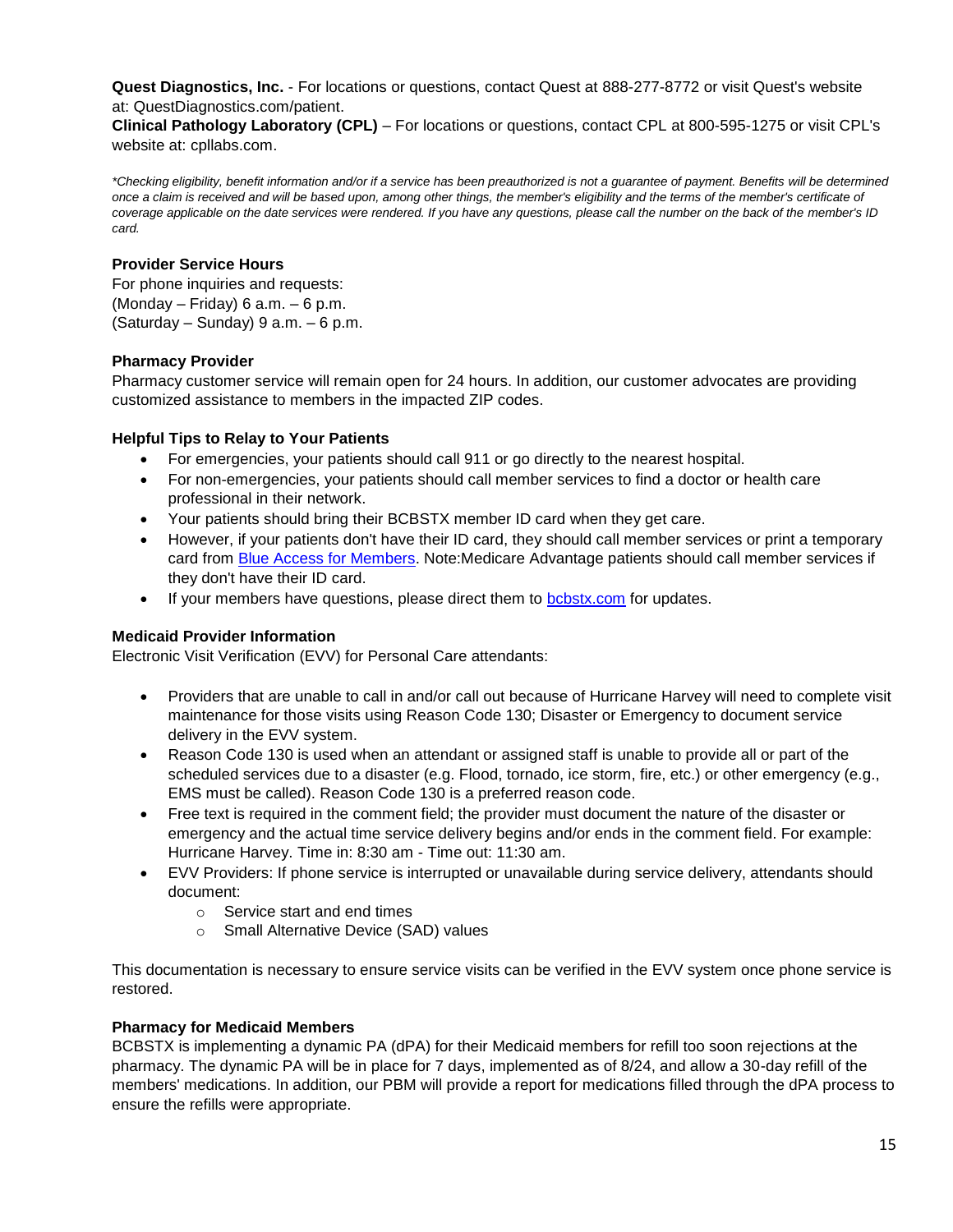Continue to check the [BCBSTX provider](https://www.bcbstx.com/provider/index.html) website and the *[Blue Review](https://www.bcbstx.com/provider/news/bluereview.html)* in the coming weeks, for additional information from BCBSTX.

-------------------------------------------------------------------------------------------------------------------------------

#### **Update: Special Severe Weather Message for Providers in the HealthSelectSM Network**

Recovering from a natural disaster like Hurricane Harvey is never easy. Blue Cross and Blue Shield of Texas (BCBSTX) is here to help network providers as well as participants.

#### **For phone inquiries and requests, hours of operation are normal:**

(Monday – Friday) 6 a.m. – 6 p.m. (Saturday – Sunday) 9 a.m. – 1 p.m. Provider Customer Service: (800) 451-0287

#### **Utilization Management:** (800) 354-2354

#### **To Check Eligibility:**

The quickest way to access HealthSelect participant information like eligibility, benefits and patient clinical summaries is online through Availity® or your preferred web vendor. To learn more about online solutions, see the [Provider Tools](https://www.bcbstx.com/provider/tools/iexchange_index.html) section on the BCBSTX [Provider website.](https://www.bcbstx.com/provider/index.html)

Provider Customer Service and Utilization Management are available from 8 a.m. – 8 p.m. until further notice.

**Provider Customer Service:** (800) 451-0287 **Utilization Management:** (800) 441-9188

To verify HealthSelect plan participants' eligibility and benefits if you don't have internet access:

**Provider Customer Service:** (877) 299-2377 **Utilization Management:** (855) 896-2701

#### **Claims and Provider Reimbursement Payments**

- Include your National Provider Identifier on all claims to ensure accurate and timely claim processing
- Bill BCBSTX directly for all services rendered to patients with BCBSTX coverage. We will then compensate you based on each specific patient's (participant) benefits. Your Provider Claims Register will indicate any patient responsibility for payment, and you may bill your patient for that amount. If you are providing care outside of your home office location, please continue to use the address of your permanent location.
- Use the Availity provider portal at [www.Availity.com](http://www.availity.com/) if you have online access. This portal provides access to participant's real-time eligibility & benefits and claims status information, as well as offers batch or web claim submissions.
- A claims system edit will be implemented based on participant zip codes associated with the 60 impacted counties specified in the declaration areas until further notice. This means claims will suspend for the specific edit, enabling claims examiners to review claims for services rendered to impacted participants to determine if any of the exceptions apply.

Note: Your provider reimbursement payments will continue to be processed as claims are submitted. If you are receiving a paper check payment, service should resume in accordance with the United States Postal schedule. If you need a payment prior to that time or have any other payment related inquiries, please call customer service.

#### **Referrals / Prior-Authorization / Extensions / Clinical Care**

- The BCBSTX prior authorization unit has extended hours from 8am 8pm until further notice.
- BCBSTX will review requests as we normally do and manage issues on a case by case basis. This will ensure that our participants have access to timely care that's needed during this time. If your patients don't have their ID card, they should call participant services or print a temporary card from Blue Access [for Members](https://www.bcbstx.com/member/)<sup>SM</sup>.

Note: Medicare Advantage patients should call participant services if they don't have their ID card.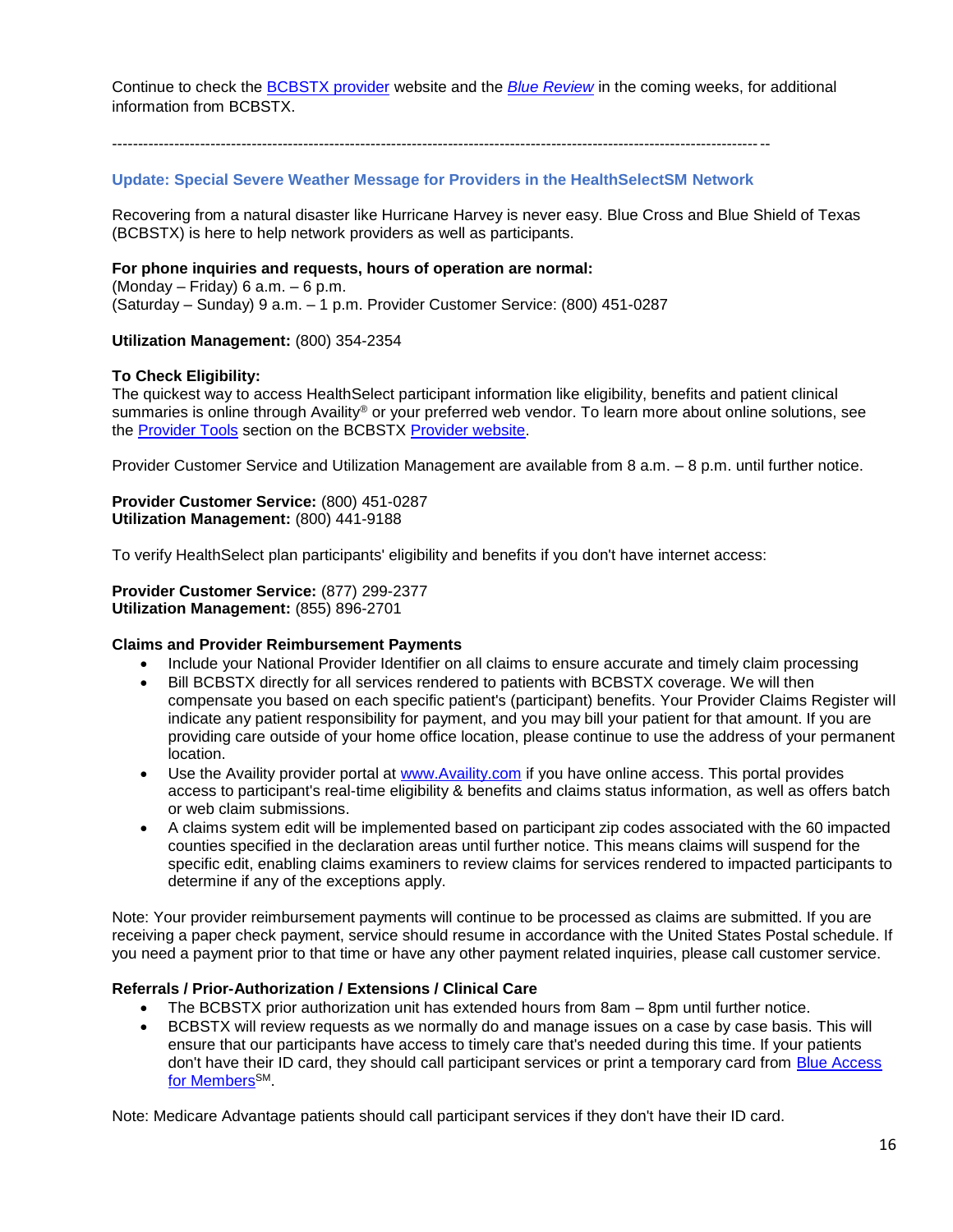- **Magellan** can be reached at (800) 729-2422.
- **eviCore** can be reached at (855) 252-1117 or online at [eviCore.com.](https://www.evicore.com/healthplan/bcbs)
- **Quest Diagnostics, Inc.** can be reached at (888) 277-8772 or online at [QuestDiagnostics.com/patient](http://questdiagnostics.com/patient)
- **Clinical Pathology Laboratory (CPL)** can be reached at (800) 595-1275 or online at [cpllabs.com](http://cpllabs.com/)

Note: Checking eligibility, benefit information and/or if a service has been preauthorized is not a guarantee of payment. Benefits will be determined once a claim is received and will be based upon, among other things, the participant's eligibility and the terms of the participant's certificate of coverage applicable on the date services were rendered. If you have any questions, please call the number on the back of the participant's ID card.

#### **IF APPLICABLE OFFER SERVICE REMINDER for Virtual Visit – Promotions (Reminder if participant has immediate need they should seek emergency care.)**

• MDLIVE is offering free virtual medical consultations through 9/16/2017. MDLIVE will connect you with a board-certified doctor 24/7 in your state for free. To access your free visit, call MDLIVE at (888) 959-9516 use promo code HARVEY.

## **Helpful Tips to Relay to Your Patients**

- For emergencies, your patients should call 911 or go directly to the nearest hospital.
- For non-emergencies, your patients should call participant services. A PHA can help find a doctor or health care professional in their network.
- Your patients should bring their BCBSTX participant ID card when they get care.
- If your patients don't have their ID card, they can print a temporary card from [Blue Access for Members](https://www.bcbstx.com/member/) or call participant services to have a PHA send the ID card information over the phone. Participants can also download their ID card from the BCBSTX App on a smart phone. Text BCBSTX APP to 33633 to download the app.

HealthSelect providers and participants of the 60 disaster counties or those impacted by Harvey will be covered by Governor Greg Abbott's proclamation.

## **To help all HealthSelect participants for the duration of the governor's proclamation, we are:**

- Authorizing up to a 90-day supply of prescription medications for participants
- Not requiring prior-authorization or referrals (participants' benefit coverage will apply)
- Allowing claims for a plan participant to receive services out-of-network if necessary, without a referral
- Extending claim filing deadlines for providers
- Working with participants to extend premium payment deadlines
- Authorizing payment for necessary medical equipment, supplies, and services regardless of the date on which the service, equipment, or supplies were most recently provided
- Waiving the penalty for failure to obtain Prior Authorizations when services are received at an in-network facility
- Participants with an immediate need should seek emergency care
- A Personal Health Assistants (PHA) can assist with verifying provider availability
- Keeping pharmacy customer service open 24 hours
- Participants in the impacted ZIP Codes can receive customized assistance from a PHA by calling (800) 252-8039
- Processing claims for emergency transport from one facility to another will be at the in-network benefit level
- Includes out-of-network provider reimbursement amounts previously established
- Continuing BCBSTX Member Service hours of operation from 7 a.m. 7 p.m. Monday Friday and 7 a.m. – 3 p.m. Saturday, Central time.

Note: Participants can call Magellan at (800) 729-2422 to access free, confidential counseling services and other resources, such as referrals to local non-profit organizations, shelters and additional community-based support. Onsite counseling services are available for a small fee.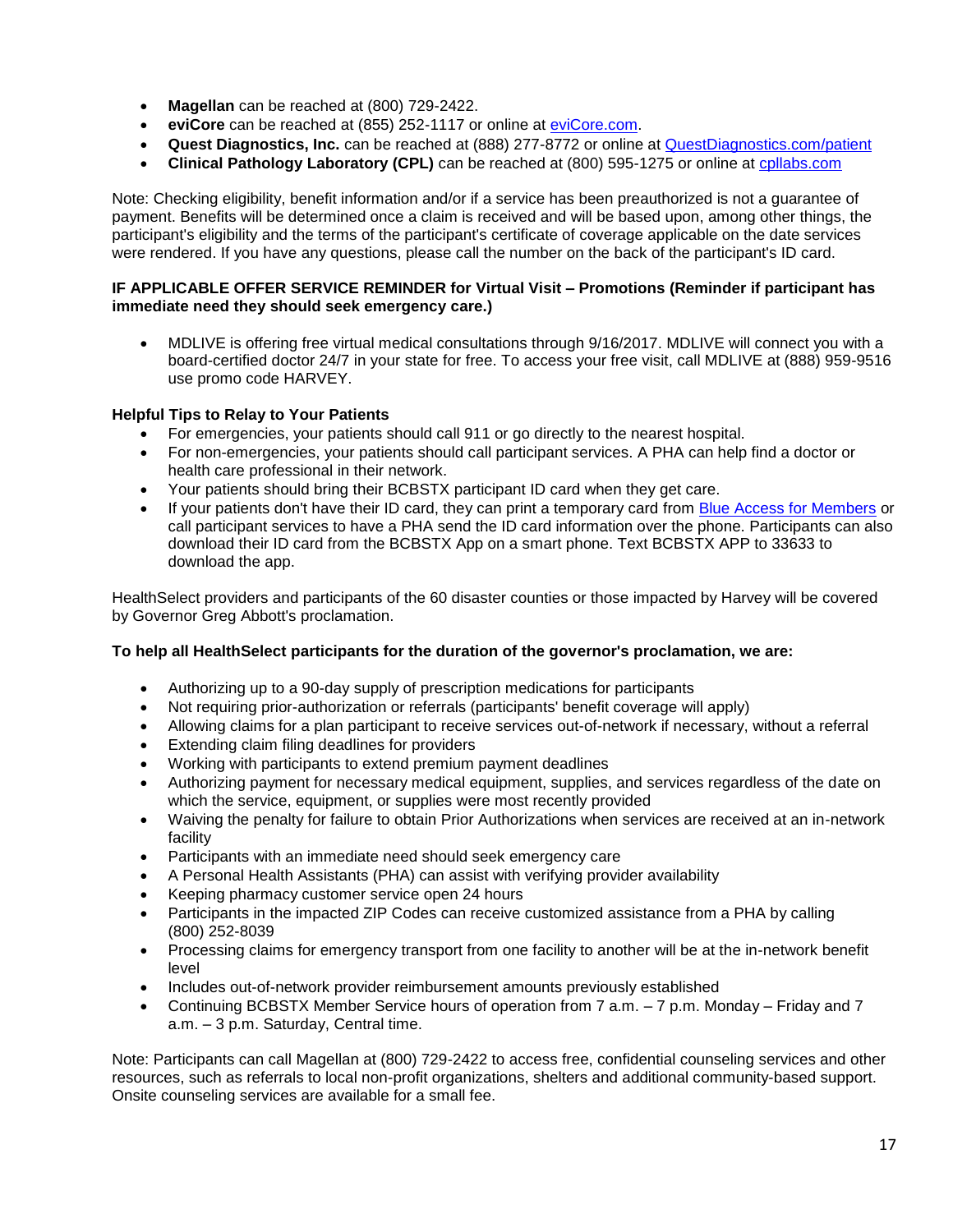Additional help for HealthSelect participants with a mailing address in one of the 60 counties covered by Governor Greg Abbott's disaster area proclamation:

- No penalty for failure to obtain PCP referral
- In-network benefits apply when services are received from an in-network HealthSelect provider
- No penalty for failure to obtain Prior Authorizations when services are received at an in-network HealthSelect facility
- Applies to all plans, not just HealthSelect in-area plans

Note: The above applies to participants even when their services need to be rendered outside of the declared counties

Continue to check the [BCBSTX provider](https://www.bcbstx.com/provider/index.html) website and the [Blue Review](https://www.bcbstx.com/provider/news/bluereview.html) for additional information in the coming weeks.

-------------------------------------------------------------------------------------------------------------------------------

#### **Looking at Variability in Pricing Solutions Through Shared Data**

To help make the health care system work better, Blue Cross and Blue Shield of Texas (BCBSTX) has implemented the **Benefits Value Advisor (BVA)**program. BVA helps members get cost estimates, schedule appointments and assists with benefit preauthorization.

How often someone uses health ca[re services, where they go for care and how much they pay](https://www.newyorker.com/news/news-desk/health-cares-cost-conundrum-squared) for care are a few of the foundational elements in the ongoing national struggle to control rising health care costs. An independent study published by the Health Care Cost [Institute](http://www.healthcostinstitute.org/) shows that employers and insurers that provide private health care coverage can pay for services that vary widely in price, depending on the state where people live. Further, they found that prices can even vary across a broad range within the same cites and metropolitan areas, based on site of service and contract rates. Those price [differences](http://www.healthcostinstitute.org/wp-content/uploads/2016/12/2015-HCCUR-11.22.16.pdf) exist for even the most routine diagnostic [procedures.](http://www.healthcostinstitute.org/wp-content/uploads/2016/12/2015-HCCUR-11.22.16.pdf)

Wide differences in the price for common medical services comprises one potential cost driver that BCBSTX works to impact. We believe that variability of pricing is a leading cause of unnecessary health care costs for our members. For example, an MRI of the brain can cost anywhere from \$443 to \$4,273 in Houston, TX.

Broad ranges in pricing across the state are found in common, as well as high-cost procedures. Moreover, [there](https://www.nytimes.com/2007/06/14/health/14insure.html?mcubz=3) is no consistent [correlation](https://www.nytimes.com/2007/06/14/health/14insure.html?mcubz=3) between cost and quality (i.e., higher cost does not necessarily equate to higher quality).

While many health care consumers may have yet to establish a habit of researching how much a [procedure](https://www.beckershospitalreview.com/finance/70-of-consumers-don-t-price-shop-for-healthcare-services-5-things-to-know.html) will cost them in [advance,](https://www.beckershospitalreview.com/finance/70-of-consumers-don-t-price-shop-for-healthcare-services-5-things-to-know.html) BCBSTX is working to change that behavior. Our BVA program provides educational resources to help members learn more about CAT scans, MRIs, endoscopy and colonoscopy procedures, as well as surgeries such as joint replacement and bariatric surgery.

Amy Barbour, a customer service specialist in the BVA program, says the typical member's mindset about health care is at odds with how Americans generally approach other choices. "While people would never dream of not knowing the price of a part for a car repair," she says, "in the medical world, not knowing the costs doesn't seem to throw them for a loop."

But Barbour believes things are slowly changing. "Ten years from now," she says, "I think it will be unheard of to not know health care costs in advance."

At BCBSTX, we believe that **cost and quality transparency and actionable data** will enable payers and providers to better collaborate on ways to help make health care more affordable. BCBSTX is rolling out new data solutions this year and next to help inform providers' clinical decisions and perhaps give them deeper insights into their care costs and quality.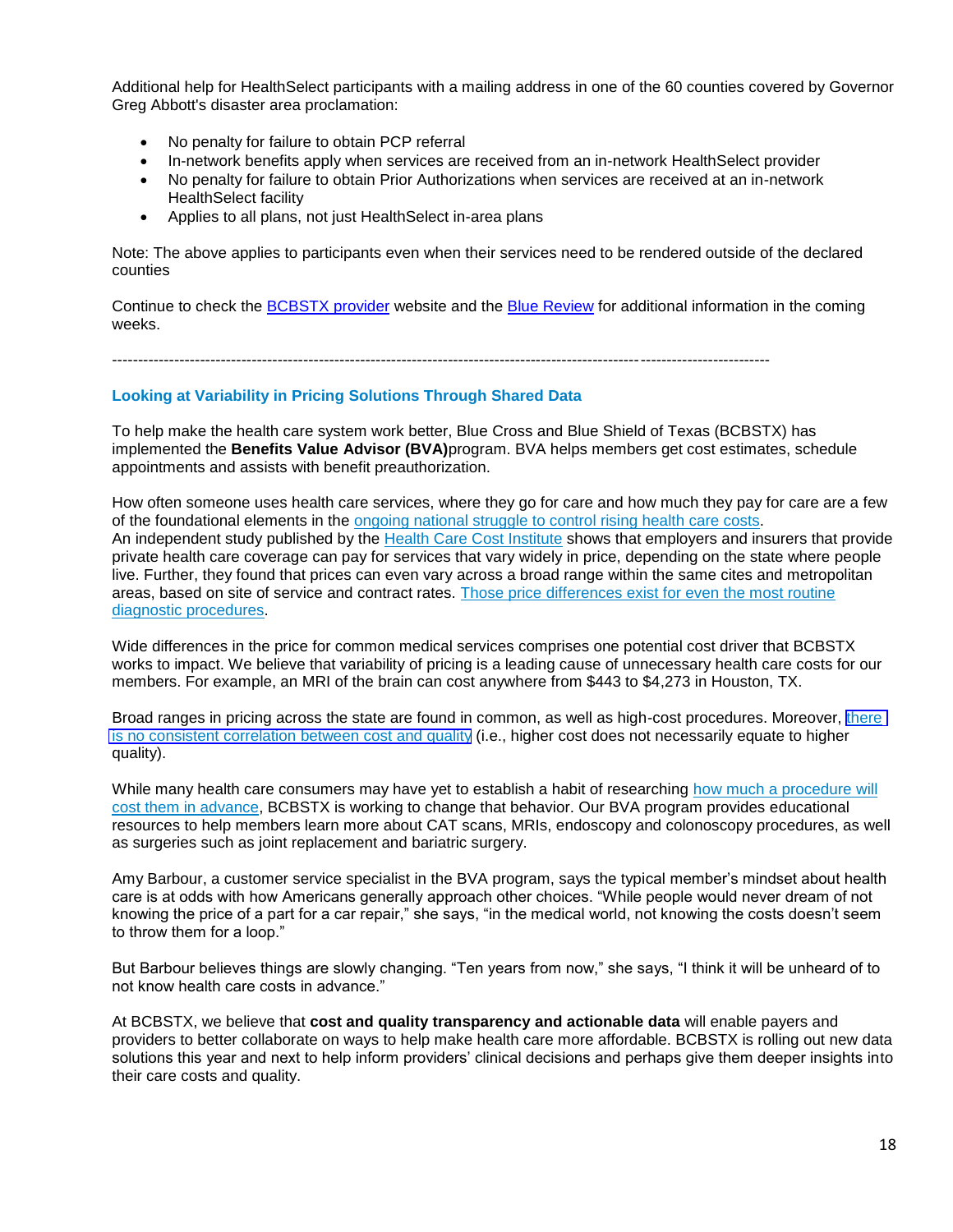Providers also will have increased electronic access to members' health summaries before or at the time of service. With access to these health summaries, providers may see unmet health care needs to address, or they may be able to avoid the cost and inconvenience of a member receiving redundant or unnecessary treatment.

Additionally, new performance and quality reporting will be made available to help providers pinpoint and prioritize opportunities for cost and quality improvements. These tools make information transparent and therefore can help identify factors that explain the cost impact caused by variability in pricing.

These are just a few examples of how BCBSTX is helping to make the health care system work better, together with providers, for the benefit of health care consumers.

-------------------------------------------------------------------------------------------------------------------------------

#### **Pediatricians Warning Against Teens Using Marijuana**

With marijuana now legal for recreational or medical use in 29 states and the District of Columbia, access and attitude toward it are relaxing. According to Seth D. Ammerman, M.D., FAAP, co-author of the American Academy of Pediatrics (AAP) clinical report, *Counseling Parents and Teens About Marijuana Use in the Era of Legalization of Marijuana*, "Marijuana is not a benign drug for teens as their brains are still developing. Marijuana may cause abnormal brain development."<sup>1</sup> This study did not address the use of cannabis for the treatment of children who suffer from severe refractory seizures and other critical conditions.

Teens who use marijuana regularly may develop serious mental health disorders including addiction, depression and psychosis. It dulls sensory awareness, motor control, coordination, judgment and reaction time. Marijuana can impair lung function. It decreases short-term memory, concentration, attention span and problem-solving skills; all which can interfere with learning.<sup>2</sup>

Government data shows almost 40 percent of U.S. high school students have tried marijuana. About 20 percent are current users and close to 10 percent first tried it before the age of 13. While the use has increased in recent years among teens age 18 and older, it has not increased among younger teens. Still, kids ages 12-17 increasingly think that marijuana use is not harmful.<sup>3</sup>

If teens decide to use marijuana, they typically do so by the age of 19. Pediatricians must continue to be cognizant of the impacts of marijuana use on teens' developing bodies and minds. As marijuana is being promoted for medical purposes, pediatricians should continue their efforts to prevent the use by teens. Also, today's marijuana is much more potent and potentially riskier. The potency of marijuana is defined as the percentage of tetrahydrocannabinol (THC) in the dry weight. In 1975, the average potency of THC was 0.71 percent, in 1997 it was 3.71 percent and in 2014 it was 12 percent. Current strains can contain concentrations as much as 20 percent.

A new report from the AAP encourages pediatricians to screen preteens and teens for substance use, and offer interventions and treatment referrals with reinforcement techniques to abstain and resist peer pressure.<sup>4</sup>

#### **References**

<sup>1</sup> Ammerman S, Ryan S; Committee on Substance Use and Prevention. *Counseling Parents and Teens About Marijuana Use in the Era of Legalization of Marijuana*; 2017.

<sup>2</sup> Volkow, Nora; Baler, Ruben; Compton, Wilson; Weiss, Susan; *The New England Journal of Medicine*, *Adverse Health Effects of Marijuana Use*; June 5, 2014.

<sup>3</sup> National Institute on Drug Abuse, National Institute of Health; *Monitoring the Future Survey: High School and Youth Trends*; December 2016.

<sup>4</sup> American Academy of Pediatrics; *Nation's Pediatricians Warn of Rising Risks to Youths from Loosening Marijuana Law;* 2017

-------------------------------------------------------------------------------------------------------------------------------

## **In EveryIssue – October2017**

The following is information that Blue Cross and Blue Shield of Texas (BCBSTX) is required to provide in all published correspondence with physicians, professional providers, and facility and ancillary providers. For the latest updates, visit the [News and Updates area o](http://www.bcbstx.com/provider/news/index.html)f the BCBSTX provider website.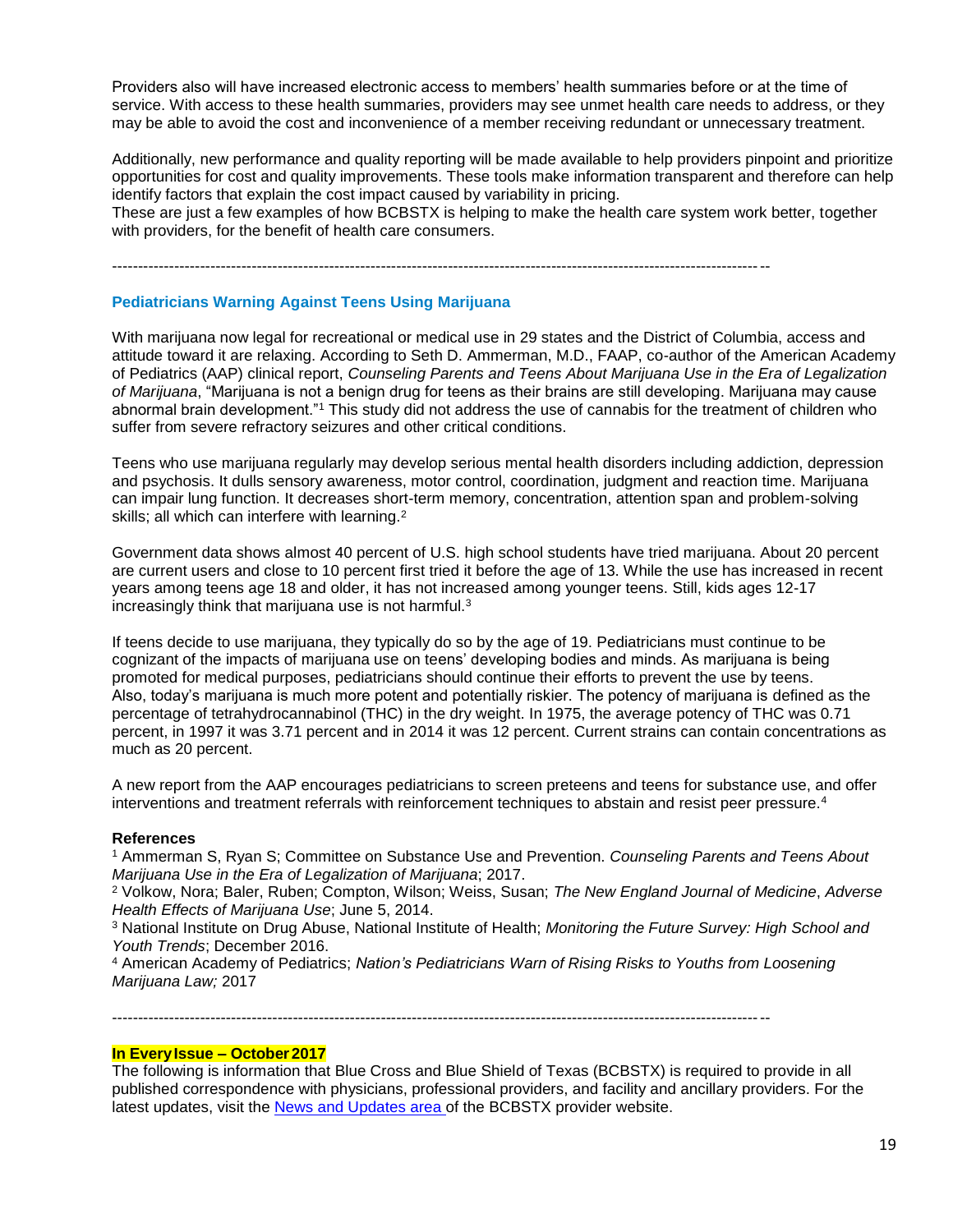#### **Topics:**

- Authorizations and Referrals
- Benefits and Eligibility
- Claims
- Clinical Resources
- Electronic Options
- Pharmacy
- Provider General Information
- Rights and Responsibility

**Authorizations and Referrals**

## **Real-time Preauthorization and Predetermination Notifications**

-----------------------------------------------------------------------------

BCBSTX has implemented fax notifications of benefit preauthorization and predeterminations to the requesting provider. This enhancement provides real-time information and eliminates the need for providers to check the status of preauthorization or predetermination requests while waiting on the mailed notification letters. The faxed notification will be in addition to the notification letter sent via mail to the address we have on file.

Notifications are faxed to the number either on file, or listed on the utilization management or clinical request. You can also check the status of your submitted request via iExchange®.

As a reminder, because we are sending confidential protected health information (PHI) to your fax machine, it should be in a secure location that is not accessible to those who do not have the authority to review member/patient PHI.

If you do not wish to receive faxed notifications, please contact your BCBSTX Network [Management](https://www.bcbstx.com/provider/contact_us.html) [Representative.](https://www.bcbstx.com/provider/contact_us.html)

*Checking eligibility, benefit information and/or if a service has been preauthorized is not a guarantee of* payment. Benefits will be determined once a claim is received and will be based upon, among other things, the member's eligibility and the terms of the member's certificate of coverage applicable on the date services were rendered. If you have any questions, please call the number on the back of the member's ID card.

*iExchange is a trademark of Medecision, Inc., a separate company that offers collaborative health care management solutions for payers and providers. BCBSTX makes no endorsement, representations or warranties regarding any products or services offered by third-party vendors such as Medecision. If you have any questions about the products or services offered by such vendors, you should contact the vendor(s) directly.*

#### **Reminder: Utilization Management Review**

The Medical Management team, which includes physicians and nurses, evaluate hospital admissions (anticipated or unanticipated) and continued stays, as well as outpatient services. The team utilizes a variety of resources, including MCG (formerly Milliman Care Guidelines) criteria and BCBSTX medical policy to inform benefit determinations regarding the level of care, transition of care and the management of home care needs.

Medical management does not make determinations about whether services are medically appropriate, only if the services meet the definition of medically necessary under the terms of the applicable benefit plan. If a service does not meet the definition of medically necessary, initially the case is referred to a medical director for a review of the medical necessity determination. Board certified physicians are available to review referred cases, make medical necessity determinations and resolve appeals.

See the [provider](https://www.bcbstx.com/provider/gri/index.html) manual [fo](https://www.bcbstx.com/provider/gri/index.html)r guidance on provider requirements when requesting services. The final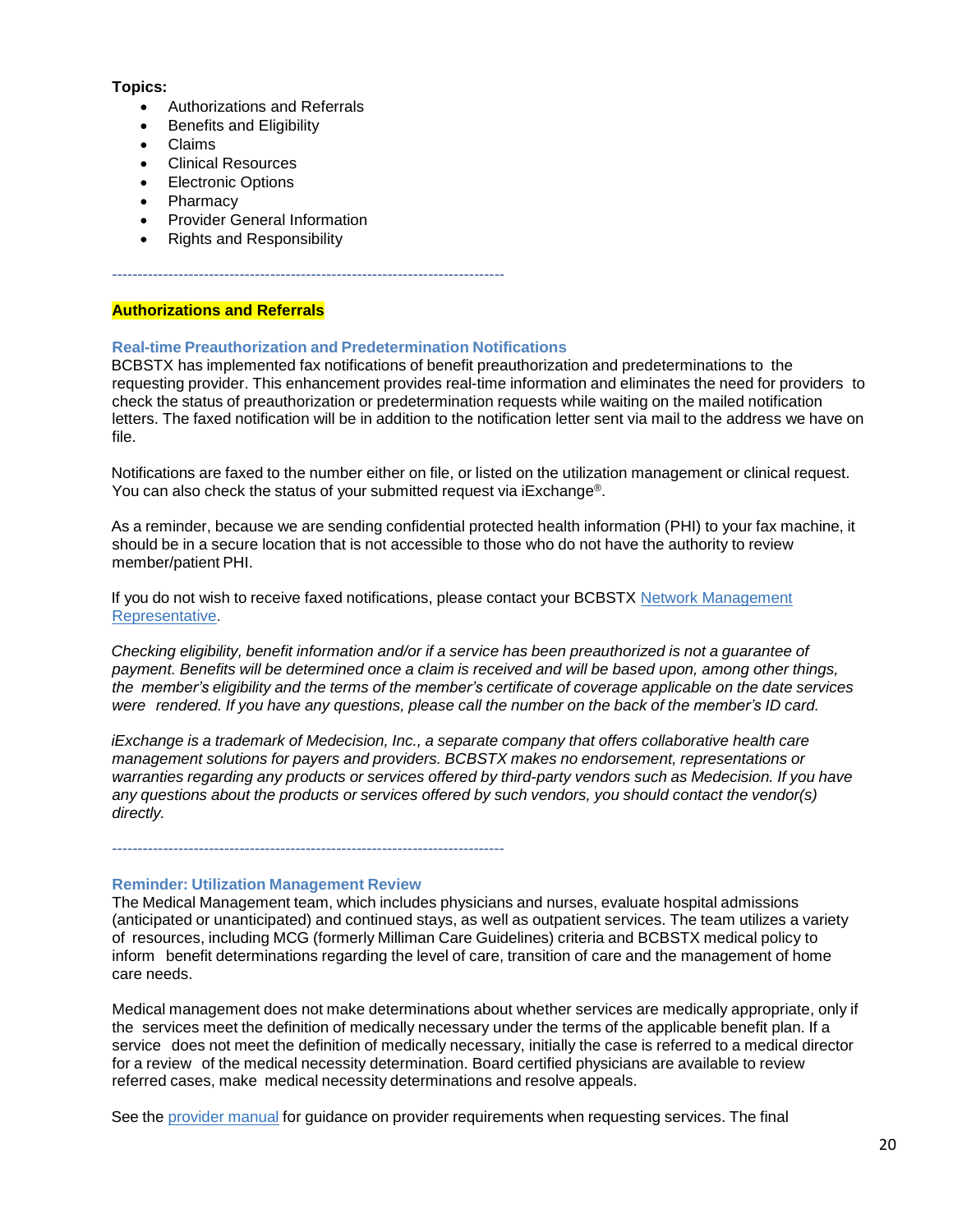determination about what treatment or services should be received is between the patient and their health care provider.

## -----------------------------------------------------------------------------

#### **iExchange® AcceptsElectronicMedical Record Attachments**

Providers can submit electronic medical records attachments when necessary in support of benefit preauthorization requests to iExchange, the Blue Cross and Blue Shield of Texas (BCBSTX) online tool that supports online benefit preauthorization requests forinpatientadmissions, medical, behavioral health and clinicalpharmacyservices.

Electronic medical record documentation may also be submitted via iExchange for predetermination of benefit requests. iExchange offers providers and facilities a secure, online alternative to faxing their patients protected health information. Visit [iExchange](http://www.bcbstx.com/provider/tools/iexchange_index.html) on BCBSTX's provider websitefor additional information.

As a reminder, it is important to check eligibilityand benefits prior to rendering services. This step will help you determineif benefit preauthorization is requiredfor aparticular member. For additional information, such as definitions and links to helpful resources, refer to the Eligibility and Benefits section on BCBSTX's providerwebsite.

Please note that verification of eligibility and benefits, and/or the fact that a service or treatment has been *preauthorized or predetermined for benefits is not a guarantee of payment. Benefits will be determined once* a claim is received and will be based upon, among other things, the member's eligibility and the terms of the *member's certificate of coverage applicable on the date services were rendered. If you have questions, contact the number on the member's ID card.*

-----------------------------------------------------------------------------

#### **2017 Blue EssentialsSM Benefit Option Highlights**

Earlier this year, Blue Cross and Blue Shield of Texas (BCBSTX) announced the name change of their HMO Blue TexasSM network to Blue Essentials. BCBSTX appreciates your participation in the new network and is excited to share additional information about a few health plans with access to the network.

The Blue Essentials network will be coupled with plan designs that help manage costs, and allow flexibility and customization like predefined deductibles, coinsurance and copayments for certain health care services. Below are highlights of three health benefit plan options that access the Blue Essentials network.

#### **Blue Essentials:**

- Helps members manage costs because they are required to select a primary care physician and get referrals for services with network providers.
- Covers out-of-network coverage, except for emergency services.
- Provides emergency and urgent care when members are traveling out of state.
- Offers customer support and reference tools to guide members with making informed decisions about their benefits.

#### **Blue Essentials AccessSM**

- Allows "open access" within the Blue Essentials provider network where primary care physician selection and referrals are NOT required (as of Jan. 1, 2017). This access gives opportunities to contracted physicians and hospitals throughout the state of Texas.
- Provides an alternative solution for members who are looking for cost savings while still having the freedom to choose in-network providers without selecting a primary care physician or obtaining a referral to see a specialist.
- Offers emergency and urgent care when members go out of network or are traveling out of state.

## **HealthSelectSM of Texas and Consumer Directed HealthSelectSM Plan Design**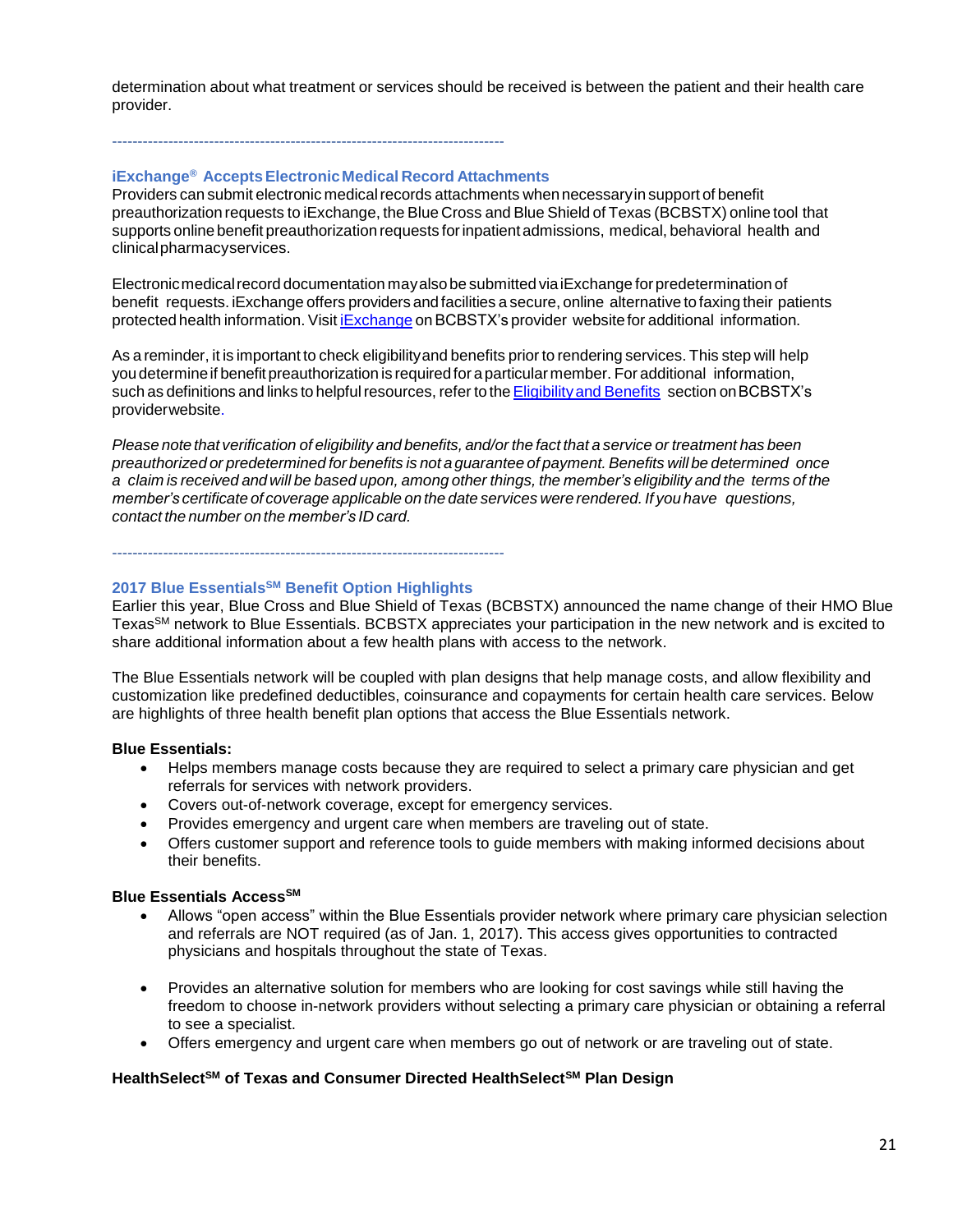Beginning Sept. 1, 2017, BCBSTX is administering HealthSelect of Texas and Consumer Directed HealthSelect for the Employees Retirement System of Texas (ERS). Eligible participants will access care through the Blue Essentials provider network in all 254 counties in Texas.

| <b>Benefit</b><br>Plan/<br><b>Product</b><br><b>Name</b> | <b>Netw</b><br>ork<br>Code | <b>Network</b>                       | Mid-&<br>Large<br><b>Market</b><br><b>Availabi</b><br>litv                                         | <b>Retail</b><br>& Small<br>Group<br><b>Availabili</b><br>tv | <b>Network</b><br>Covera<br>ge | <b>PCP</b><br>Requir<br>ed                                 | <b>Referr</b><br>lal<br><b>Requir</b><br>led        | <b>OON</b><br><b>Benefit</b><br>S | Plan<br><b>Desi</b><br>lgn                            |
|----------------------------------------------------------|----------------------------|--------------------------------------|----------------------------------------------------------------------------------------------------|--------------------------------------------------------------|--------------------------------|------------------------------------------------------------|-----------------------------------------------------|-----------------------------------|-------------------------------------------------------|
| <b>Blue</b><br><b>Essential</b><br>S                     | HMO                        | <b>Blue</b><br><b>Essentia</b><br>ls | 51-151<br><b>Fully</b><br>Insured;<br>151+<br><b>Fully</b><br><b>Insured</b><br>& Self-<br>funded/ | N/A                                                          | <b>State</b><br>wide           | Yes                                                        | Yes                                                 | <b>No</b>                         | HMO                                                   |
| <b>Blue</b><br>Essential<br>ls Access                    | <b>HMO</b>                 | <b>Blue</b><br><b>Essentia</b><br>ls | 51-151<br><b>Fully</b><br>Insured;<br>$151 +$<br>Fully<br>Insured<br>& Self-<br>funded/            | <b>N/A</b>                                                   | <b>State</b><br>wide           | No                                                         | <b>No</b>                                           | <b>No</b>                         | <b>HMO</b><br><b>Open</b><br>Acce<br><b>SS</b>        |
| <b>HealthSel</b><br>ect of<br><b>Texas</b>               | <b>HME</b>                 | <b>Blue</b><br><b>Essentia</b><br>ls | <b>ERS-</b><br><b>Effectiv</b><br>е<br>9/1/2017                                                    | N/A                                                          | <b>State</b><br>wide           | Yes<br>(for in-<br><b>networ</b><br>k<br>benefit<br>level) | Yes<br>(for in-<br>networ<br>k<br>benefit<br>level) | Yes                               | POS                                                   |
| <b>Consume</b><br><b>Directed</b><br><b>HealthSel</b>    | <b>HME</b>                 | <b>Blue</b><br><b>Essentia</b><br>ls | ERS-<br><b>Effectiv</b><br>е<br>9/1/2017                                                           | N/A                                                          | <b>State</b><br>wide           | <b>No</b>                                                  | <b>No</b>                                           | Yes                               | <b>Open</b><br><b>Acce</b><br><b>SS</b><br><b>HDH</b> |

#### **Health Plans with Access to the Blue Essentials Network**

Please note: If you are currently a participating provider in the Blue Essentials provider network, no action is required on your part. However, if you would like to be contracted for the Blue Essentials provider network, please go to the [Blue Essentials Network Participation p](https://www.bcbstx.com/provider/network/blue_essentials_participation.html)age on BCBSTX's provider website or contact your [Network](https://www.bcbstx.com/provider/contact_us.html)  [Management Representative.](https://www.bcbstx.com/provider/contact_us.html)

Watch for additional information regarding Blue Essentials in future editions of [this newsletter a](https://www.bcbstx.com/provider/news/bluereview.html)ndon BCBSTX's [provider website.](https://www.bcbstx.com/provider/index.html)

-----------------------------------------------------------------------------

#### **HMO Plans – Importance of Obtaining a Referral and/or Preauthorization and Admitting to a Participating Facility as a Network Provider**

Blue Essentials<sup>SM</sup>, Blue Advantage HMO<sup>SM</sup> and Blue Premier<sup>SM</sup> members require a referral from their Primary Care Physician/Provider (PCP) before receiving services from a specialty care physician or professional provider (except for OBGYNs). The referral must be initiated by the member's PCP, and must be made to a participating physician or professional provider in the same provider network.

If an in-network physician, professional provider, ambulatory surgery center, hospital or other facility is not available in the member's applicable provider network, preauthorization is required for services by an out- of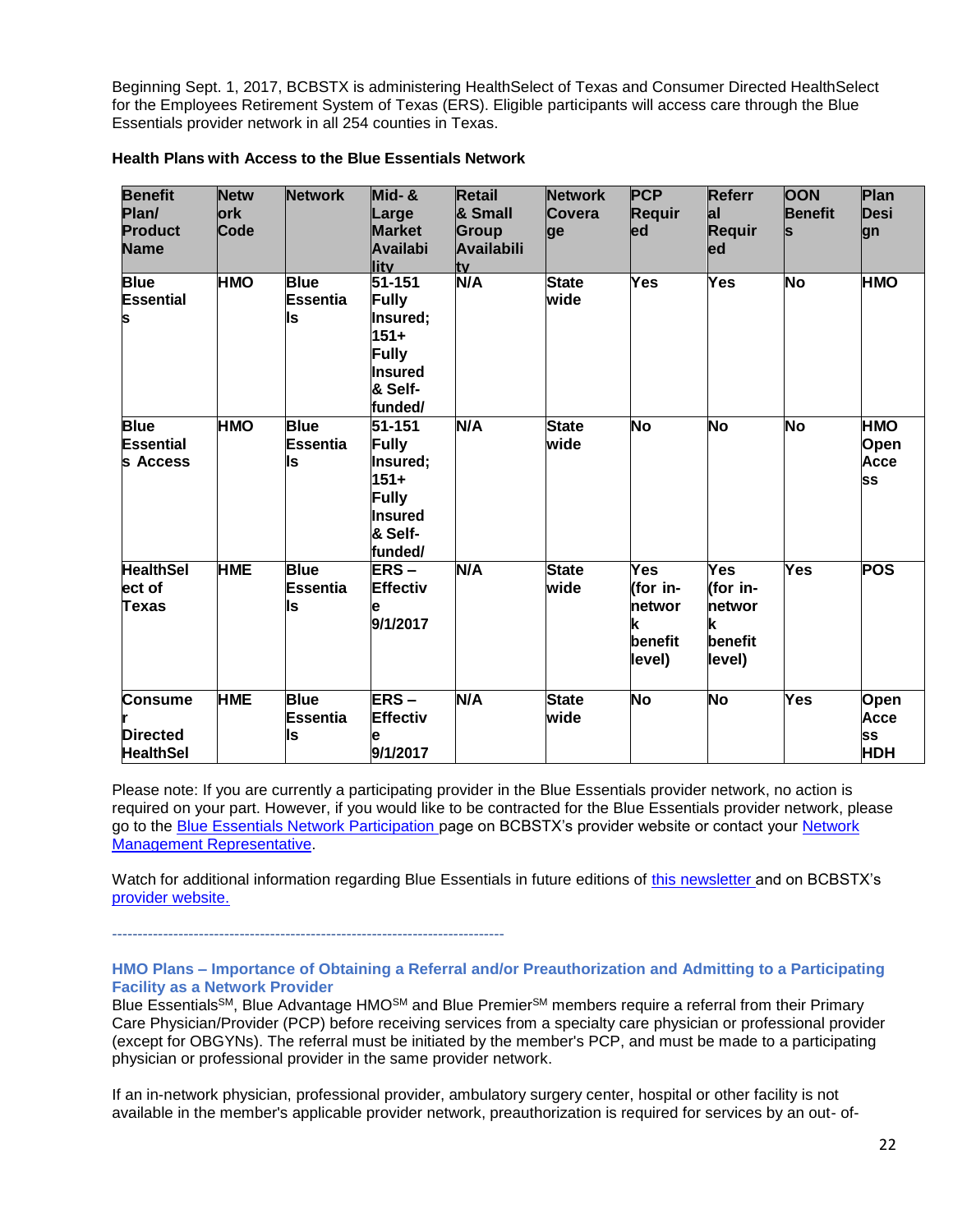network physician, professional provider, ambulatory surgery center, hospital or other facility, through iExchange or call the preauthorization number 1-855-462-1785.

### **Reminders:**

- The Blue Essentials, Blue Advantage HMO and Blue Premier physician, professional provider, facility or ancillary provider is required to admit the patient to a participating facility, except in emergencies.
- Additional services may also require preauthorization. A complete list of services that require preauthorization for Blue Essentials and Blue Advantage HMO, and for Blue Premier and Blue Premier AccessSM, is available on the BCBSTX Provider website under [Clinical Resources](https://www.bcbstx.com/provider/clinical/index.html) "Preauthorization/Notification/Referral Requirements Lists."
- Blue Advantage Plus<sup>SM</sup> HMO Point of Service (POS) is a benefit plan that allows those members to use out-of-network providers. However, it is essential that those members understand the financial impact of receiving services from an out-of-network physician, professional provider, ambulatory surgery center, hospital or other facility. Prior to referring a Blue Advantage Plus enrollee to an out of network provider for non-emergency services, please refer to Section D Referral Notification Program, of the Blue Essentials, Blue Advantage HMO and Blue Premier Provider Manual for more detail including when to utilize the Out-of-Network Enrollee Notification Forms for [Regulated](http://www.bcbstx.com/provider/pdf/out-of-network-care-enrollee-notification-form.pdf) [Business a](http://www.bcbstx.com/provider/pdf/out-of-network-care-enrollee-notification-form.pdf)nd [Non-Regulated](http://www.bcbstx.com/provider/pdf/out-of-network-care-enrollee-notification-form-nr.pdf)  [Business.](http://www.bcbstx.com/provider/pdf/out-of-network-care-enrollee-notification-form-nr.pdf) In addition, see article below titled: **Enrollee Notification Form Required for Out- of-Network Care for Blue Choice PPOSM** and **Blue Advantage HMOSM** (for Blue Advantage Plus).

-----------------------------------------------------------------------------

### **Enrollee Notification Form Required for Out-of-Network Care for Blue Choice PPOSM and Blue Advantage HMOSM (for Blue Advantage Plus)**

Prior to referring a Blue Choice PPO or Blue Advantage HMO (for Blue Advantage Plus point-of- service benefit plan) member to an out-of-network provider for non-emergency services – if such services are also available through an in-network provider – the referring participating network provider must complete the appropriate Outof-Network Care – Enrollee Notification form below.

- Out-of-Network Care [Enrollee Notification Form for Regulated Business \(](http://www.bcbstx.com/provider/pdf/out-of-network-care-enrollee-notification-form.pdf)Use this form if "TDI" is on the member's ID card.)
- Out-of-Network Care [Enrollee Notification Form for Non-Regulated Business \(](http://www.bcbstx.com/provider/pdf/out-of-network-care-enrollee-notification-form-nr.pdf)Use this form if "TDI" is not on the member's ID card.)

The referring network physician must provide a copy of the completed form to the enrollee and retain a copy in the enrollee's medical record files.

It is essential that Blue Choice PPO and Blue Advantage Plus enrollees fully understand the financial impact of an out-of-network referral to a physician, professional provider, hospital, ambulatory surgery center or other facility that does not participate in their Blue Cross and Blue Shield of Texas provider network. Blue Choice PPO and Blue Advantage Plus enrollees have out-of-network benefits and may choose to use out-of- network providers, however they will be responsible for an increased cost-share under their out-of-network benefits.

For additional information, refer to the [Provider Manual's s](http://www.bcbstx.com/provider/gri/index.html)ection D Referral Notification Program on th[e](http://www.bcbstx.com/provider/index.html) [bcbstx.com/provider w](http://www.bcbstx.com/provider/index.html)ebsite.

-----------------------------------------------------------------------------

#### **AIM RQI Reminder**

Physicians, professional providers and facility and ancillary providers must contact AIM Specialty Health (AIM) first to obtain a Radiology Quality Initiative (RQI) for Blue Choice PPOSM subscribers when ordering or scheduling the following outpatient, non-emergency diagnostic imaging services when performed in a physician's, professional provider's or facility or ancillary provider's office, a professional provider's office, the outpatient department of a hospital or a freestanding imaging center:

- CT/CTA
- MRI/MRA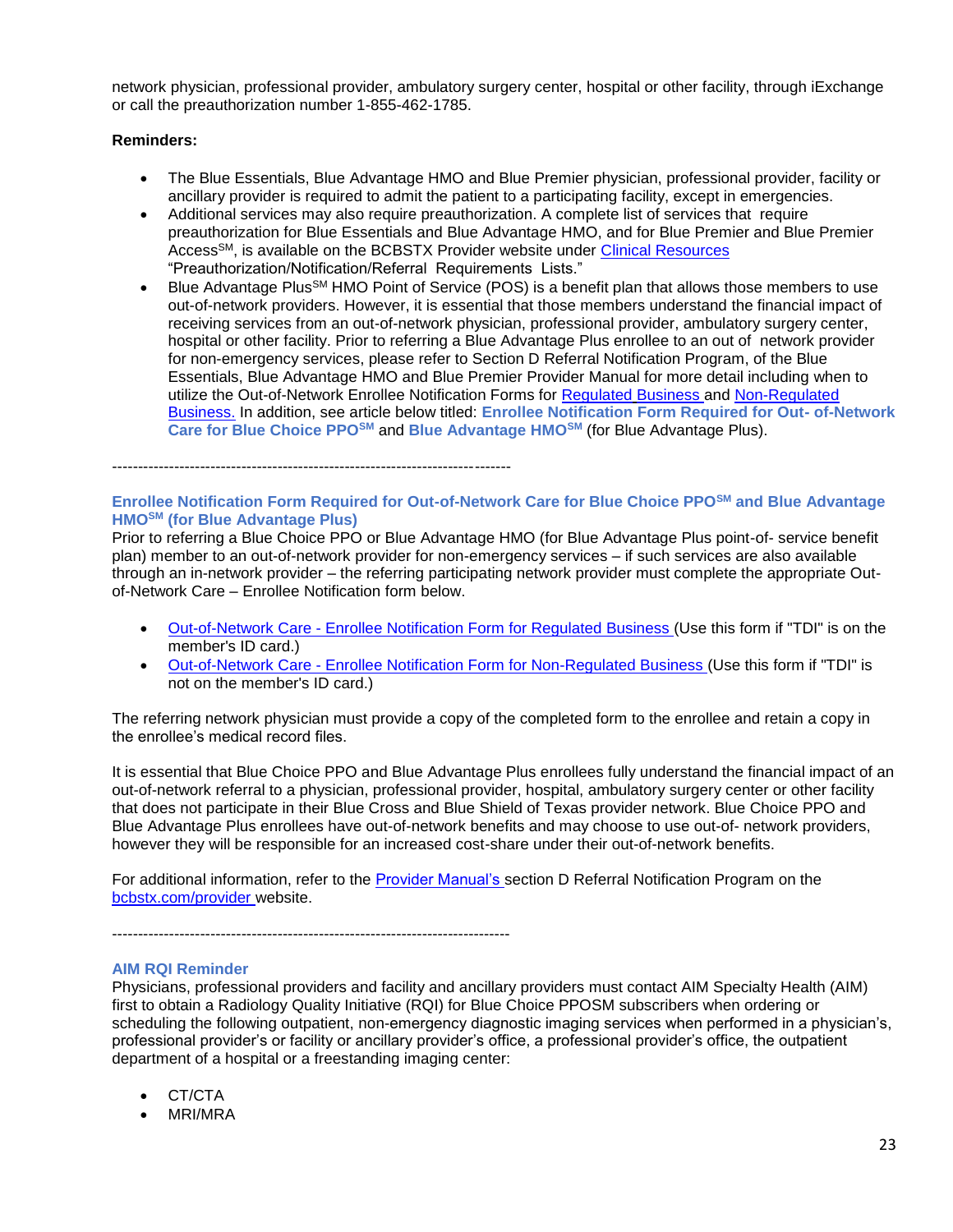- SPECT/nuclear cardiology study
- PET scan

To obtain a Blue Choice PPO RQI, log into AIM's provider portal at [aimspecialtyhealth.com,](http://www.aimspecialtyhealth.com/) and complete the online questionnaire that identifies the reasons for requesting the exam. If criteria are met, you will receive an RQI. If criteria are not met, or if additional information is needed, the case will automatically be transferred for further clinical evaluation and an AIM nurse will follow up with your office. AIM's ProviderPortal<sup>SM</sup> uses the term "Order" rather than "RQI."

### *AIM Specialty Health (AIM) is an operating subsidiary of Anthem, Inc.*

### Notes:

- *1. Facilities cannot obtain a RQI from AIM on behalf of the ordering physician, professional provider, facility or ancillary provider.*
- *2. The RQI program does not apply to Medicare enrollees with Blue Cross and Blue Shield of Texas (BCBSTX) Medicare supplement coverage. Medicare enrollees with BCBSTX PPO coverage are included in the program.*

-----------------------------------------------------------------------------

### **Importance of Obtaining a Preauthorization/Referral**

A preauthorization/referral is required for certain types of care and services. Although Blue Cross and Blue Shield of Texas(BCBSTX) participating physicians, professional providers and facility and ancillary providers are required to obtain pre-authorizations/referrals, it is also the responsibility of the member/subscriber to confirm that this action has been taken for services that require a preauthorization/referral.

Pre-authorizations/referrals must be obtained for any services provided by someone other than the member's primary care physician/provider (PCP) (i.e., specialist, ambulatory surgery centers, ancillary, etc.). A preauthorization/referral is also needed for an initial stay in a facility and any additional days or services added on.

If a member/subscriber does not obtain a preauthorization/referral for initial facility care or services, or additional days or services added on, the benefit for covered expenses may be reduced.

A preauthorization/referral does not guarantee payment. All payments are subject to determination of the member/subscriber's eligibility, payment of required deductibles, copayments and coinsurance amounts, eligibility of charges as covered expenses, application of the exclusions and limitations and other provisions of the policy at the time services are rendered.

If a preauthorization/referral request is received from an out-of-network (OON) provider and the member/subscriber does not have an OON benefit, BCBSTX will contact the ordering provider to discuss network options. However, if a member/subscriber has an OON benefit, OON benefits will apply, which could result in a higher cost sharing.

-----------------------------------------------------------------------------

#### **Are Utilization Management Decisions Financially Influenced?**

Blue Cross and Blue Shield of Texas (BCBSTX) isdedicated to serving our customers through the provision of health care coverage and related benefit services. BCBSTX prohibits decisions based on financial incentives – utilization management decisions are based on appropriateness of care and service and existence of coverage.

BCBSTXdoes not specificallyreward practitioners or clinicians forissuing denials of coverage, nor is there compensation based on the number or frequency of telephone calls or other contacts that occur with health care providers, members or subscribers. Financial incentives for utilization management decisionmakers donot encourage decisions thatresult inunderutilization.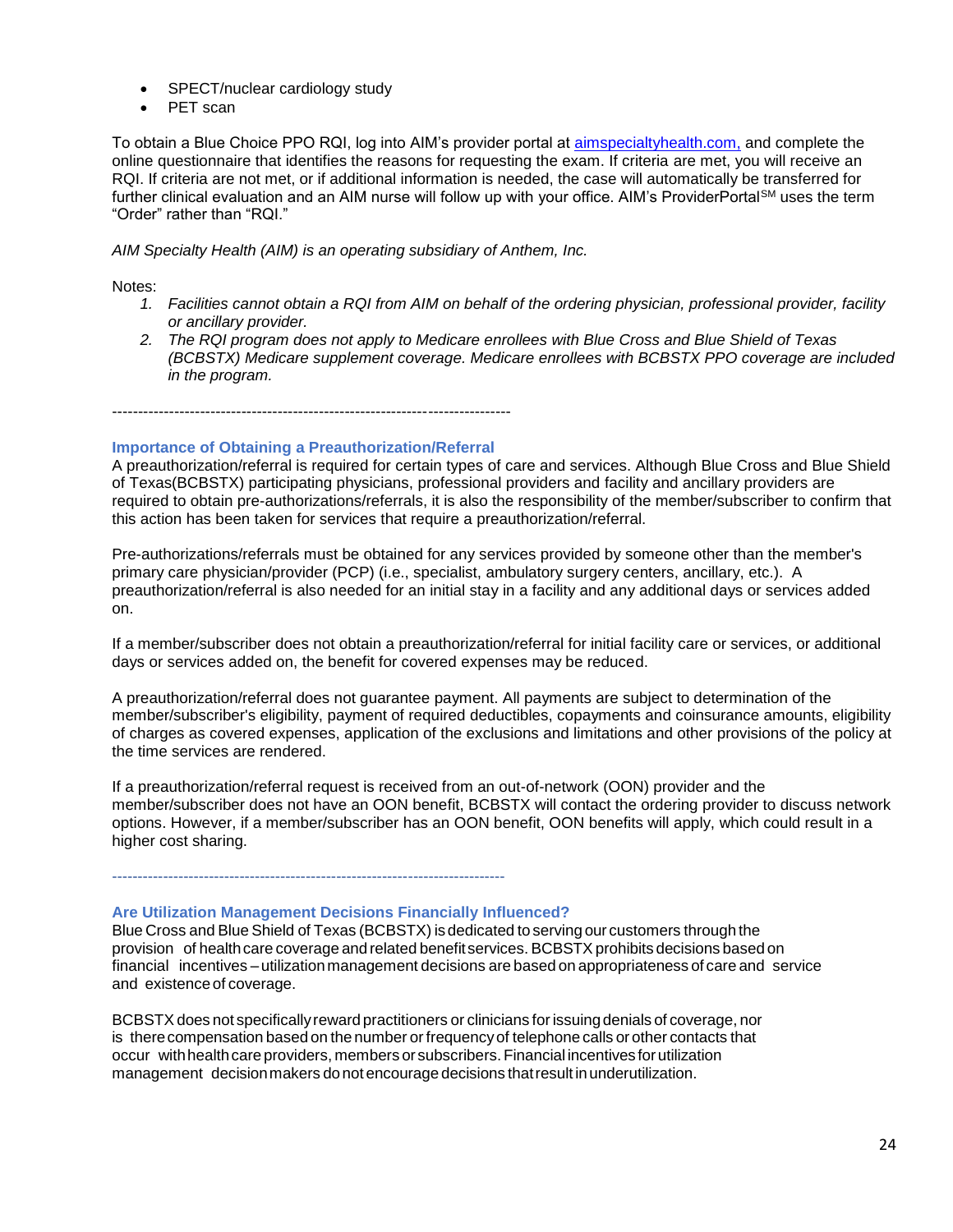## **Benefits and Eligibility**

#### **BCBS Medicare Advantage PPO Network Sharing**

-----------------------------------------------------------------------------

## **What is Blue Cross and Blue Shield (BCBS) Medicare Advantage (MA) PPOSM Network Sharing?**

All BCBS MA PPO Plans participate in reciprocal network sharing. This network sharing will allow all BCBS MA PPO members to obtain in-network benefits when traveling or living in the service area of any other BCBS MA PPO Plan if the member sees a contracted BCBS MA PPO provider.

#### **What does the BCBS MA PPO network-sharing mean to me?**

If you are a contracted BCBS MA PPO provider with Blue Cross and Blue Shield of Texas (BCBSTX) and you see BCBS MA PPO members from other BCBS Plans, these BCBS MA PPO members will be extended the same contractual access to care and will be reimbursed in accordance with your negotiated rate with your Blue Cross and Blue Shield of Texas contract. These BCBS MA PPO members will receive in-network benefits in accordance with their member contract.

If you are not a contracted BCBS MA PPO provider with BCBSTX and you provide services for any BCBS MA PPO members, you will receive the Medicare allowed amount for covered services. For urgent or emergency care, you will be reimbursed at the member's in-network benefit level. Other services will be reimbursed at the out-of-network benefit level.

#### **How do I recognize an out-of-area BCBS MA PPO member from one of these Plans participating in the BCBS MA PPO network sharing?**

You can recognize a BCBS MA PPO member when their Blue Cross and Blue Shield Member ID card has the following logo:



## **MEDICARE ADVANTAGE**

The "MA" in the suitcase indicates a member who is covered under the BCBS MA PPO network sharing program. BCBS MA PPO members have been asked not to show their standard Medicare ID card when receiving services; instead, members should provide their Blue Cross and/or Blue Shield member ID card.

#### **Do I have to provide services to BCBS MA PPO members from these other BCBS Plans?**

If you are a contracted BCBS MA PPO provider with BCBSTX, you should provide the same access to care for BCBS MA members from other BCBS Plans as you do for BCBSTX MA PPO members. You can expect to receive the same contracted rates for such services.

If you are not a BCBS MA PPO contracted provider, you may see BCBS MA PPO members from other BCBS Plans, but you are not required to do so. Should you decide to provide services to BCBS MA PPO members, you will be reimbursed for covered services at the Medicare allowed amount based on where the services were rendered and under the member's out-of-network benefits. For urgent or emergency care, you will be reimbursed at the in-network benefit level.

#### **What if my practice is closed to new local BCBS MA PPO members?**

If your practice is closed to new local BCBS MA PPO members, you do not have to provide care for BCBS MA PPO out-of-area members. The same contractual arrangements apply to these out-of-area network sharing members as your local BCBS MA PPO members.

#### **How do I verify benefits and eligibility?**

Call BlueCard® Eligibility at 800-676-BLUE (800-676-2583) and provide the BCBS MA PPO member's alpha prefix located on the member's ID card. You may also submit electronic eligibility requests for BCBS MA PPO members. Follow these three easy steps:

1. Log in to the [Availity Web Portal,](https://claims.realmed.com/) the [Availity Revenue Cycle Management portal](https://www.availity.com/) or your preferred vendor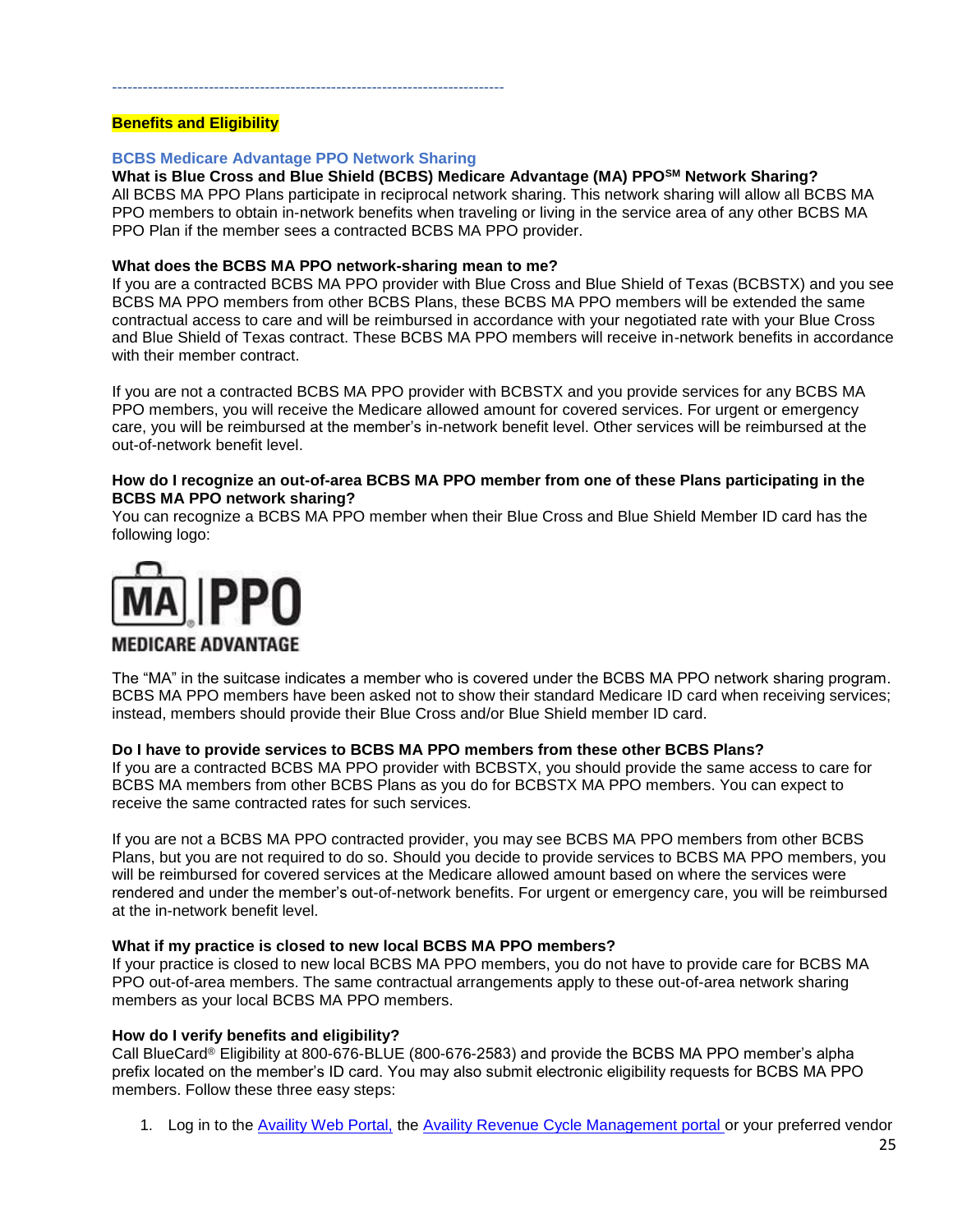- 2. Enter required data elements
- 3. Submit your request

### **Where do I submit the claim?**

You should submit the claim to BCBSTX under your current billing practices. Do not bill Medicare directly for any services rendered to a BCBS MA PPO member.

#### **What will I be paid for providing services to these out-of-area BCBS MA PPO network sharing members?**

If you are a BCBS MA PPO contracted provider with BCBSTX, benefits will be based on your contracted BCBS MA PPO rate for providing covered services to BCBS MA PPO members from any BCBS MA PPO Plan. Once you submit the BCBS MA PPO claim, BCBSTX will work with the other Plan to determine benefits and send you the payment.

#### **What will I be paid for providing services to other BCBS MA out-of-area members not participating in the BCBS MA PPO network sharing?**

When you provide covered services to other BCBS MA PPO out-of-area members not participating in network sharing, benefits will be based on the Medicare allowed amount. Once you submit the BCBS MA PPO claim, BCBSTX will send you the payment. However, these services will be paid under the BCBS MA member's out- ofnetwork benefits unless for urgent or emergency care.

### **What is the BCBS MA PPO member cost sharing level and co-payments?**

A BCBS MA PPO member cost sharing level and co-payment is based on the BCBS MA PPO member's health plan. You may collect the co-payment amounts from the BCBS MA PPO member at the time of service. To determine the cost sharing and/or co-payment amounts, you should call the Eligibility Line at 800- 676-BLUE (800-676-2583).

### **May I balance bill the BCBS MA PPO member the difference in my charge and the allowance?**

No, you may not balance bill the BCBS MA PPO member for this difference. Members may be balance billed for any deductibles, co-insurance, and/or co-pays.

#### **What if I disagree with the reimbursement amount I received?**

If there is a question concerning the reimbursement amount, contact Blue Cross Medicare Advantage (PPO) Customer Service at 877-774-8592.

#### **Who do I contact if I have a question about BCBS MA PPO network sharing?**

If you have any questions regarding the BCBS MA PPO program or products, contact Blue Cross Medicare Advantage (PPO) Customer Service at 877-774-8592.

-----------------------------------------------------------------------------

#### **Claims**

#### **Reminder: Medicare Advantage Plans Overpayment Recovery**  *Applies to: Blue Cross Medicare Advantage (PPO)SM and Blue Cross Medicare Advantage (HMO)SM*

As a reminder, a new process was implemented for overpayment recovery on claims processed after Jan. 1, 2017, for Blue Cross Medicare Advantage PPO and Blue Cross Medicare Advantage HMO. The process includes:

- The Electronic Refund Management and Claim Inquiry Resolution tools on Availity™ are no longer available for government program claims.
- Request for refund letters will be sent by mail for all providers.

Please review your refund letter closely and remit your refund to the address indicated on the letter. If you identify an overpayment and wish to send a voluntary refund, please use the following grid to determine the appropriate address: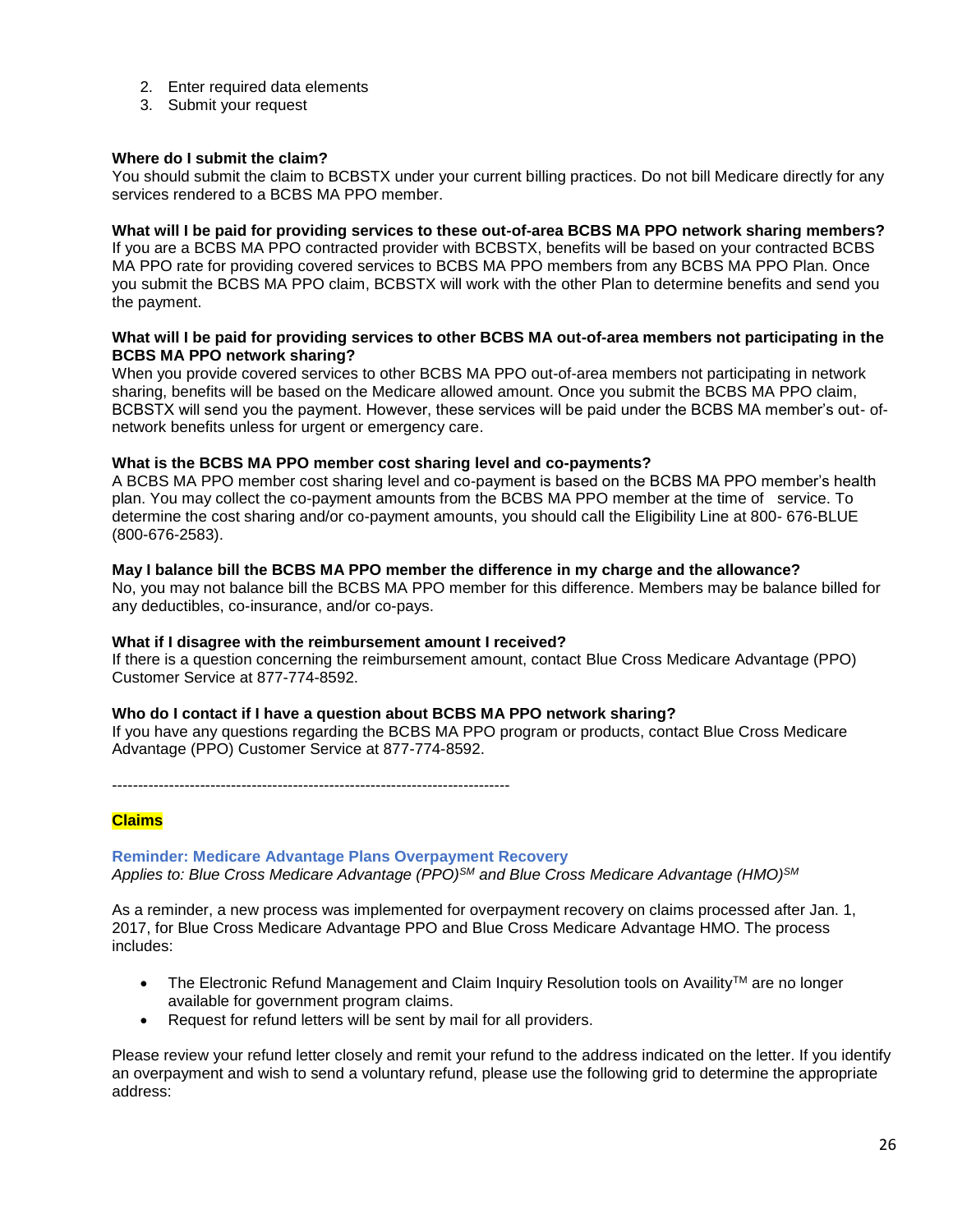| <b>Original Claim</b><br><b>Check Date</b> | <b>Send to Address</b>                                                                                     |
|--------------------------------------------|------------------------------------------------------------------------------------------------------------|
| <b>Check Date</b><br>prior to 1/1/17       | Blue Cross and Blue Shield of Texas<br>P.O. Box 731431 Dallas,<br>TX 75373-1431                            |
| <b>Check Date</b><br>1/1/17 or after       | Blue Cross and Blue Shield of Illinois Claims Overpayment<br>29068 Network Place<br>Chicago, IL 60673-1290 |

#### **If you are unsure about the original payment date, please send payments to:**

Blue Cross and Blue Shield of Texas Box 731431 Dallas, TX 75373-1431

*Availity is a trademark of Availity, L.L.C., a separate company that operates a health information network to provide electronic information exchange services to medical professionals. Availity provides administrative services to BCBSTX. BCBSTX makes no endorsement, representations or warranties regarding any products or services offered by third-party vendors such as Availity. If you have any questions about the products or services offered by such vendors, you should contact the vendor(s) directly.*

-----------------------------------------------------------------------------

#### **Benefit Categories Contained in IVR Phone System**

The list of common benefit categories contained within the Blue Cross and Blue Shield of Texas (BCBSTX) Interactive Voice Response (IVR) phone system has been expanded as of June 19, 2017, to include additional common benefit categories.

The IVR quotes the same level of eligibility and benefit information that a Customer Advocate provides. Our Customer Advocates will continue to be available for more complex benefit quotes.

An updated IVR benefit containment list is below. This list outlines those categories that were effective on Dec. 12, 2016, along with the additional categories implemented June 19, 2017.

As a reminder, this information is continually reviewed and may vary across different BCBSTX networks, products and/or group policies. There were no other benefit categories being added to the Federal Employee Program (FEP) IVR Contained Benefits in June 2017. The current contained Benefit Category lists are shown below.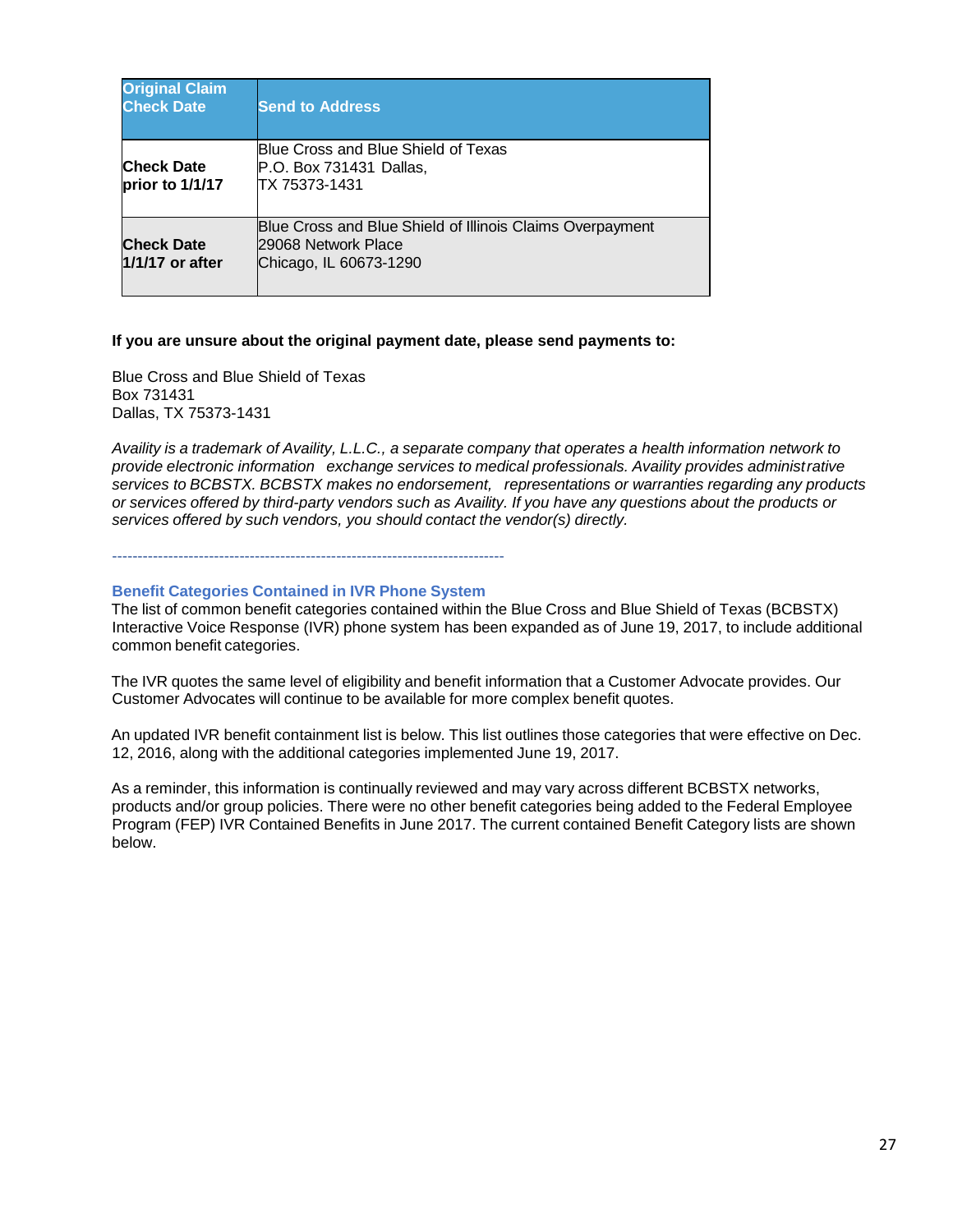| <b>Contained Benefit Categories</b><br>Effective Dec. 12, 2016 | <b>Additional IVR Contained</b><br><b>Benefit Categories</b><br>Effective June 19, 2017 |
|----------------------------------------------------------------|-----------------------------------------------------------------------------------------|
| Allergy Colonoscopy                                            | 23-hour Observation                                                                     |
| Consultations                                                  | Air Ambulance                                                                           |
| Coordinated Home Care                                          | Anesthesia Assistant                                                                    |
| Electrocardiogram (EKG) Extended                               | Surgeon CAT Scan                                                                        |
| Care Facility Hospital                                         | Dialysis                                                                                |
| Inhalation Therapy                                             | Ground Ambulance                                                                        |
| Laboratory Mammogram                                           | Hospice                                                                                 |
| <b>Office Services Office Visit</b>                            | <b>Medical Supplies</b>                                                                 |
| Pap Smear Physical Exam                                        | MRI                                                                                     |
| <b>Preventive Care</b>                                         | Pathology                                                                               |
| <b>Private Duty Nursing</b>                                    | <b>PET Scan</b>                                                                         |
| Ultrasound                                                     | <b>Prosthetics</b>                                                                      |
| X-rav                                                          | Prostate-specific Antigen (PSA)                                                         |
|                                                                | Sterilization                                                                           |

| <b>FEP IVR Contained Benefit Categories</b>                          |                                                         |
|----------------------------------------------------------------------|---------------------------------------------------------|
| Accidental Injury                                                    | Maternity                                               |
| Allergy                                                              | <b>Office Visit</b>                                     |
| <b>Chiropractic Services</b>                                         | Outpatient Physical, Occupational and<br>Speech Therapy |
| Diagnostic - Lab, X-ray, Outpatient<br>Diagnostic                    | Vision                                                  |
| Inpatient Benefits - Inpatient Hospital,<br><b>Inpatient Surgery</b> |                                                         |

**Note:** The above listings are not applicable to Blue Cross Medicare Advantage (PPO)<sup>SM</sup> or Blue Cross Medicare Advantage (HMO)<sup>SM</sup> government program member policies. For eligibility and benefits for these government programs via phone, refer to the number on the member's BCBSTX identification card.

As a reminder, checking eligibility and benefits electronically through Availity™ or your preferred web vendor is the quickest way to access BCBSTX member information. To learn more about online solutions, see the [Provider](https://www.bcbstx.com/provider/tools/index.html) [Tools](https://www.bcbstx.com/provider/tools/index.html) section of the BCBSTX provider website.

Checking eligibility, benefit information and/or if a service has been preauthorized is not a guarantee of payment. Benefits will be determined once a claim is received and will be based upon, among other things, the member's eligibility and the terms of the member's certificate of coverage applicable on the date services were rendered. If you have any questions, please call the number on the back of the member's ID card.

Availity is a trademark of Availity, L.L.C., a separate company that operates a health information network to *provide electronic information exchange services to medical professionals. Availity provides administrative services to BCBSTX. BCBSTX makes no endorsement, representations or warranties regarding any products or services offered by third-party vendors such as Availity. If you have any questions about the products or services offered by such vendors, you should contact the vendor(s) directly.*

-----------------------------------------------------------------------------

#### **Clinical Payment and Coding Policies Now Online**

BCBSTX is now publishing Clinical [Payment](http://links.mkt2527.com/ctt?kn=11&ms=MTA5NTM5MzgS1&r=MTkyODM0MTAxODQwS0&b=3&j=MTE2MDM3MTk5MgS2&mt=1&rt=0) and Coding Policies on our website. These payment and coding policies describe BCBSTX's application of payment rules and methodologies for CPT®, HCPCS and ICD-10 coding as applied to claims submitted for covered services. This information is offered as a helpful general resource regarding BCBSTX payment polices and is not intended to address all reimbursement related issues.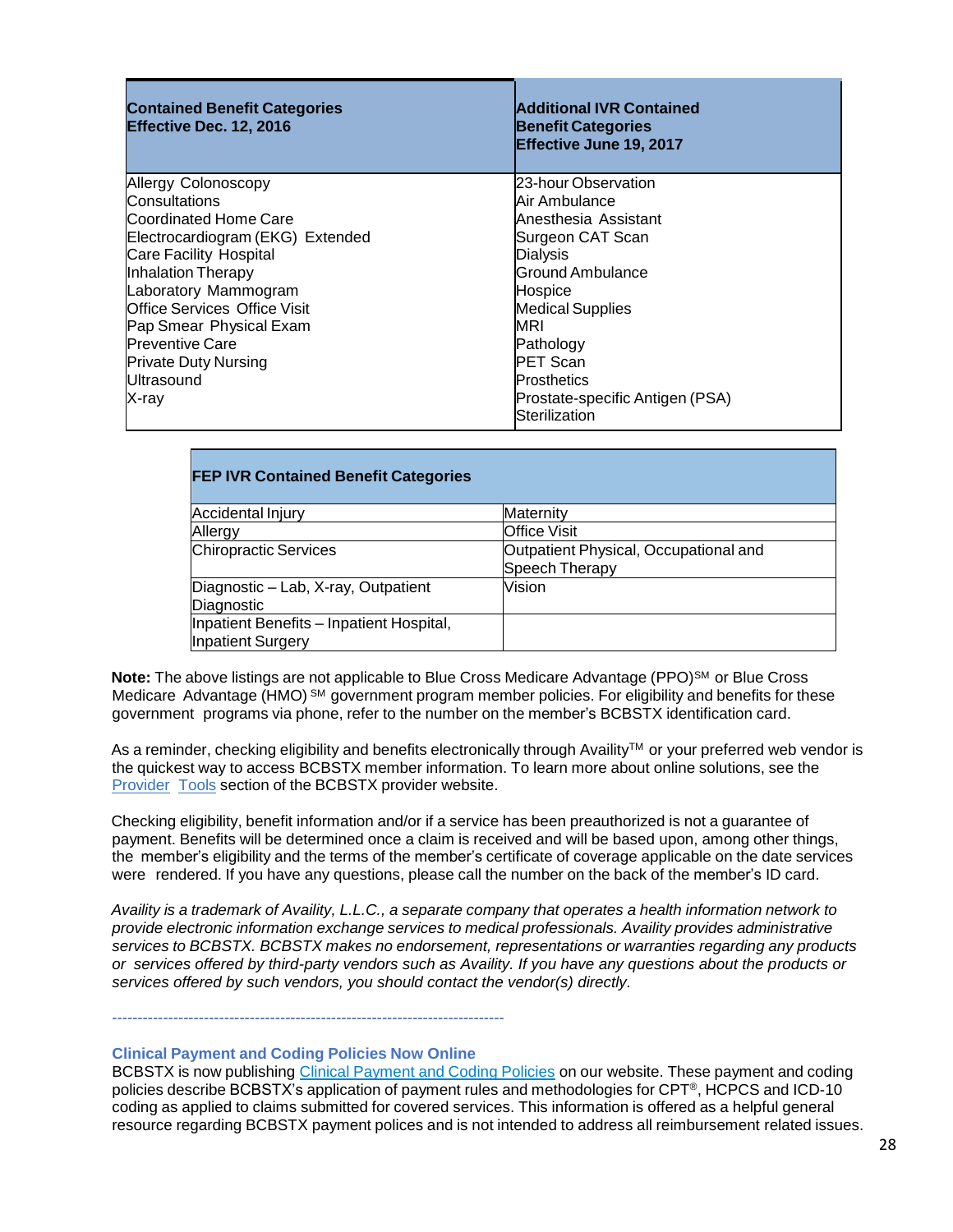New policies have been posted and existing policies will be added over time. We regularly adjust clinical payment and coding policy positions as part of our ongoing policy review processes. Check this [newsletter](https://www.bcbstx.com/provider/news/bluereview.html) and the News and [Updates](https://www.bcbstx.com/provider/news/index.html) section on our website for newly adapted or revised policies.

-----------------------------------------------------------------------------

#### **Update to After-hours and Weekend Care Codes Payment Policy**

Blue Cross and Blue Shield of Texas (BCBSTX) will be updating its payment policy regarding after-hours and weekend care codes.

After-hours or weekend care is reimbursable, within limitations, for services provided by an individual physician or other health care professional who is required to provide office-based services outside of regular posted office hours to treat a patient's urgent illness or condition.

Effective Jan. 1, 2017, BCBSTX will no longer reimburse facility-based or non-office based providers for CPT Codes 99053, 99056 and 99060. These codes will be considered inclusive of the primary procedure. Please contact your Network Management Representative if you have any questions or if you need additional information.

-----------------------------------------------------------------------------

## **ClaimsXtenTM Quarterly Updates**

New and revised Current Procedural Terminology (CPT®) and HCPCS codes are periodically added to or deleted from the ClaimsXten code auditing tool software by the software vendor on a quarterly basis and are not considered changes to the software version.

Blue Cross and Blue Shield of Texas (BCBSTX) will normally load this additional data to the BCBSTX claim processing system within 60 to 90 days after receipt from the software vendor and will confirm the effective date via the [News and Updates s](http://www.bcbstx.com/provider/news/index.html)ection of the BCBSTX provider website. Advance notification of updates to the ClaimsXten software version (i.e., change from ClaimsXten version 4.1 to 4.4) also will be posted on the BCBSTX provider website.

To help determine how coding combinations on a claim may be evaluated during the claim adjudication process, you may continue to utilize Clear Claim Connection™ (C3). C3 is a free, online reference tool that mirrors the logic behind BCBSTX's code-auditing software. Refer to our website at [bcbstx.com/provider fo](http://www.bcbstx.com/provider/)r additional information on gaining access to C3.

For more details regarding ClaimsXten, including answers to frequently asked questions, refer to the C3 page. Additional information may also be included in upcoming issues of the *Blue Review*.

*Checks of eligibility and/or benefit information are not a guarantee of payment. Benefits will be determined* once a claim is received and will be based upon, among other things, the member's eligibility and the terms of *the member's certificate of coverage applicable on the date services were rendered.*

*ClaimsXten and Clear Claim Connection are trademarks of McKesson Information Solutions, Inc., an independent third party vendor that is solely responsible for its products and services. CPT copyright 2015 American Medical Association (AMA). Allrights reserved. CPT is a registered trademark of the AMA.*

-----------------------------------------------------------------------------

#### **Additional Code-auditing Software**

Blue Cross and Blue Shield of Texas (BCBSTX) implemented additional code-auditing software, Verscend ConVergence Point™. BCBSTX implemented this code- auditing software in June 2017\*.

This software further enhances the auditing of professional and outpatient facility claims for correct coding according to the Healthcare Common Procedure Coding System (HCPCS), Current Procedural Terminology (CPT®), and Centers for Medicare and Medicaid Services (CMS) guidelines. Providers may use the Claim Inquiry Resolution Tool, available on the Availity™ [Web Portal,](https://apps.availity.com/availity/web/public.elegant.login) to research specific claim edits.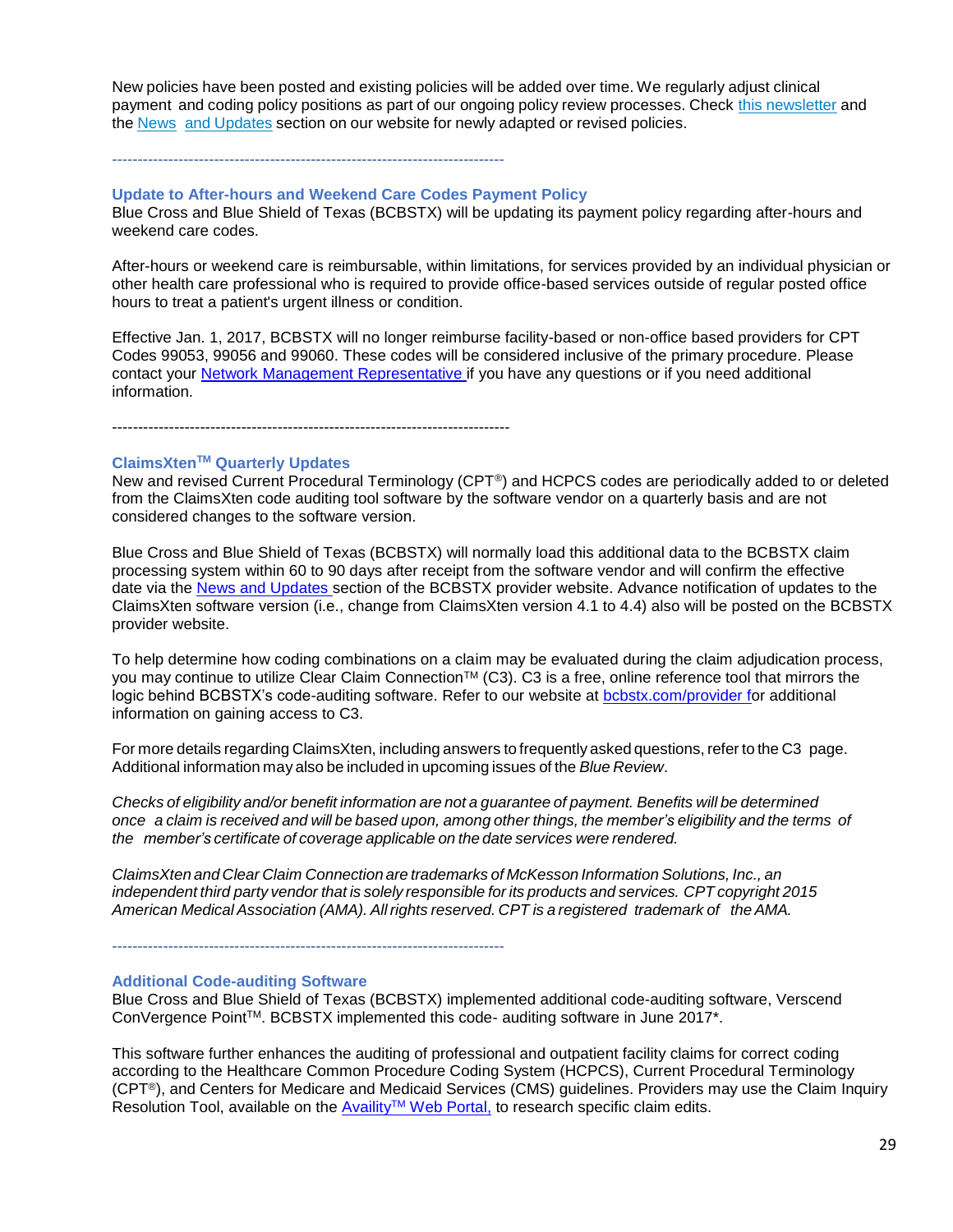*\*The above notice does not apply to government program claims.*

*ConVergence Point is a trademark of Verscend Technologies, Inc., an independent third party vendor that is solely responsible for its products and services.* 

*CPT copyright 2016 American Medical Association (AMA). All rights reserved. CPT is a registered trademark of the AMA.*

*Availity is a trademark of Availity, LLC, a separate company that operates a health information network to provide electronic information exchange services to medical professionals. Availity provides administrative services to BCBSTX. BCBSTX makes no endorsement, representations or warranties regarding any products or services offered by third party vendors such as Availity. If you have any questions about the products or services offered by such vendors, you should contact the vendor(s) directly.*

## **Technical and Professional Components**

**Modifiers26andTC:** Modifier 26denotes professional services forlabandradiological services. Modifier TC denotes technical component forlab and radiological services.These modifiers should be used in conjunction with the appropriate lab and radiological procedures only.

**Note:**When a physician or professional provider andfacilityor ancillaryprovider performs boththe technical and professional service for a lab or radiological procedure, he/she must submit the total service, not each serviceindividually.

-----------------------------------------------------------------------------

-----------------------------------------------------------------------------

#### **SurgicalProceduresPerformedinthePhysician'sOffice**

When performing surgical procedures in a non-facility setting, the physician and professional provider reimbursement covers theservices, equipment and some ofthesupplies needed to perform thesurgical procedure whenamember/subscriber receives theseservices inthephysician's or professional provider's office.

Reimbursement willbe allowed for some supplies billedin conjunction with a surgical procedure performed in a physician's or professional provider's office. To help determine how coding combinations on a claim may be evaluated during the claim adjudication process, you may continue to utilize Clear Claim Connection™ (C3). C3 is a free, online reference tool that mirrors the logic behind BlueCross andBlue Shieldof Texas'(BCBSTX) code-auditing software. Refer to the BCBSTX provider website at [bcbstx.com/provider](https://www.bcbstx.com/provider/) for additional information on gaining access toC3.

*Pleasenotethephysician'sandprofessionalprovider's reimbursementincludessurgicalequipmentthat maybe owned or supplied by an outside surgical equipment orDurable MedicalEquipment(DME) vendor. Claims from thesurgical equipment or DMEvendor will be denied since the globalphysician's or professionalprovider'sreimbursementincludesstaffandequipment.*

-----------------------------------------------------------------------------

#### **Improvements to the Medical Records Process for BlueCard® Claims**

Blue Cross and Blue Shield of Texas (BCBSTX) is now able to send medical records electronically to all Blue Cross and/or Blue Shield Plans. This method significantly reduces the time it takes to transmit supporting documentation for BlueCard claims and eliminates lost or misrouted records.

As always, we request that you submit your medical records to BCBSTX if needed for claims processing. Requests for medical records from other Blues Plans before rendering services, as part of the preauthorization process, should be submitted directly to the requesting Plan.

-----------------------------------------------------------------------------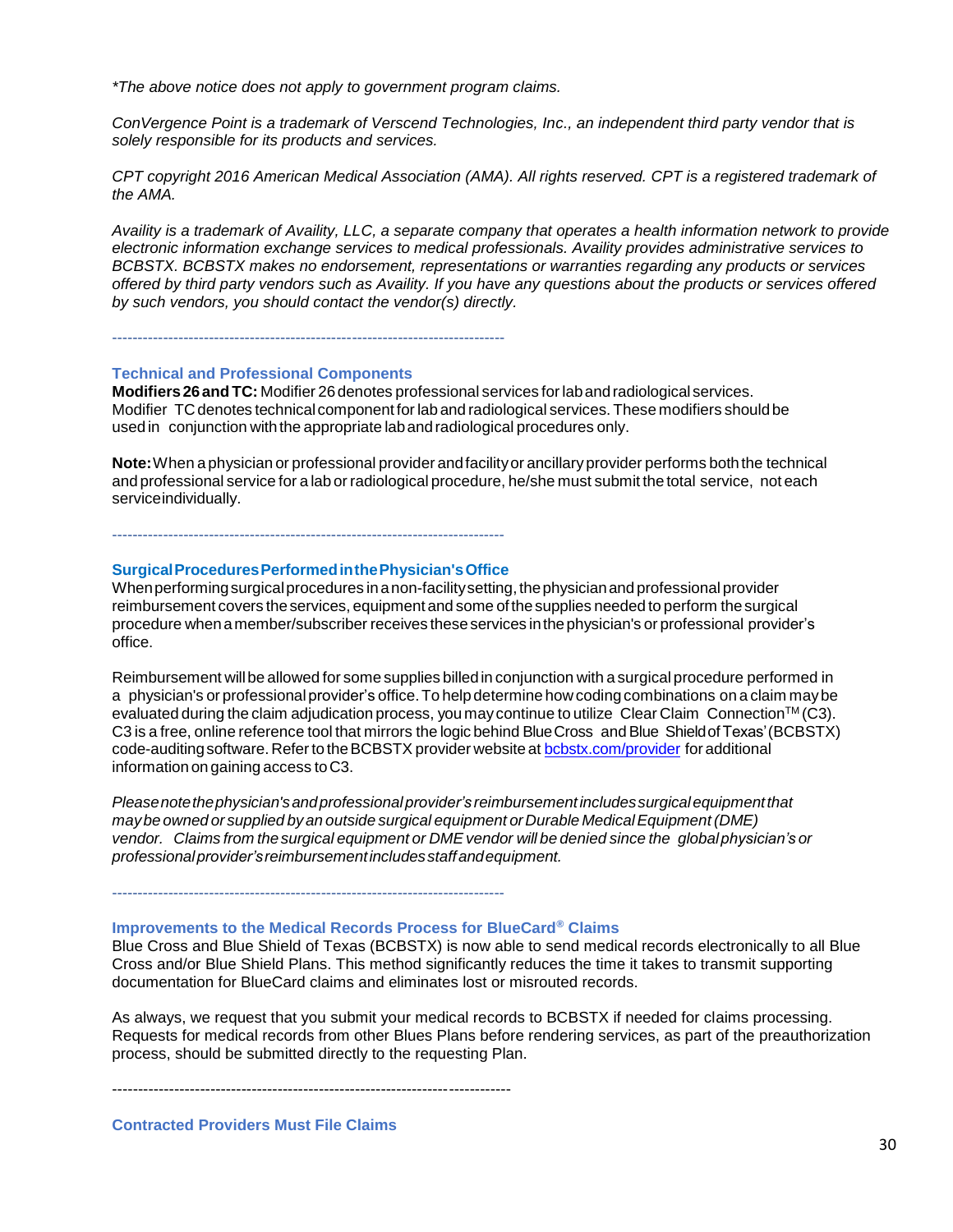As a reminder, physicians, facilities, professional providers and ancillary providers must file claims for any covered services rendered to a patient enrolled in a Blue Cross and Blue Shield of Texas (BCBSTX) health plan. You may collect the full amounts of any deductible, coinsurance or copayment due and then file the claim with BCBSTX. Arrangements to offer cash discounts to an enrollee in lieu of filing claims with BCBSTX violate the requirements of your provider contract with BCBSTX.

Notwithstanding the foregoing, a provision of the American Recovery and Reinvestment Act changed HIPAA to add a requirement that if a patient self pays for a service in full and directs a provider to not file a claim with the patient's insurer, the provider must comply with that directive and may not file the claim in question. In such an event, you must comply with HIPAA and not file the claim to BCBSTX.

#### -----------------------------------------------------------------------------

#### **Billing for Non-Covered Services**

As a reminder, contracted physicians, professional providers, facility and ancillary providers may collect payment from members/subscribers for copayments, co-insurance and deductible amounts. The physician, professional provider, facility or ancillary provider may not charge the member/subscriber more than the patient share shown on their provider claim summary (PCS) or electronic remittance advice (ERA).

If Blue Cross and Blue Shield of Texas (BCBSTX) determines that a proposed service is not a covered service, the physician, professional provider, facility or ancillary provider must inform the member/subscriber in writing in advance. This will allow the physician, professional, facility or ancillary provider to bill the member/subscriber for the non-covered service rendered.

In no event, shall a contracted physician, professional provider, facility or ancillary provider collect payment from the subscriber for identified hospital acquired conditions and/or serious reportable events.

-----------------------------------------------------------------------------

#### **Avoidance of Delay in Claims Pending COB Information**

Blue Cross and Blue Shield of Texas (BCBSTX) receives thousands of claims each month that require unnecessary review for coordination of benefits (COB). What that means to our physicians, professional providers, facility and ancillary providers is a possible delay, or even denial of services, pending receipt of the required information from the member/subscriber.

#### **Here are some tips to help prevent claims processing delays when there is only one insurance carrier:**

- CMS-1500, box 11-d if there is no secondary insurance carrier, mark the "No" box.
- Do not place anything in box 9, a through d this area is reserved for member information for a secondary insurance payer.

It is critical that no information appears in box 11-d or in box 9 a-d if there is only one insurance payer.

-----------------------------------------------------------------------------

#### **Hospitals, and Routine Services and Supplies**

Routine services and supplies are generally already included by the provider in charges related to other procedures or services. As such, these items are considered non-billable for separate reimbursement. The following guidelines may assist hospital personnel in identifying items, supplies, and services that are not separately billable. This is not an all-inclusive list.

- Any supplies, items and services that are necessary or otherwise integral to the provision of a specific service and/or the delivery of services in a specific location are considered routine services and not separately billable in the inpatient and outpatient environments.
- All items and supplies that may be purchased over-the-counter are not separately billable.
- All reusable items, supplies and equipment that are provided to all patients during an inpatient or outpatient admission are not separately billable.
- All reusable items, supplies and equipment that are provided to all patients admitted to a given treatment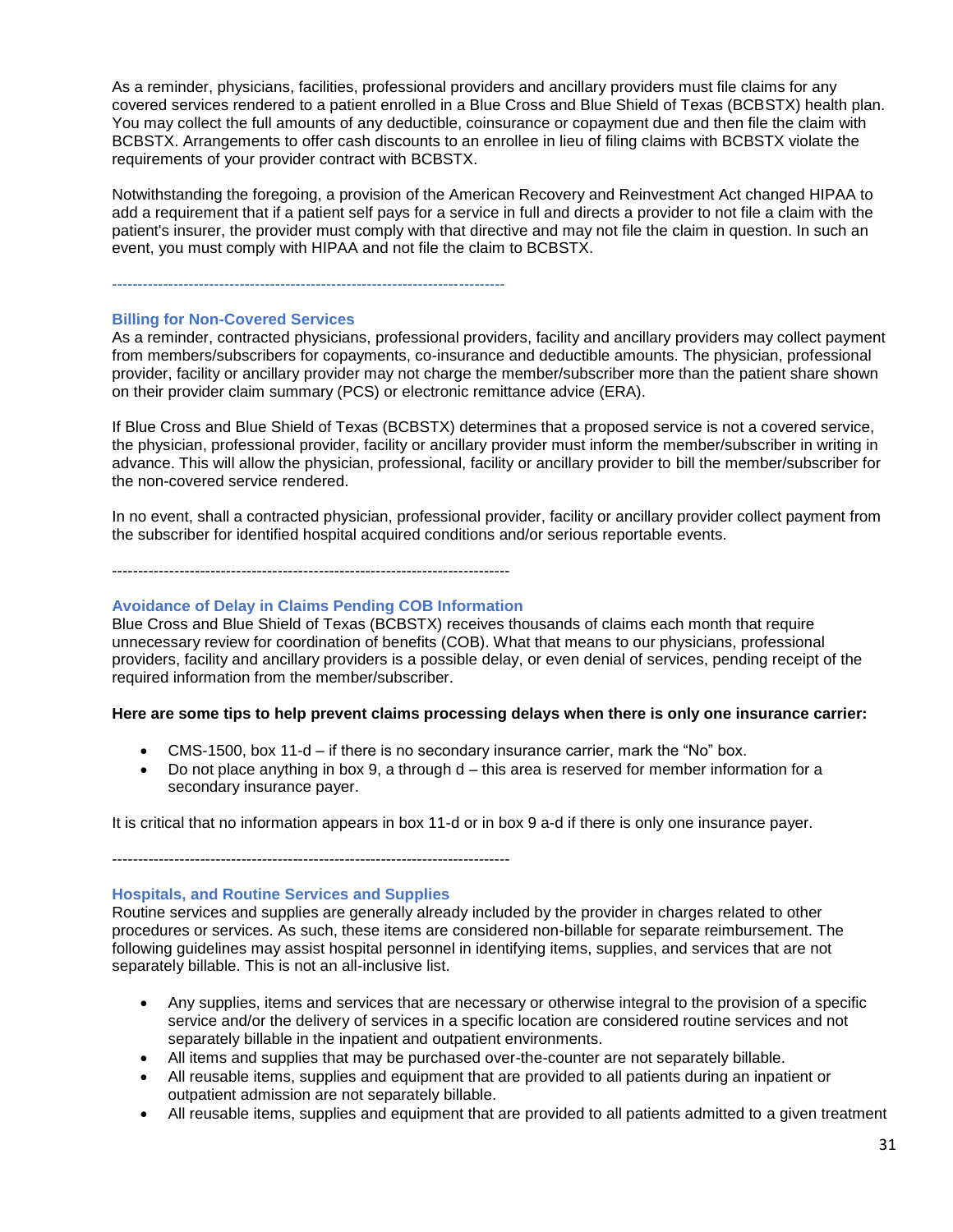area or units are not separately billable.

• All reusable items, supplies and equipment that are provided to all patients receiving the same service are not separately billable.

-----------------------------------------------------------------------------

## **Clinical Resources**

## **eviCoreTM Current and Expanded Preauthorization Requirements**

Back in October 2016, Blue Cross and Blue Shield of Texas (BCBSTX) contracted with eviCore healthcare (eviCore), an independent specialty medical benefits management company, to begin providing preauthorization requirements for certain specialized services for Blue Advantage HMO<sup>SM</sup>. Over the coming months, additional BCBSTX products and services are being added as indicated below.

The following is a summary of the pre-service authorizations for specialized clinical services that eviCore will manage. Be sure to closely review the effective dates and services included for each individual product as they do vary.

## **Blue Cross Medicare Advantage (HMO)SM and Blue Cross Medicare Advantage (PPO)SM** *Effective June 1, 2017:*

- **Outpatient Molecular Genetic**
- **Outpatient Radiation Therapy**
- **Musculoskeletal**
	- o Chiropractic
		- o Physical and Occupational Therapy
		- o Speech Therapy
		- o Spine Surgery (Outpatient/Inpatient)
		- o Spine Lumbar Fusion (Outpatient/Inpatient)
		- o Interventional Pain

#### • **Outpatient Cardiology & Radiology**

- o Abdomen Imaging
- o Cardiac Imaging
	- Chest Imaging
	- Head Imaging
	- Musculoskeletal
	- Neck Imaging
- o Obstetrical Ultrasound Imaging
- o Oncology Imaging
- **Pelvis Imaging**
	- o Peripheral Nerve Disorders (Pnd) Imaging
	- o Peripheral Vascular Disease (Pvd) Imaging
	- o Spine Imaging
- **Outpatient Medical Oncology**
- **Outpatient Sleep**
- **Outpatient Specialty Drug**

## **Blue Choice PPOSM and Blue PremierSM Fully Insured Members\* (identified by TDI listed on their membership card)**

*Effective Aug. 1, 2017:*

- Molecular and genomic testing
- Radiation oncology for all outpatient and office services

*\*Currently, the eviCore preauthorization requirement does not include Administrative Services Only (ASO) Blue Choice PPO or Blue Premier members.*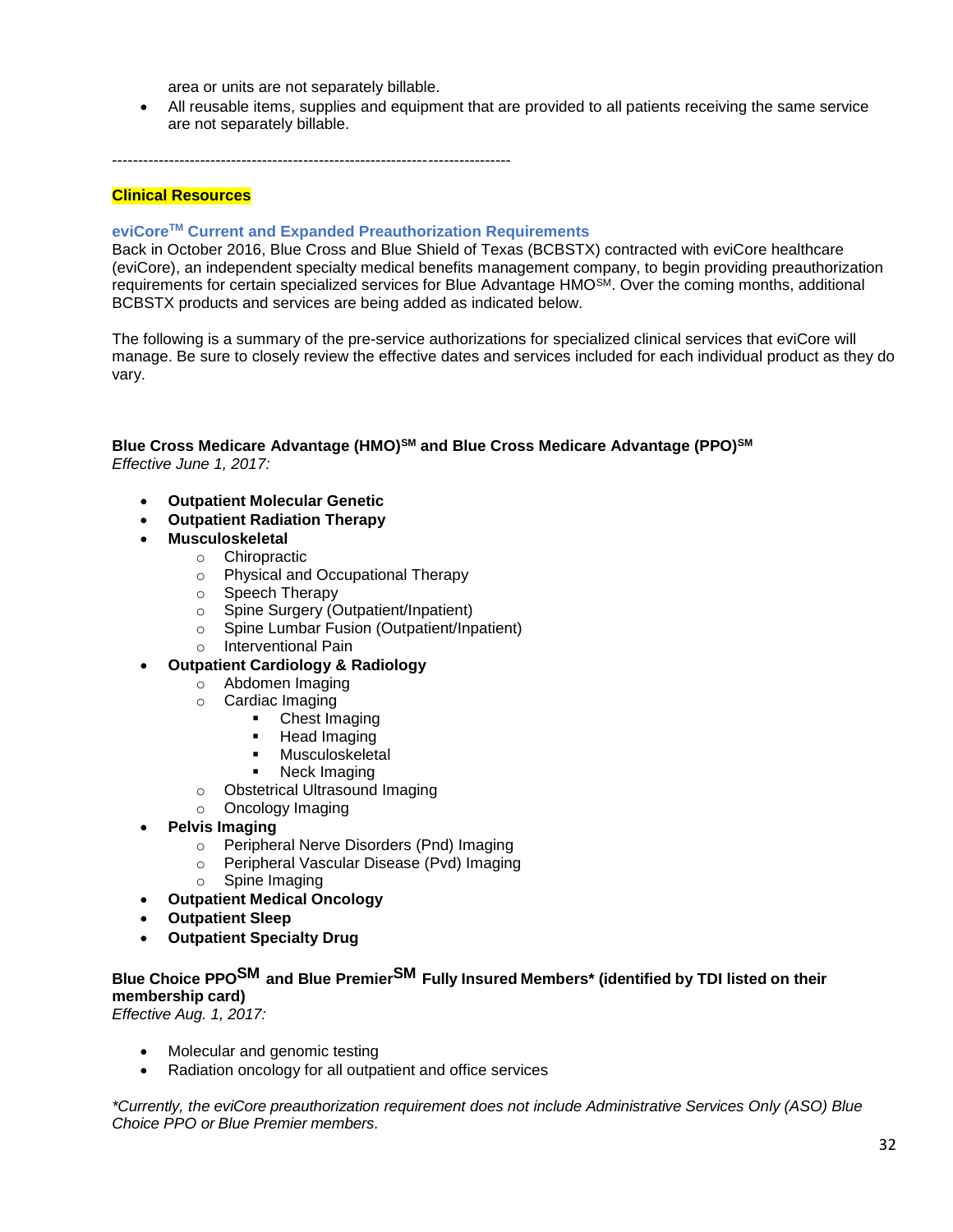**Blue EssentialsSM and Blue Essentials AccessSM Fully Insured Members\* (identified by TDI listed on their membership card)**

*Effective Sept. 1, 2017:*

- Molecular and genomic testing
- Radiation oncology for all outpatient and office services
- Advanced radiology imaging
- Sleep studies and sleep durable medical equipment

*\*Currently, the eviCore preauthorization requirement does not include Administrative Services Only (ASO) Blue Essentials or Blue Essentials Access members.*

**Employee Retirement System of Texas (ERS): HealthSelect of Texas and Consumer Directed HealthSelect**  *Effective Sept. 1, 2017:*

- Molecular and genomic testing
- Radiation oncology for all outpatient and office services
- Advanced radiology imaging
- Sleep studies and sleep durable medical equipment

## **Blue Advantage HMO and Blue Advantage PlusSM HMO**

*Effective Oct. 3, 2016:*

- Outpatient Molecular Genetics
- Outpatient Radiation Therapy

The updated Preauthorization/Referral/Notification Requirements Lists and the Prior Authorization and Referral List for ERS can be found on the [Clinical Resources](https://www.bcbstx.com/provider/clinical/index.html) page of [BCBSTX 's provider web site.](https://www.bcbstx.com/provider/index.html) These lists include the services that require preauthorization or prior authorization through eviCore for the effective dates listed above.

For a detailed list of the services that require authorization through eviCore, refer to the [eviCore implementation](https://www.evicore.com/healthplan/bcbstx)  [site.](https://www.evicore.com/healthplan/bcbstx) Services performed without authorization may be denied for payment and you may not seek reimbursement from members/subscribers.

#### **Preauthorization or ERS prior authorization through eviCore can be obtained using one of the following methods:**

- Use the [eviCore healthcare web portal,](https://www.evicore.com/pages/providerlogin.aspx) which is available 24/7. After a one-time registration, you can initiate a case, check status, review guidelines, view authorizations and eligibility, and more. The web portal is the quickest, most efficient way to obtain information.
- Call eviCore at 855-252-1117 toll-free between 6 a.m. 6 p.m. CT, Monday through Friday, and 9 a.m. noon CT, Saturday, Sunday and legal holidays.

For all other services that require a referral and/or authorization as noted on the Preauthorization/Referral Requirements Lists or the Prior Authorization/Referral List for ERS, continue to use iExchange®. iExchange is accessible to physicians, professional providers and facilities contracted with BCBSTX. [Learn more about](https://www.bcbstx.com/provider/tools/iexchange_index.html)  [iExchange or set up a new account on BCBSTX's provider website.](https://www.bcbstx.com/provider/tools/iexchange_index.html)

Watch for additional information and training opportunities for eviCore in future editions of [this newsletter,](http://www.pages02.net/hcscnosuppression/bluereview_june_2017/LPT.url?kn=1009685&vs=ZDQ4NWExZDgtZjhlNy00N2Q1LWI4NDktZTQyYzE4ZWY4MTU5OzA6MTExNzIwMjA6MTkyODM0MTAxODQwOjExODAxNjg3MjM6MTE4MDE2ODcyMzsS1) on th[e](http://www.pages02.net/hcscnosuppression/bluereview_june_2017/LPT.url?kn=1009686&vs=ZDQ4NWExZDgtZjhlNy00N2Q1LWI4NDktZTQyYzE4ZWY4MTU5OzA6MTExNzIwMjA6MTkyODM0MTAxODQwOjExODAxNjg3MjM6MTE4MDE2ODcyMzsS1) BCBSTX provider website or on the [eviCore implementation site.](https://www.evicore.com/healthplan/bcbstx)

If you have any questions, please contact your BCBSTX Network Management Representative.

As a reminder, it is important to check eligibility and benefits prior to rendering services. This step will help you determi ne if a member requires benefit preauthorization or prior authorization. For additional information, such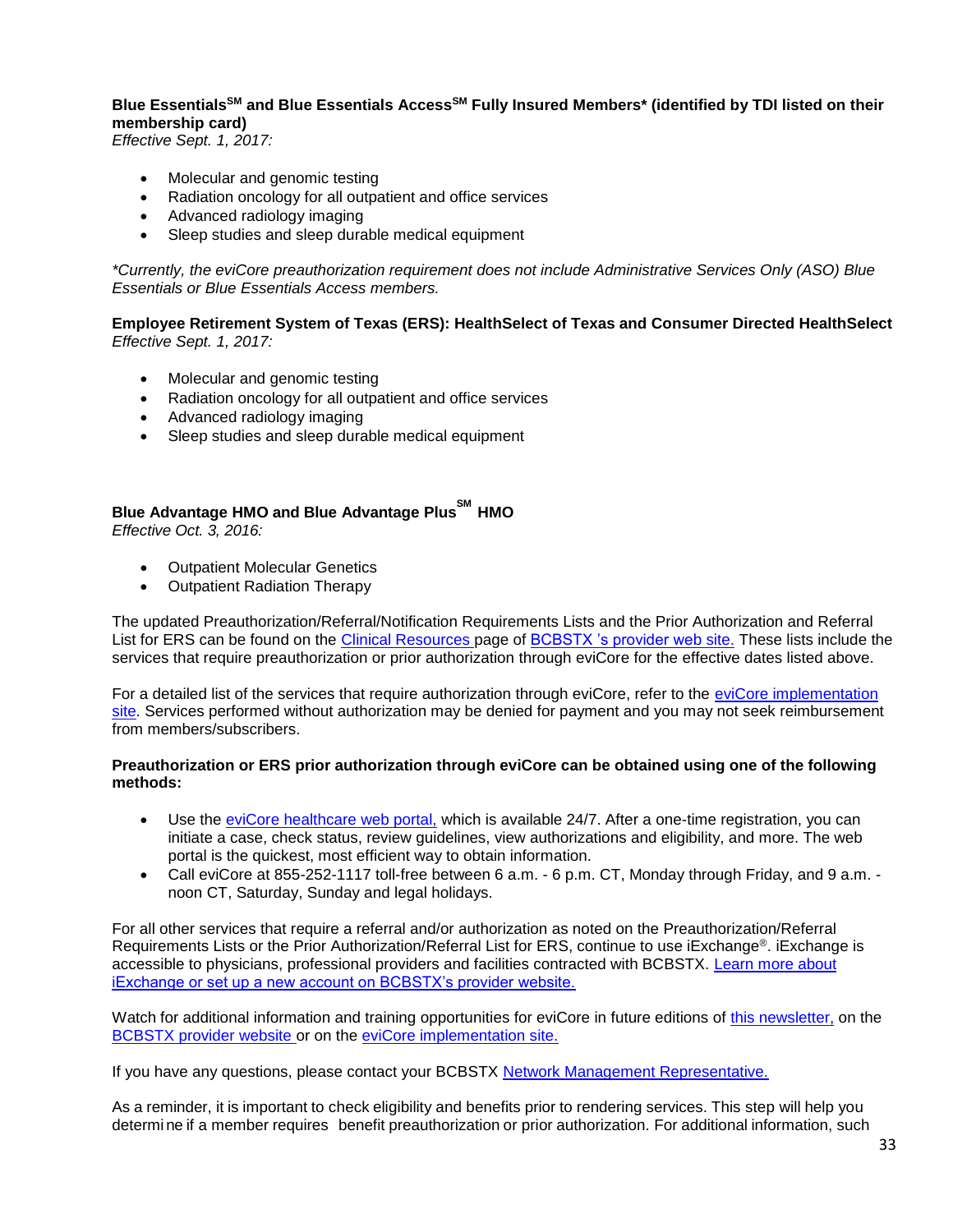as definitions and links to helpful resources, refer to the [Eligibility](https://www.bcbstx.com/provider/claims/eligibility_and_benefits.html) and [Benefits](http://www.pages02.net/hcscnosuppression/bluereview_june_2017/LPT.url?kn=1009689&vs=ZDQ4NWExZDgtZjhlNy00N2Q1LWI4NDktZTQyYzE4ZWY4MTU5OzA6MTExNzIwMjA6MTkyODM0MTAxODQwOjExODAxNjg3MjM6MTE4MDE2ODcyMzsS1) section on BCBSTX's provider website.

Checking eligibility, benefit information and/or if a service has been preauthorized or prior authorized is not a guarantee of payment. Benefits will be determined once a claim is received and will be based upon, among other things, the member's eligibility and the terms of the member's certificate of coverage applicable on the date services were rendered. If you have any questions, please call the number on the back of the member's ID card

eviCore is a trademark of eviCore health care, LLC, formerly known as CareCore, an independent company that provides utilization review for select health care services on behalf of BCBSTX.

iExchange is a trademark of Medecision, Inc., a separate company that offers collaborative health care management solutions f or payers and providers. BCBSTX makes no endorsement, representations or warranties regarding any products or services offered by third-party vendors such as Medecision. If you have any questions about the products or services offered by such vendors, you should contact the vendo r(s) directly.

-----------------------------------------------------------------------------

#### **Blue Cross Medicare Advantage (PPO)SM Lab Guidelines**

Quest Diagnostics, Inc., Is the Exclusive HMO and Preferred Statewide PPO Clinical Reference Lab Provider Quest Diagnostics, Inc., is the exclusive outpatient clinical reference laboratory provider for Blue Essentials<sup>SM</sup> members, Blue Premier and Blue Advantage HMOSM members\* and the preferred statewide outpatient clinical reference laboratory provider for Blue Cross and Blue Shield of Texas (BCBSTX) Blue Choice PPOSM subscribers. This arrangement excludes lab services provided during emergency room visits, inpatient admissions and outpatient day surgeries (hospital and free-standing ambulatory surgery centers).

#### **Quest Diagnostics Offers:**

- Online scheduling for Quest Diagnostics' Patient Service Center (PSC) locations. To schedule a patient PSC appointment, log onto [QuestDiagnostics.com/patient](http://www.questdiagnostics.com/home/patients) or call 888-277- 8772.
- Convenient patient access to more than 195 patient service locations.
- 24/7 access to electronic lab orders, results and other office solutions through Care360® labs and meds.

For more information about Quest Diagnostics lab testing solutions or to establish an account, contact your Quest Diagnostics Physician Representative or call 866-MY-QUEST (866-697-8378).

For physicians, professional providers or facility and ancillary providers located in the HMO Reimbursable Lab counties, only the lab services/tests indicated on the Reimbursable Lab Services list will be reimbursed on a feefor-service basis if performed in the physician's, professional provider's office for Blue Essentials members. All other lab services must be sent to Quest You can access the county listing and the Reimbursable Lab Services list in the [General Reimbursement](https://www.bcbstx.com/provider/gri/index.html) Information section located under the Standards and Requirements tab.

*\*Note: Physicians, professional providers or facility and ancillary providers who are contracted/affiliated with a*  capitated IPA/medical group and physicians, professional providers or facility or ancillary providers who are not *part of a capitated IPA/medical group but who provide services to a member/subscriber whose PCP is a member of a capitated IPA/medical group must contact the applicable IPA/medical group for instructions regarding outpatient laboratory services.*

-----------------------------------------------------------------------------

#### **Medical Necessity Review of Observation Services**

As a reminder, it is the policy of Blue Cross and Blue Shield of Texas (BCBSTX) to provide coverage for observation services when it is determined to be medically necessary based on the medical criteria and guidelines as outlined in the [Milliman Care Guidelines.](https://www.mcg.com/care-guidelines/care-guidelines/?gclid=EAIaIQobChMI_PTXromB3QIVBgtpCh09pw0pEAAYASAAEgJaQfD_BwE) Claims for observation services are subject to postservice review, and BCBSTX may request medical records for the determination of medical necessity.

**When medical records are requested, documentation should include the following information:**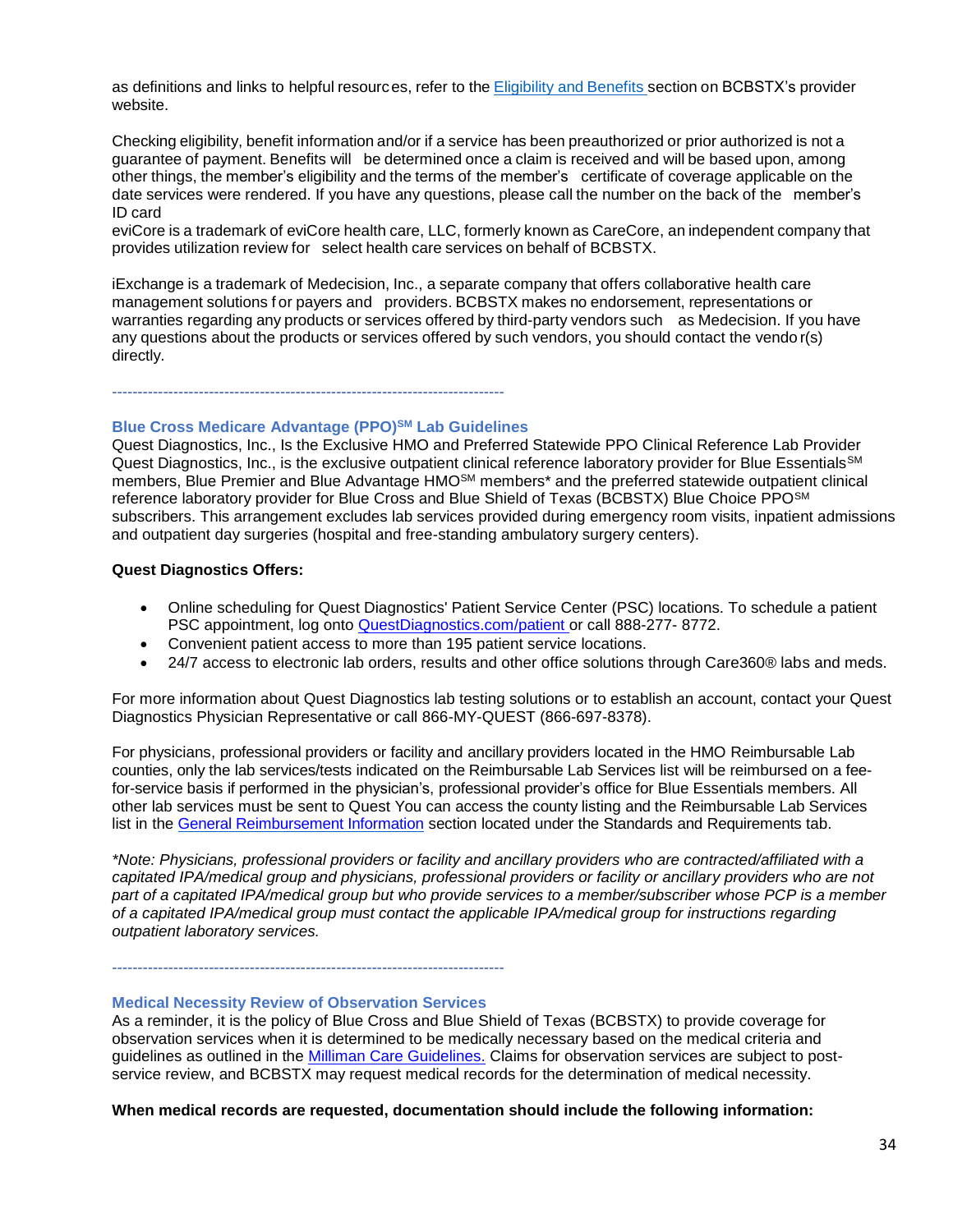- The attending physician's order for observation care with clock time (or clock time can be noted in the nurse's observation admission note)
- The physician's admission and progress notes confirming the need for observation care
- The supporting diagnostic and/or ancillary testing reports

-----------------------------------------------------------------------------

- The admission progress notes (with the clock time) outlining the patient's condition and treatment
- The discharge notes (with clock time) with discharge order and nurse's notes
- Itemized bill

#### **Coordination of Care Between Medical and Behavioral Health Providers**

Blue Cross and BlueShield of Texas (BCBSTX) continuallystrives to promote coordination of member care between medical and behavioral health providers.We understand that communication between providers and their patients regarding the treatment and coordination of care can pose challenges.

#### **The Coordination of Care Form Available Online**

To provide assistance when coordinating care, BCBSTX has created a [Coordination of Care form](http://www.bcbstx.com/provider/pdf/bh_coordination_care.pdf) that is available online. This new form may help in communicating patient information, such as:

- To provide member treatment information to another treating provider
- To request member treatment information from another treating provider. It is important to note that a written release to share clinical information with members' medical providers must be obtained prior to the use of this form. BCBSTX recommends obtaining a written release prior to the onset of treatment.

If you are requesting member treatment information from another provider, it is recommended that the Patient Information and Referring Provider sections of the form be completed to expedite the care coordination process for the receiving provider.

#### **If You Need Help Finding Behavioral Health Providers for Your Patients**

Call the number on the back of members' BCBSTX ID cards to receive assistance in finding outpatient providers or behavioral health facilities.

#### **Behavioral Health or Medical Case Management Services**

If you believe a patient has complex health needs and could benefit from additional support and resources from a clinician, you can make a referral to one of the BCBSTX Case Management programs by calling the number on the back of the member's BCBSTX ID card. Case Management can also provide you and the member with information about additional resources provided by their insurance plan.

-----------------------------------------------------------------------------

#### **Electronic Options**

#### **Multiple Online Enrollment Options Available in AvailityTM**

Blue Cross and Blue Shield of Texas (BCBSTX) offers you multiple enrollment opportunities for electronic options through the Availity Web Portal. This is in addition to other electronic transactions available to you through Availity or your preferred web vendor portal. Instead of faxing or mailing paper enrollment forms, you can complete the online enrollment options listed below through Availity at no cost. Availity also provides single sign-on access to several online tools that offer greater convenience and security, without the need for another user ID and password.

#### **Online Enrollment for EFT and ERA**

BCBSTX contracted providers\* can enroll online for Electronic Fund Transfer (EFT) and Electronic Remittance Advice (ERA), and make any necessary set-up changes in Availity. The online enrollment process can be completed in near real-time.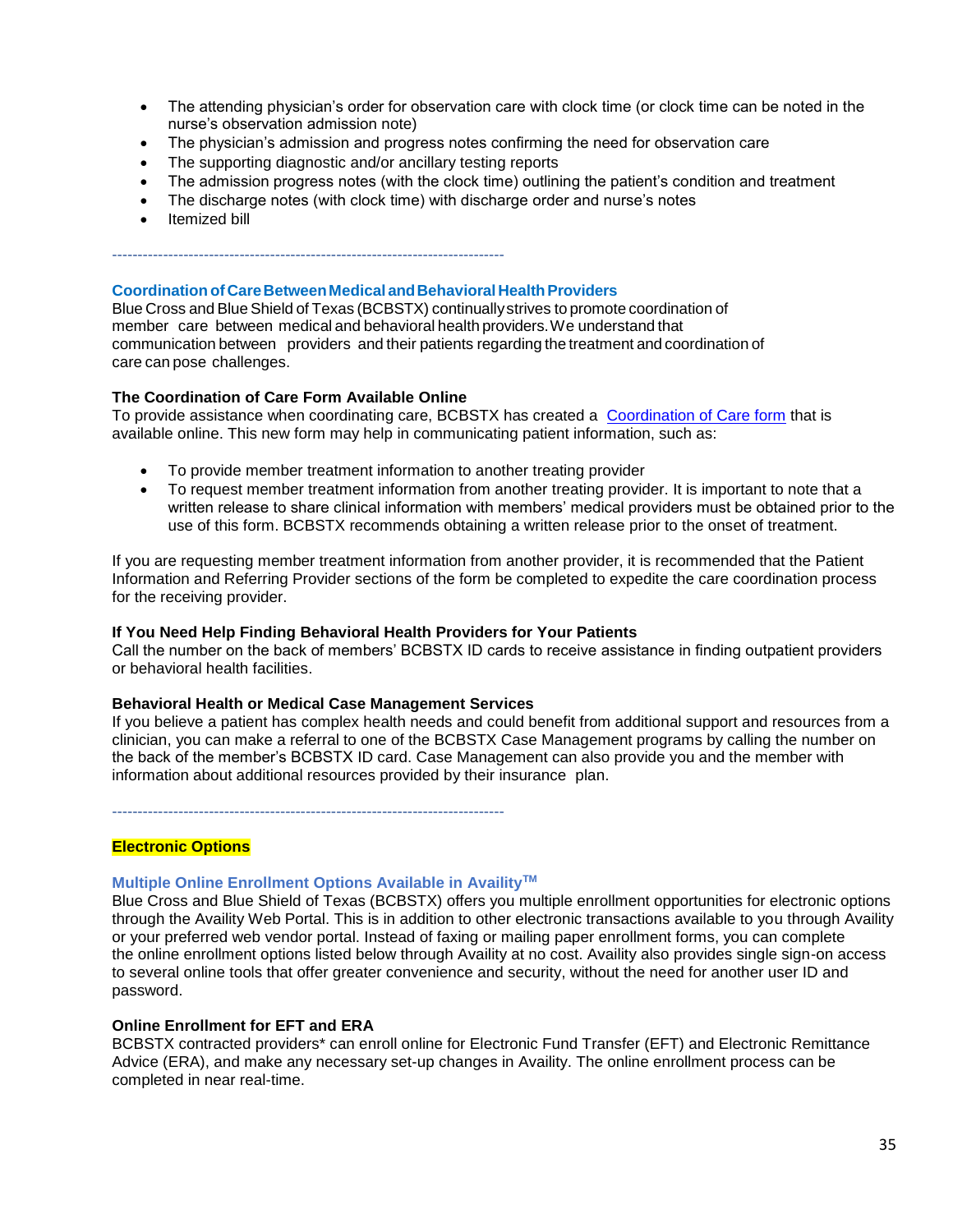Providers will receive a confirmation letter acknowledging the enrollment effective date and related information. Once enrolled for ERA, providers and billing services also gain access to the Availity Remittance Viewer. This online tool permits users to search, view, save and print remittance information, even if the ERA is delivered to a different clearinghouse or vendor.

### **Single Sign-on Access**

#### • **Benefit Preauthorization Via iExchange®**

Once you are registered as an Availity user, you may enroll through the Availity Web Portal for iExchange. This tool supports online submission and electronic approval of benefits for inpatient admissions, as well as select outpatient and clinical pharmacy services. iExchange also offers you an alternative to calling to request the status of most benefit preauthorization requests. Additionally, iExchange accepts electronic medical record documentation for predetermination of benefits requests. As a reminder, always check eligibility and benefits first to find out if benefit preauthorization is required for a member.

Please note that for behavioral health services, you should continue to use the current fax and telephone benefit preauthorization methods.

### • **Electronic Refund Management (eRM)**

Registered Availity users can also gain access to eRM, an online tool that helps simplify the overpayment reconciliation process. You will receive electronic notification of overpayments with the option to deduct from a future payment or pay by check. eRM also gives access to the Claim Inquiry Resolution (CIR) tool. CIR offers online assistance that helps save your staff time by reducing the number of calls and specific written inquiries on finalized claims.

Please note that the eRM and CIR tools are not available for government programs claims.

#### **Learn More**

To learn more about these and other electronic tools and resources, visit the [Provider Tools section o](https://www.bcbstx.com/provider/tools/index.html)f our website. Also, see the [Provider Training](https://www.bcbstx.com/provider/training/) page for dates, times and registration for online training sessions on a variety of topics.

For assistance or customized training, contact a BCBSTX Provider Education Consultant at PECS@tx.com.

#### **Register with Availity**

Visit [availity.com](https://www.availity.com/) to complete the online application today. If you need registration assistance, contact Availity Client Services at 800-AVAILITY (800-282-4548).

*Checking eligibility, benefit information and/or the fact that a service has been preauthorized is not a guarantee of payment. Benefits will be determined once a claim is received and will be based upon, among other things, the member's eligibility and the terms of the member's certificate of coverage applicable on the date services were rendered. If you have any questions, please call the number on the back of the member's ID card.*

*\*This excludes atypical providers who have not acquired a National Provider Identifier (NPI).*

*Availity is a trademark of Availity, LLC, a separate company that operates a health information network to provide electronic information exchange services to medical professionals. Availity provides administrative services to BCBSTX. iExchange is a trademark of Medecision, Inc., a separate company that offers collaborative healthcare management solutions for payers and providers. BCBSTX makes no endorsement, representations or warranties regarding any products or services offered by third party vendors such as Availity or Medecision. If you have any questions about the products or services offered by such vendors, you should contact the vendor(s) directly.*

-----------------------------------------------------------------------------

**AvailityTM Claim Research Tool Offers Enhanced Status Results**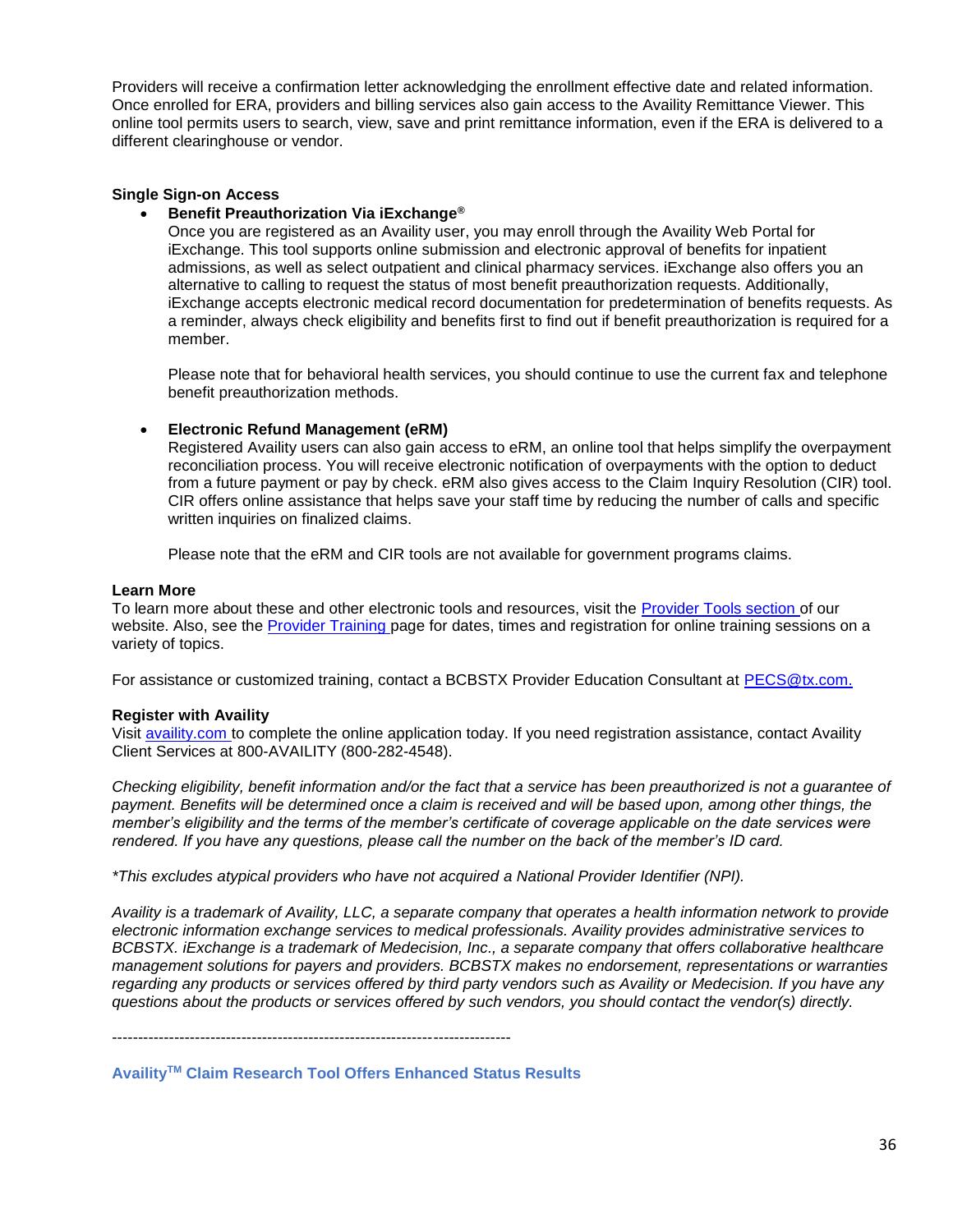Using an electronic route, such as the Availity Claim Research Tool (CRT), is the most convenient, efficient and secure method of requesting detailed claim status. The CRT tool now returns more detailed information than ever before.

The CRT allows registered Availity users to search for claims by member ID, group number and date of service, or by National Provider Identifier (NPI) and specific claim number, also known as a Document Control Number (DCN). With easy-to-read denial descriptions, the tool enables users to check the status of multiple claims in one view to obtain real-time claim status.

The CRT Search Results page now delivers the rendering provider ID and name submitted on the claim. Additionally, the claim status Service Line break-down returns:

- Diagnosis Code
- Copay
- Coinsurance
- Deductible
- Modifier
- Unit or Time or Mile

This necessary information is available within a few clicks, lessening the need to speak with a Customer Advocate. For additional information, refer to the [CRT tip sheet,](https://www.bcbstx.com/provider/pdf/availity_crt_online_tip_sheet.pdf) which can also be found on the [Provider Tools](https://www.bcbstx.com/provider/tools/index.html) [page](https://www.bcbstx.com/provider/tools/index.html) in the Education & Reference section of our [provider website.](https://www.bcbstx.com/provider/) As a reminder, you must be registered with Availity to utilize the CRT. For registration information, visit [availity.com,](https://www.availity.com/) or contact Availity Client Services at 800-282-4548.

#### **Learn More About Availity**

We host complimentary webinars for providers to learn how to use the CRT and other electronic tools to their fullest potential. You do not need to be an existing Availity user to attend a webinar. Go to our [Provider Training](https://www.bcbstx.com/provider/training/) website to view available webinars.

-----------------------------------------------------------------------------

#### **Online Portal Applications Help Expedite Administrative Workflows**

Does your office or organization ever ask: **"Is this patient eligible for Blue Cross and Blue Shield Texas (BCBSTX) benefits? Does this service require preauthorization? or How did my claim process?"** If so, these questions and so many more can be answered in a matter of seconds with a few key strokes using an online portal application, such as Availity™.

Electronic options deliver real-time resolutions, avoiding disapproved services and optimizing your payment. You can confirm patient coverage, preauthorize services and post payments with a few simple clicks.

Not only can you conduct HIPAA-compliant transactions online, using Availity you can also:

- Submitpre- and post-exam transactions
- Conductpre-servicerequests
- Complete post-service reconciliations
- Updateproviderdemographics
- Enroll for electronic remittance and fund transfers

If you have not registered and would like to learn more about Availity, and our online referral and preauthorization tool iExchange<sup>®</sup>, register for a <u>Back to Basics: Availity 101 webinars.</u>

Additionally, for more advanced training of online tools, email a Provider Education Consultant at [PECS@bcbstx.com.](mailto:PECS@bcbstx.com)

-----------------------------------------------------------------------------

**Corrected Claim Request Change, Effective asofJuly 11, 2016**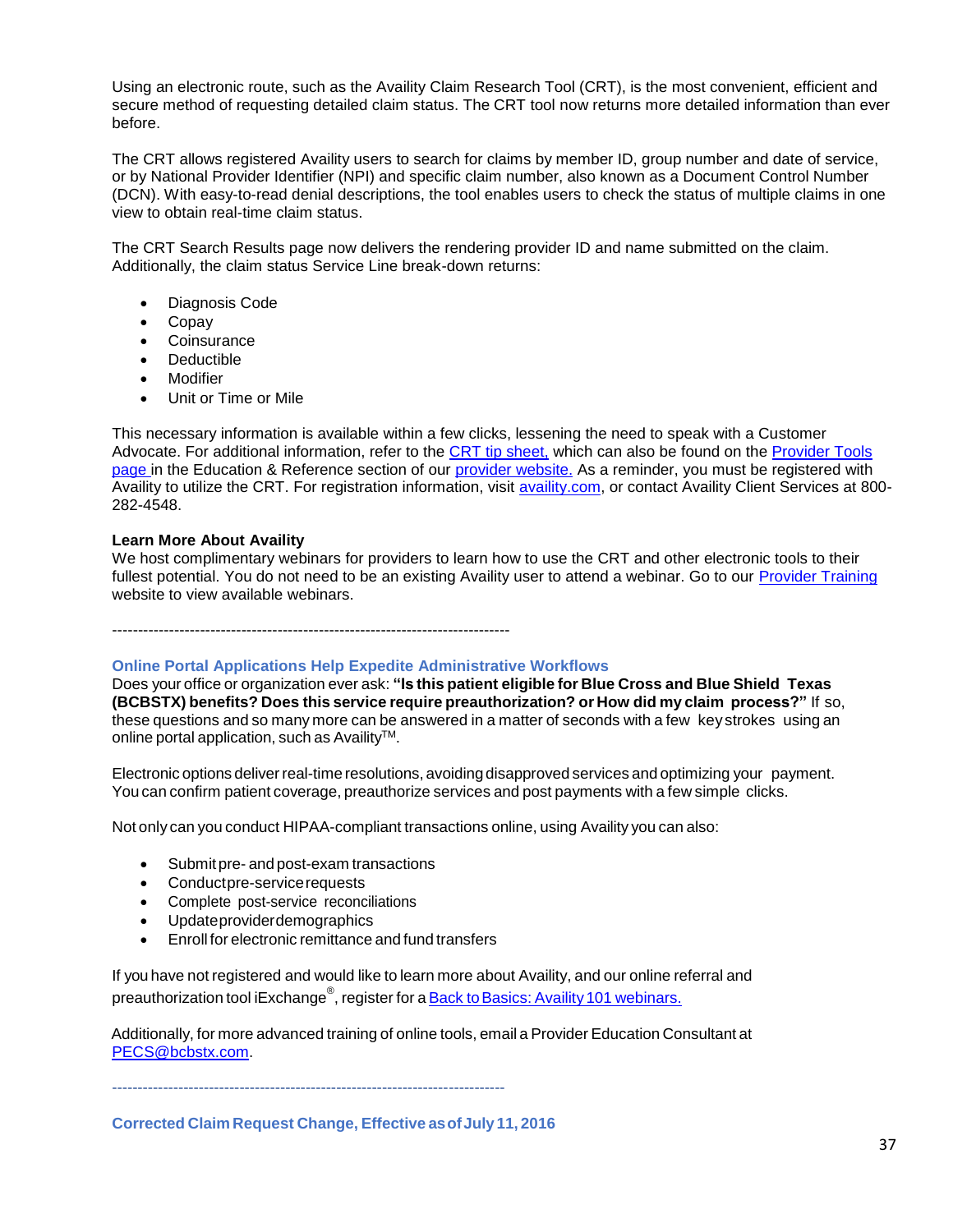As a reminder, corrected claim requests for previously adjudicated claims must be submitted as electronic replacement claims, or on the appropriate professional (CMS-1500) or institutional (UB-04) paper claim, and Claim Review form.

## **Electronic Submission**

Electronic replacement claims should be submitted with the appropriate claim frequencycode. Frequency code 7 willresult in Blue Cross and Blue Shield of Texas (BCBSTX) adjudicating the original claim number (sometimes referred to as a Document Control Number, or DCN) with the corrections. The replacement claim will be issued a new BCBSTX claim number and subsequently deny based on the re-adjudication of the original claim.

**Note:** Claim corrections submitted without the appropriate frequencycode will deny as a duplicate and the original BCBSTX claim number will not be adjudicated. See below for additional information on claim frequency codes and guidelines to assist you with when and how to use them for making corrections to electronic claims submitted to BCBSTX.

| <b>Claim Frequency Codes</b>                                                                                                                                                  |                                                                                                |                                                                                                                                                   |                                                                                                                                                                          |  |
|-------------------------------------------------------------------------------------------------------------------------------------------------------------------------------|------------------------------------------------------------------------------------------------|---------------------------------------------------------------------------------------------------------------------------------------------------|--------------------------------------------------------------------------------------------------------------------------------------------------------------------------|--|
| Code                                                                                                                                                                          | <b>Description</b>                                                                             | <b>Filing Guidelines</b>                                                                                                                          | <b>Action</b>                                                                                                                                                            |  |
| 5 Late Charge(s)                                                                                                                                                              | Use to submit additional<br>charges for the same<br>date(s) of service as a<br>previous claim. | File electronically, as<br>usual. Include only the<br>additional late charges<br>that were not included<br>on the original claim.                 | <b>BCBSTX will add the</b><br>late charges to the<br>previously processed<br>claim.                                                                                      |  |
| <b>7</b> Replacement of<br><b>PriorClaim</b>                                                                                                                                  | Use to replace an entire<br>claim (all but identity<br>information).                           | File electronically, as<br>usual. File the claim in<br>its entirety, including all<br>services for which you<br>arerequesting<br>reconsideration. | <b>BCBSTX</b> will replace<br>the original claim with<br>corrections and the<br>replacement claim will<br>be denied. Refer to the<br>original claim for<br>adjudication. |  |
| 8 Void/Cancel of<br>Use to eliminate a<br><b>PriorClaim</b><br>previouslysubmitted<br>claim for a specific<br>provider, patient, insured<br>and "statement covers<br>period." |                                                                                                | File electronically, as<br>usual. Include all<br>charges that were on<br>the original claim.                                                      | <b>BCBSTX will void the</b><br>original claim from<br>records, based on<br>request.                                                                                      |  |

## **Paper Submission**

More than 98 percent of the claims BCBSTX receives from providers are submitted electronically. BCBSTX encourages all providers to use electronic options as the primary method for claim submission. There are several multi-payer web vendors available to providers. If you are a registered Availity® web portal user, you have access to submit direct data entry replacement claims electronically, at no additional cost.

As of July 11, 2016, any changes to a claim that are specified only on the Claim Review form (or via a letter) will be returned with a notice advising resubmission on the appropriate CMS-1500 or UB-04 paper claim form. Paper claim submitters are required to indicate "corrected claim" on the paper claim form and the accompanying Claim Review form.

-----------------------------------------------------------------------------

## **Pharmacy**

**Reminder: Pharmacy Program Benefit Changes – Effective Jan. 1, 2017**

Blue Cross and Blue Shield of Texas (BCBSTX) implemented pharmacy benefit changes on Jan. 1, 2017, for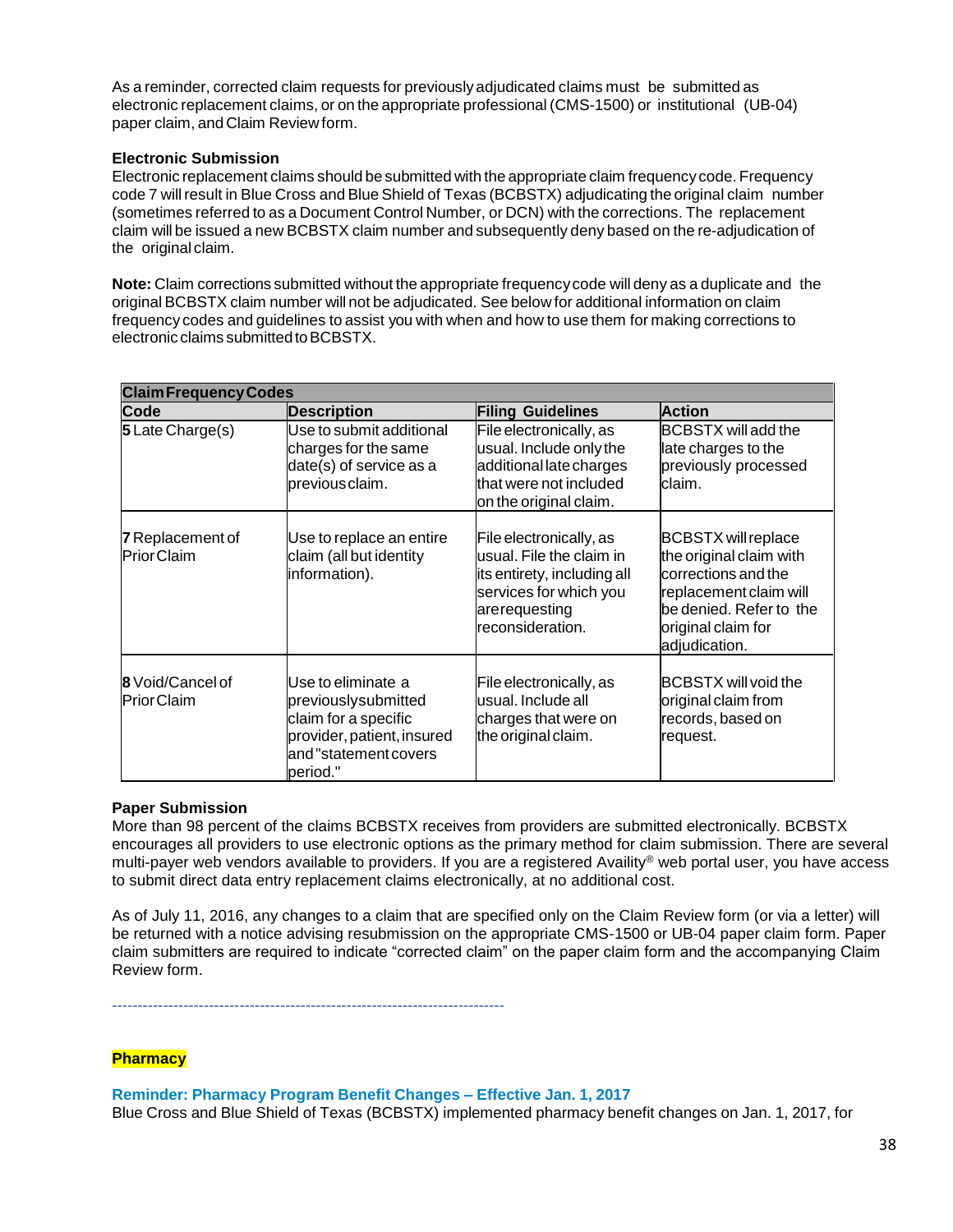some members with prescription drug benefits administered through Prime Therapeutics $\mathcal{B}$ .

Based on claims data, letters are sent from BCBSTX to alert members who may be affected by one or more of the 2017 pharmacy benefit changes. A summary of the changes, as outlined in the member letters, is included below for your reference.

### **Drug List Changes and Medication Coverage Revisions/Exclusions**

Some members' plans may now be based on a new drug list:

- 1. **New Performance Drug List and Performance Select Drug Lists** Some members may have one of these new drug lists, which are closed drug lists listing all covered medications only. As a result, some medications will move to a higher copay/coinsurance payment tier and select drugs/drug classes may be excluded from coverage. Additionally, if your patients had a prior authorization approval for a drug that is now excluded from coverage, you can submit a drug list coverage exception request to BCBSTX. Your patients may also ask you about therapeutic alternatives.
- 2. **Enhanced Drug List** *(formerly known as Generics Plus Drug List)* Some members may move to this drug list, and as a result, select medications may move to a higher copay/coinsurance payment tier. Your patients may ask you about generics or lower cost alternatives.
- 3. Some members may also be affected by **annual or quarterly drug list changes**, such as drugs moving to a higher payment tier or excluded from coverage. Your patients may ask you about therapeutic or lower cost alternatives.
- 4. The **Standard Drug List** is now known as the **Basic Drug List**.
- 5. As a reminder, medications that have **not received FDA approval** are **not covered** under the BCBSTX pharmacy benefit.

### **Utilization Management Program Changes**

Some members' plans may now be subject to new prior authorization and step therapy programs and/or dispensing limits. If you have a patient who is taking select medications included in these programs, he/she may need to meet certain criteria, such as an approval of a prior authorization request, for coverage consideration. Additionally, these programs may correlate to your patient's drug list.

#### **Specialty Drug Changes**

Starting Jan. 1, 2017, members with an individual benefit plan offered on/off the Texas Health Insurance Marketplace who are using a drug manufacturer's coupon or copay card will not have the specialty drug payment applied to their plan deductible or out-of-pocket maximum. This is unless the coupon is a permitted third-party cost-sharing payment. Your patients can contact BCBSTX if they have questions about this change.

#### **Pharmacy Network Changes**

Some members' plans may experience changes to the pharmacy network:

- 1. **CVS Exclusion** Effective Jan. 1, 2017, CVS pharmaciesTM and CVS pharmacies in a Target® store were removed from most members' pharmacy network.
- 2. **New Pharmacy Networks** Some members' plans may move to a preferred network where prescriptions filled at these preferred tiered pharmacies offer the lowest copay/coinsurance amounts. 90- day supplies can also be filled at these preferred tiered pharmacies or through mail order for coverage consideration.

**Members who continue to fill prescriptions at a pharmacy no longer in their network will pay more.** In most cases, no action is required on your part for any of these pharmacy network changes as members can easily transfer prescriptions to a nearby in-network pharmacy. If your office stores pharmacy information on your patients' records, you may want to ask your patients which pharmacy is their new choice.

If your patients have questions about their pharmacy benefits, please advise them to call the Pharmacy Program phone number on their member ID card. Members also may visit bobstx.com and log in to Blue Access for Members<sup>SM</sup> for a variety of online resources.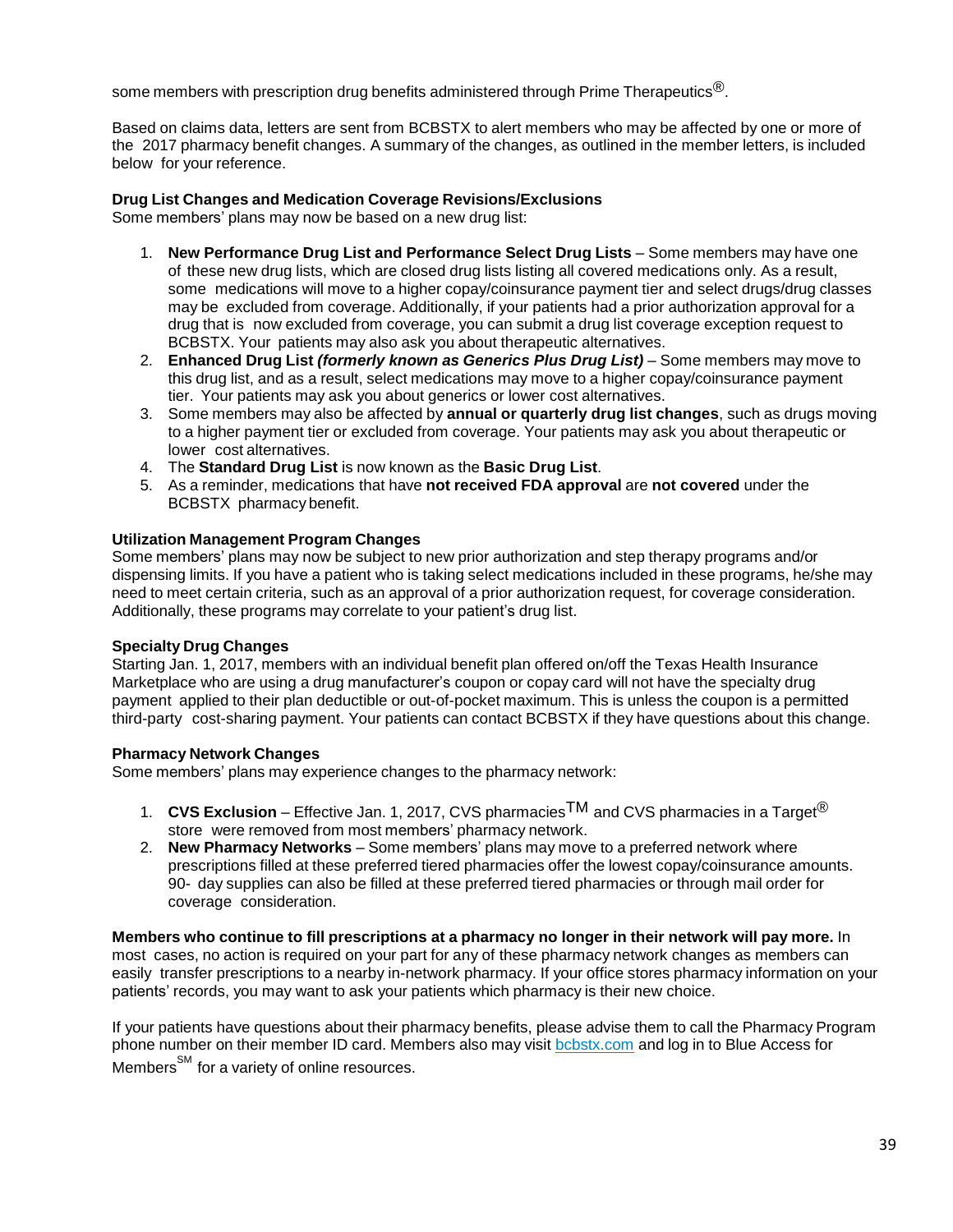*\*Changes to be implemented, as applicable, based on the member's 2017 plan renewal, or new plan effective date, unless otherwise noted. These changes do not apply to members with Medicare Part D or Medicaid coverage.*

*A "preferred" or "participating" pharmacy has a contract with BCBSTX or BCBSTX's pharmacy benefit manager (Prime Therapeutics) to provide pharmacy services at a negotiated rate. The terms "preferred" and* "participating" should not be construed as a recommendation, referral or any other statement as to the ability or *quality of such pharmacy. Please note that changes to participating pharmacies may be made in the future.*

The information mentioned here is for informational purposes only and is not a substitute for the independent *medical judgment of a physician. Physicians are to exercise their own medical judgment. Pharmacy benefits and* limits are subject to the terms set forth in the member's certificate of coverage which may vary from the limits set forth above. The listing of any particular drug or classification of drugs is not a quarantee of benefits. Members *should refer to their certificate of coverage for more details, including benefits, limitations and exclusions. Regardless of benefits, the final decision about any medication and pharmacy choice is between the member and their health care provider.*

*Prime Therapeutics LLC is a pharmacy benefit management company. BCBSTX contracts with Prime to provide pharmacy benefit management, prescription home delivery and specialty pharmacy services. In addition, contracting pharmacies are contracted through Prime Therapeutics. The relationship between BCBSTX and contracting pharmacies is that of independent contractors. BCBSTX, as well as several independent Blue Cross and Blue Shield Plans, has an ownership interest in Prime.* -----------------------------------------------------------------------------

### **PharmacyBenefitTips**

For Blue Cross and Blue Shield of Texas (BCBSTX) members with prescription drug benefits administered by Prime Therapeutics®, BCBSTX employs several strategies common to the health benefits industry to manage prescription drug benefits. These strategies may include formulary management, benefit design modeling, specialty pharmacy benefits, and clinical programs, among others. These programs allow BCBSTX members to have access to affordable quality health care. You can help support these initiatives by following the tips, guidelines and reminders below:

**1. PrescribeDrugsListedonthe member's drug list (Formulary)**

The BCBSTX druglistsare provided as a guide to help in the selection of cost-effective drug therapy. Every major drug class is covered, although manyof the drug lists cover most generics andfewer brand name drugs. The lists also provide members with criteria for how drugs are selected, coverage considerations and dispensing limits.While these drug lists are a tool to help members maximize their prescription drug benefits, the final decision about what medications should be prescribed is between the health care provider and the patient.

BCBSTX druglists are regularly updated and can be found under **Pharmacy Program** on the BCBSTX provider website.

**Note:** For members with Medicare Part D or Medicaid coverage, the drug lists can be found on the plan's website:

- Blue Cross MedicareRx (PDP)<sup>SM</sup>: [bcbstx.com/medicare/part\\_d\\_druglist.html](http://www.bcbstx.com/medicare/part_d_druglist.html)
- Blue Cross Medicare Advantage (HMO)SM and (PPO) $\text{SM}_{1}$ [bcbstx.com/medicare/mapd\\_drug\\_coverage.html](http://www.bcbstx.com/medicare/mapd_drug_coverage.html)
- Blue Cross Medicare Advantage Dual Care (HMO SNP)SM: [bcbstx.com/medicare/snp\\_drug\\_coverage.html](http://www.bcbstx.com/medicare/snp_drug_coverage.html)
- TexasSTAR[:bcbstx.com/star/prescription-drugs/drug-coverage](http://www.bcbstx.com/star/prescription-drugs/drug-coverage)
- TexasCHIP[:bcbstx.com/chip/prescription-drugs/drug-coverage](http://www.bcbstx.com/chip/prescription-drugs/drug-coverage)

## **Remind Patients about Covered Preventive Medications**

Many BCBSTX health plans include coverage at no cost to the member for certain prescription drugs and overthe-counter (OTC) medicine products used for preventive care services and women's contraception.\*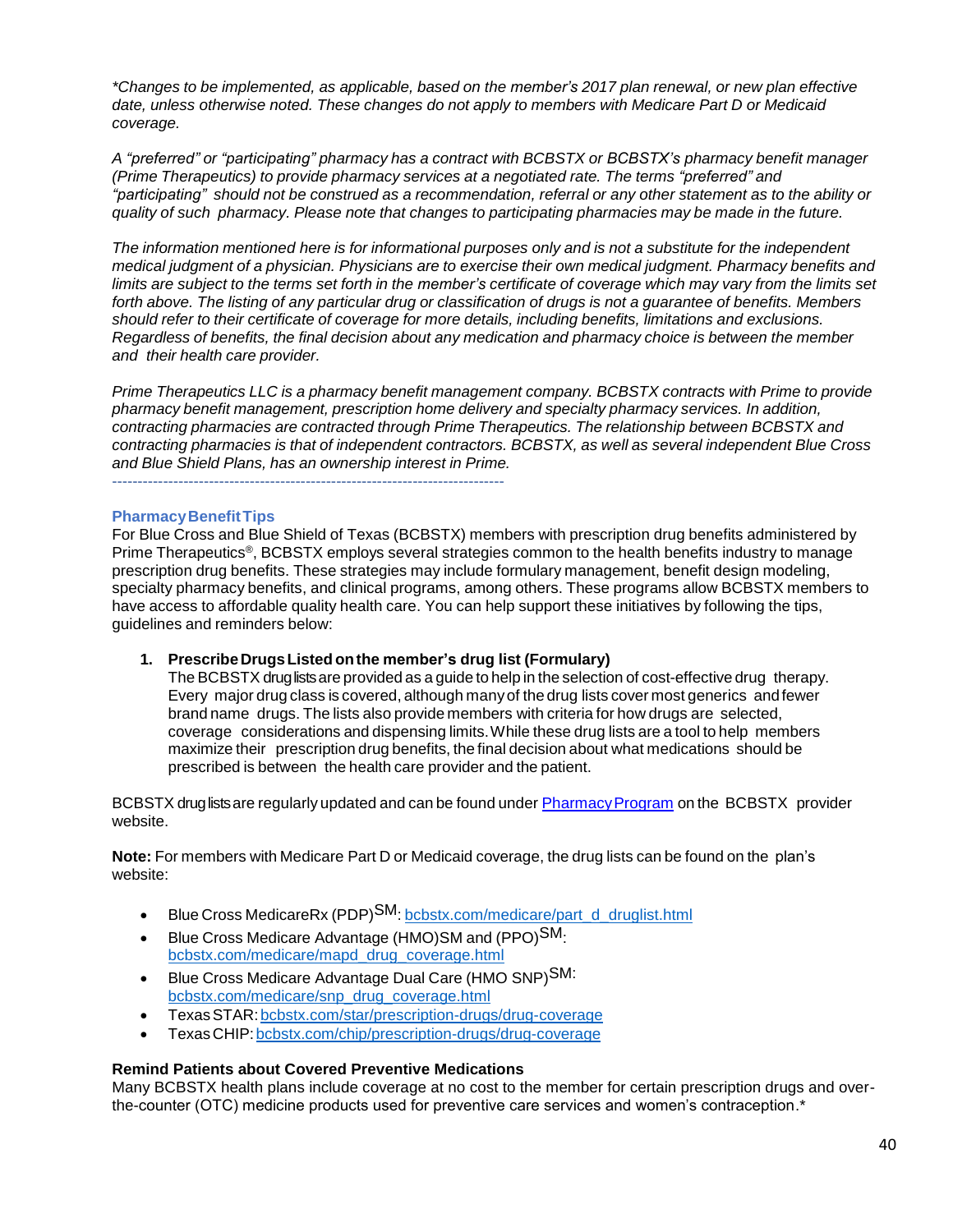**ACA \$0 Preventive Drug List:** [bcbstx.com/pdf/rx/rx-aca-prev-list-tx.pdf](http://www.bcbstx.com/pdf/rx/rx-aca-prev-list-tx.pdf) **Women's Contraceptive Coverage List:** [bcbstx.com/pdf/rx/contraceptive-list-tx.pdf](http://www.bcbstx.com/pdf/rx/contraceptive-list-tx.pdf)

*\*Not available for all plans. Members should call the customer service number on their ID card to help determine what benefits may be available, including any requirements, limitations or exclusions that apply. Please refer to the member's certificate of coverage.*

#### **Submit Necessary Prior Authorization Requests**

For some medications, the member's plan may require certain criteria to be met before prescription drug coverage may be approved. You will need to complete the necessary prior authorization request and submit it to BCBSTX. More information about these requirements can be found under [Pharmacy Program o](https://www.bcbstx.com/provider/pharmacy/pa_step_therapy.html)n the BCBSTX provider website.

#### **Assist Members with Formulary Exceptions**

If the medication you wish to prescribe is not on your patient's drug or the preventive care lists, a formulary exception may be requested. You can call the customer service number on the member's ID card to start the process, or complete the online form at: [myprime.com/en/coverage-exception-form.html.](http://www.myprime.com/en/coverage-exception-form.html)

Visit the [Pharmacy Program s](http://www.bcbstx.com/provider/pharmacy/index.html)ection of our website for more information.

*Prime Therapeutics, LLC, is a pharmacy benefit management company. BCBSTX contracts withPrime to provide pharmacy benefit management, prescription home delivery and specialty pharmacy services. BCBSTX, as well as several independent Blue Cross and Blue Shield Plans, has an ownership interest in Prime.*

The information mentioned here is for informational purposes only and is not a substitute for the independent *medical judgment of a physician. Physicians are to exercise their own medical judgment. Pharmacy benefits* and limits are subject to the terms set forth in the member's certificate of coverage which may vary from the limits set forth above. The listing of any drug or classification of drugs is not a quarantee of benefits.

*Members should refer to their certificate of coverage for more details, including benefits, limitations and exclusions. Regardless of benefits, the final decision about any medication is between the member and their health care provider.*

-----------------------------------------------------------------------------

#### **DispensingQVT(QuantityVersusTime)Limits**

To help minimize health risks and to improve the quality of pharmaceutical care, dispensing QVT limits have been placed on select prescription medications. The limits are based upon the U.S. Federal Drug Administration andmedical guidelines as wellas the drugmanufacturer's package insert.

For current Drug List Dispensing Limits, visit Pharmacy [Program/Dispensing](https://www.bcbstx.com/provider/pharmacy/quantity_time.html) Limits on the BCBSTX provider website.

-----------------------------------------------------------------------------

#### **PrescriptionDrugLists**

Throughout the year, the Blue Cross and Blue Shield of Texas (BCBSTX) Clinical Pharmacy department frequentlyreviews the prescription drug lists.Tier placement decisions for each drug on the list followa precise process, with several committees reviewing efficacy, safetyand cost of each drug.

For current drug updates, visit Pharmacy Program/Prescription Drug List and Prescribing Guidelines on the BCBSTXproviderwebsite.

-----------------------------------------------------------------------------

**Provider General Information**

**Medicare Outpatient Observation Notice Requirement**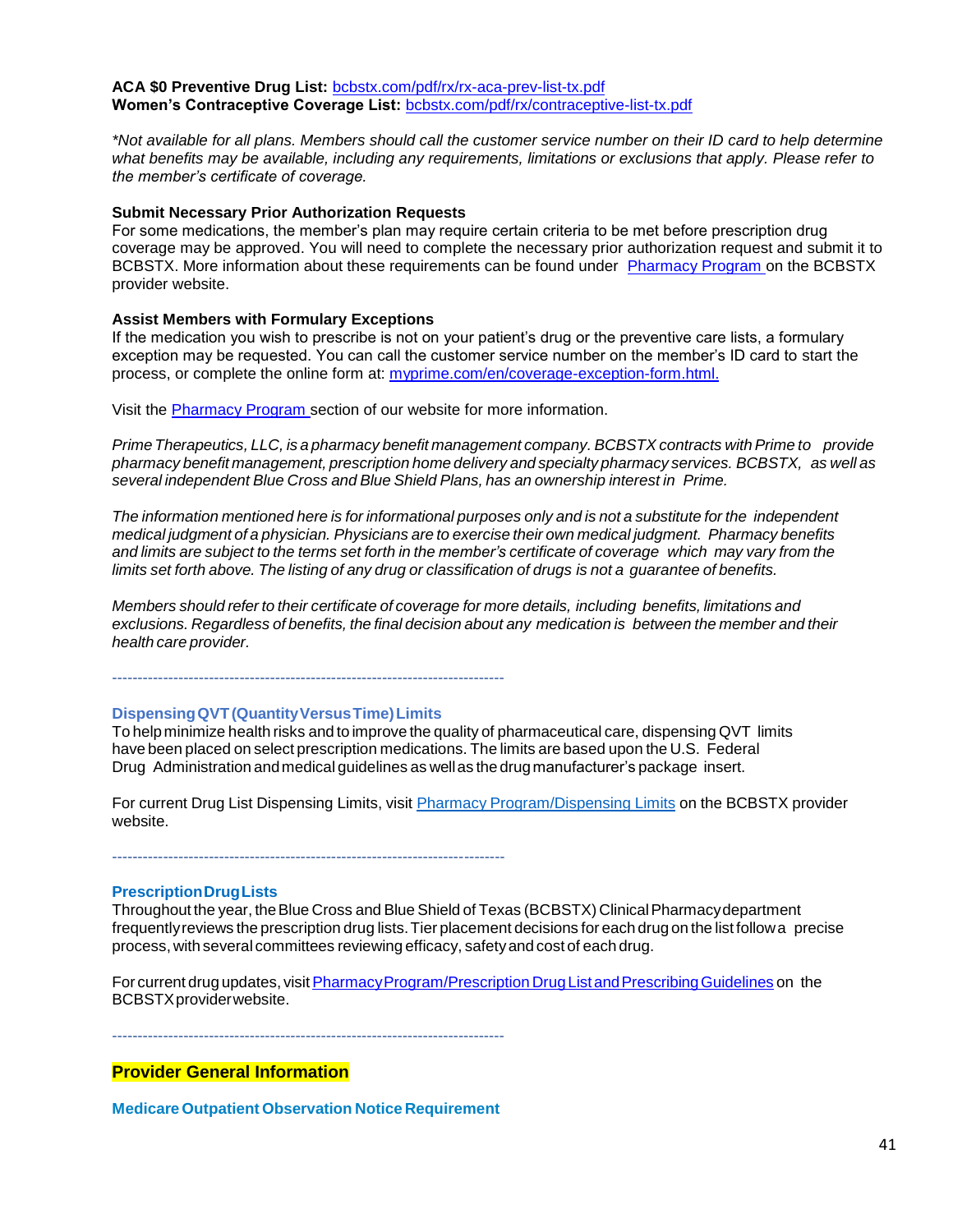*Applies to: Blue Cross Medicare Advantage (HMO)SM and Blue Cross Medicare Advantage (PPO)SM* The Notice of Observation Treatment and Implication for Care Eligibility Act (NOTICE Act) requires hospitals and critical access hospitals (CAH) to provide notification to individuals receiving observation services as outpatients for more than 24 hours.

Hospitals and CAHs are required to give the CMS-developed standardized notice – the **Medicare Outpatient Observation Notice (MOON)** – to a Medicare beneficiary or enrollee who has been receiving observation services as an outpatient for more than 24 hours. The notice must be provided no longer than 36 hours after observation services are initiated. To obtain a copy, visit the CMS [website](https://www.cms.gov/Medicare/Medicare-General-Information/BNI/index.html) and then scroll down for copies of the CMS MOON instructions and forms in both English and Spanish.

The MOON will inform nearly one million beneficiaries annually of the reason the individual is an outpatient receiving observation services and the implications of observation services on cost sharing.

An oral explanation of the MOON must be provided, ideally in conjunction with the delivery of the notice. A signature must be obtained from the individual (or an individual qualified to act on their behalf) to acknowledge the receipt and understanding of the notice (or in cases of refusal of signature by such individual, signature by the staff member of the hospital or CAH providing the notice).

If you have any questions or if you need additional information, please contact your BCBSTX [Network](https://www.bcbstx.com/provider/contact_us.html#localnetwork) [ManagementRepresentative.](https://www.bcbstx.com/provider/contact_us.html#localnetwork)

-----------------------------------------------------------------------------

#### **Provider Training**

BCBSTX is proud to offer complimentaryeducational webinar sessions. These online training sessions give you the flexibility to attend live sessions. Provider billers, utilization areas and administrative departments will benefit from these webinars. Please visit Education and [Reference](http://www.bcbstx.com/provider/training/index.html) on the [bcbstx.com/provider](http://www.bcbstx.com/provider/index.html) website to view what is available and sign up for training sessions.

-----------------------------------------------------------------------------

#### **After-hours Access Is Required**

Blue Cross and Blue Shield of Texas (BCBSTX) requires that primary care physicians/providers, specialtycare physicians, professional providers, and facilityand ancillaryproviders provideurgent care, and emergencycare or coverage for care 24 hours a day, seven days a week. Providers must have a verifiable mechanism in place, for immediate response, for directing patients to alternative afterhours care based on the urgency of the patient's need.

#### **Acceptable after-hours access mechanisms may include:**

- An answering service that offers tocall or page the physician/provider or on-call physician/provider;
- a recorded message thatdirects the patient to call the answering service and the phone number is provided; or
- a recorded message that directs thepatient to call or page the physician/provider or on-call physician/provider and thephone numberis provided.

For more detail, please refer to the provider [manuals](https://www.bcbstx.com/provider/news/bluereview.html) for Blue Choice PPO<sup>SM</sup> Physician, Professional Provider and Facility and Ancillary Provider Manual (Section B) and Blue, Blue Premier Physician, Professional Provider, Facility and Ancillary Provider Manual (Section B) available in the Education & Reference section of our provider website. Click on the "Manual" link (note, a password is required).

# -----------------------------------------------------------------------------

**MedicalRecord Requests: IncludeOurLetterasYour CoverSheet** When youreceive a letter from Blue Cross and Blue Shield of Texas (BCBSTX) requesting additional information, such as medical records or certificates of medical necessity, please utilize the letter as a cover sheet when sending the requested information to us.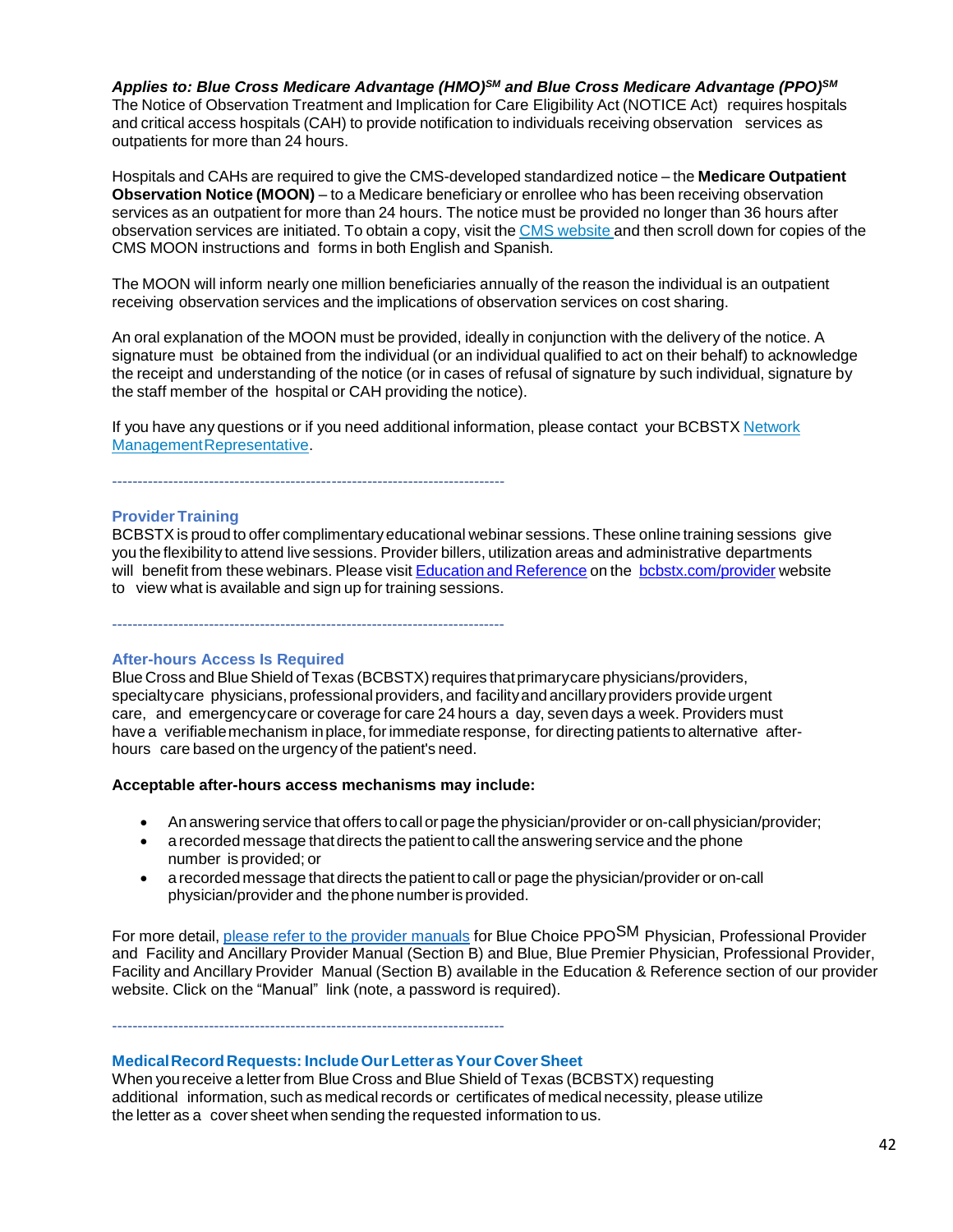This letter contains a barcode in the upper right corner to help ensure that the information you send is matched directlyto the appropriate file and/or claim. Do not submit a Claim Reviewform in addition to the letter, as this could delaythe review process.

Thank youfor your cooperation!

-----------------------------------------------------------------------------

## **QuestDiagnostics, Inc., Is theExclusive HMO andPreferredStatewidePPOClinical Reference LabProvider**

Quest Diagnostics, Inc., is the exclusive outpatient clinical reference laboratory provider for Blue EssentialsSM members and Blue Advantage HMOSM subscribers\* and the preferred statewide outpatient clinical reference laboratory provider for Blue Cross and Blue Shield of Texas (BCBSTX) Blue Choice PPOSM subscribers. This arrangement excludes lab services provided during emergency room visits, inpatient admissions and outpatient day surgeries (hospital and free-standing ambulatory surgery centers).

### **Quest Diagnostics Offers:**

- On-line scheduling for Quest Diagnostics' Patient Service Center (PSC) locations. To schedule a patient PSC appointment, log onto [QuestDiagnostics.com/patient](https://www.questdiagnostics.com/home/patients) or call 888-277-8772.
- Convenient patient access to more than 195 patient service locations.
- 24/7 access to electronic lab orders, results and other office solutions through Care360®Labs and Meds.

For more information about Quest Diagnostics lab testing solutions or to establish an account, contact your Quest Diagnostics Physician Representative or call 866-MY-QUEST (866-697-8378).

For physicians, professional providers or facility and ancillary providers located in the HMO capitated lab counties, only the lab services/tests indicated on the Reimbursable Lab Services list will be reimbursed on a fee-for-service basis if performed in the physician's, professional provider's or facility or ancillary provider's office for Blue Essentials members. Please note all other lab services/tests performed in the physician's or professional provider's offices will not be reimbursed. You can access the county listing and the Reimbursable Lab Services list in the [General Reimbursement Information](https://www.bcbstx.com/provider/gri/index.html) section located under the Standards and Requirements tab.

\*Note: Physicians, professional providers or facility and ancillary providers who are contracted/affiliated with *a capitated IPA/medical group and physicians, professional providers orfacility or ancillary providers who are not part of a capitated IPA/medical group but who provide services to a member/subscriber whosePCPis a member of a capitated IPA/medical group must contact the applicable IPA/medical group forinstructions regardingoutpatient laboratoryservices.*

-----------------------------------------------------------------------------

#### **Medical Policy Disclosure**

New or revised medical policies, when approved, will be posted on the Blue Cross and Blue Shield of Texas (BCBSTX) provider website on the 1st or 15th day of each month. Those medical policies requiring disclosure will become effective 90 days from the posting date. Medical policies that do not require disclosure will become effective 15 days after the posting date. The specific effective date will be noted for each medical policy that is posted.

To view active and pending medical policies go to **bcbstx.com/provider** and click on the Standards & Requirements tab, then click on the [Medical Policies o](http://www.medicalpolicy.hcsc.net/medicalpolicy/disclaimer?corpEntCd=TX1)ffering. After reading and agreeing to the disclaimer, you will then have access to active and pending medical policies.

-----------------------------------------------------------------------------

#### **Draft Medical Policy Review**

To streamline the medical policy review process, you can view draft medical policies on the Blue Cross and Blue Shield of Texas (BCBSTX) provider website and provide your feedback online. If there are any draft medical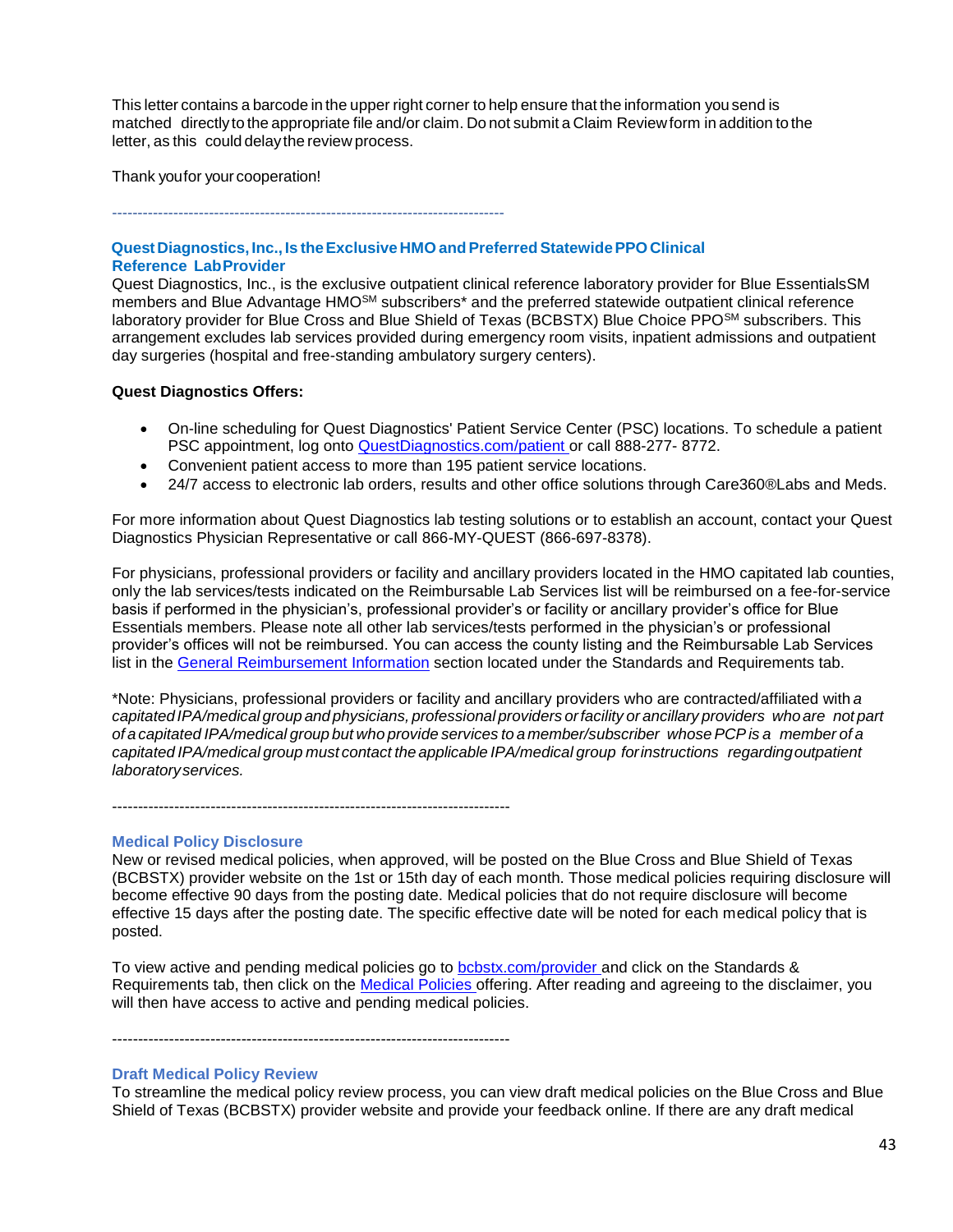policies to review, these documents will be made available for your review around the 1st and the 15th of each month with a review period of approximately two weeks.

To [view draft medical policies](http://www.medicalpolicy.hcsc.net/medicalpolicy/disclaimer?corpEntCd=TX1) go to our provider website and click on the Standards & Requirements tab, then click on the Medical Policies offering. After reading and agreeing to the disclaimer, you will then have access to view any draft medical policies, if available.

-----------------------------------------------------------------------------

#### **Rights and Responsibilities**

**Blue Choice PPOSM Subscribers/Blue Advantage HMOSM Member Rights and Responsibilities** As a provider for Blue Cross and Blue Shield of Texas (BCBSTX), you are obligated to be aware of subscribers'/members' rights and informed of subscribers' responsibilities. Our health plan subscribers/members may refer to their benefit booklet for a listing of their rights and responsibilities, which are also included below; you can also access these documents on our website at [bcbstx.com.](https://www.bcbstx.com/member)

| <b>Rights</b>                                                                                                                                                                                                                                                                                                                 | <b>Responsibilities</b>                                                                                                                      |  |
|-------------------------------------------------------------------------------------------------------------------------------------------------------------------------------------------------------------------------------------------------------------------------------------------------------------------------------|----------------------------------------------------------------------------------------------------------------------------------------------|--|
| Subscriber(s)/Member(s)                                                                                                                                                                                                                                                                                                       | Subscriber(s)/Member(s)                                                                                                                      |  |
| You have the right to:                                                                                                                                                                                                                                                                                                        | You have the responsibility to:                                                                                                              |  |
| Receiveinformationabout the<br>organization, its services, its<br>practitioners and providers and<br>subscribers' rightsand<br>responsibilities.<br>Make recommendations regarding<br>theorganization's subscribers'<br>rights and responsibilities policy.                                                                   | Provide, to the extent possible,<br>information that your health benefit<br>plan and practitioner/providerneed, to<br>provide care.          |  |
| Participate with practitioners in<br>making decisions about your health<br>care.                                                                                                                                                                                                                                              | Follow the plans and instructions for<br>care you have agreed to with your<br>practitioner.                                                  |  |
| Be treated with respect and<br>recognition of your dignity and your<br>right to privacy.<br>A candid discussion of appropriateor<br>medically necessary treatment<br>options for your condition, regardless<br>of cost or benefit coverage. Voice<br>complaints or appeals about the<br>organization or the care it provides. | Understand your health problems<br>and participate in the development of<br>mutually agreed upon treatment<br>goals, to the degree possible. |  |

#### Member Rights – You Have the Right to:

- Receive information about the organization, its services, its practitioners and providers and members'rights andresponsibilities.
- Make recommendations regarding the organization's members' rights and responsibilities policy.